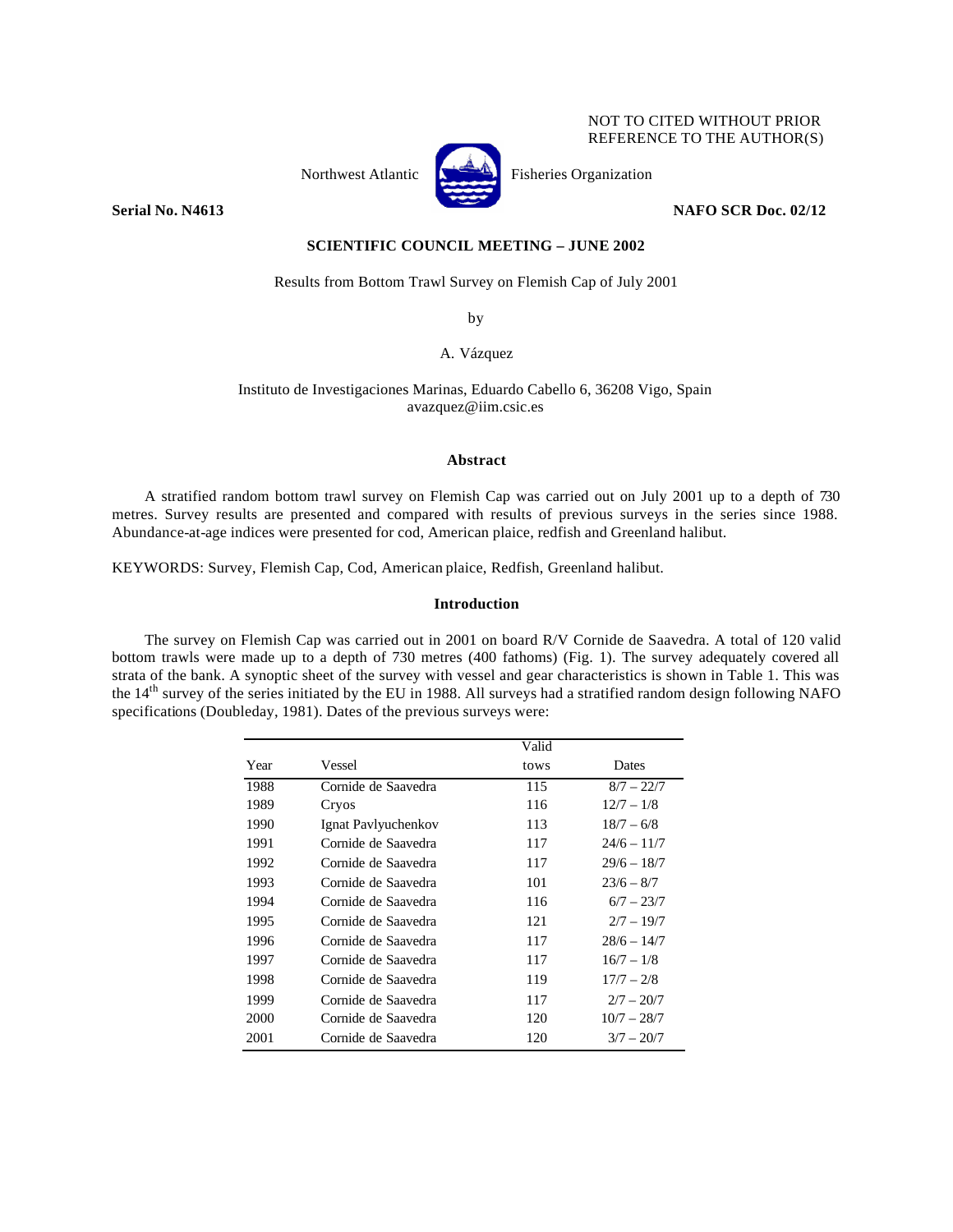# **Results**

|        |           | American |         | Greenland | Roughhead |        |      |
|--------|-----------|----------|---------|-----------|-----------|--------|------|
| survey | $\rm Cod$ | plaice   | Redfish | halibut   | grenadier | Shrimp |      |
| 1988   | 37,133    | 11,887   | 158,419 | 6,818     | 2,390     | 2,164  |      |
| 1989   | 103,644   | 10,533   | 136,658 | 4,391     | 1,024     | 1,923  |      |
| 1990   | 55,360    | 9,101    | 104,193 | 5,649     | 996       | 2,139  |      |
| 1991   | 36,597    | 7,565    | 63,845  | 8,038     | 1,587     | 8,211  |      |
| 1992   | 24,295    | 6,492    | 104,477 | 8,588     | 1,817     | 16,531 |      |
| 1993   | 55,642    | 5,949    | 62,589  | 7,210     | 3,757     | 9,256  |      |
| 1994   | 24,062    | 6,173    | 126,011 | 7,904     | 2,350     | 3,338  |      |
| 1995   | 8,815     | 5,087    | 73,641  | 10,705    | 1,855     | 5,413  |      |
| 1996   | 8,196     | 3,073    | 100,544 | 11,409    | 1,619     | 6,502  |      |
| 1997   | 9,063     | 2,268    | 139,241 | 15,846    | 1,425     | 5,096  |      |
| 1998   | 4,532     | 2,577    | 59,316  | 23,849    | 2,014     | 16,620 |      |
| 1999   | 2,596     | 1.940    | 82,894  | 20,877    | 1,488     | 12,430 |      |
| 2000   | 2,782     | 1,204    | 149,213 | 16,690    | 1,249     | 9,720  |      |
| 2001   | 2,451     | 1,803    | 63,913  | 13,654    | 2,473     | 14,106 | tons |

Survey estimates of total biomass of main species on the bank (by the swept area method) were:

These survey estimates for total biomass, also presented in Table 2, are assumed to underestimate real values to various degrees, as a consequence of each species having a particular catchability and accessibility to bottom gears. Taking aside these considerations, the total biomass estimated for 2001 is at its lowest absolute level, primarily due to the low in redfish. Redfish shows the highest annual variability probably due to its pelagic habitat, making accessibility to bottom gears more changeable than in the case of demersal or benthic species. Only cod reached their biomass minimum in 2001. Greenland halibut maintained a continuous biomass increase to reach a maximum in 1998, but decreases since then. Shrimp catches were very sensitive to small changes in cod-end mesh size, as it happened in some years, so the interpretation of survey results needs to take into account all those circumstances. If all these highly variable species are excluded to calculate the total biomass of remaining species, the resulting amount is much more uniform (Fig. 2), with a maximum in 1998. But this uniform shape is not a consequence of being the secondary species more stable than dominant ones. The abundance of most of those secondary species undergoes so deep changes as main species do.

#### **Cod**

Mean catch by strata, biomass estimates for the whole bank by the swept area method and their standard error are presented in Table 3. Total biomass estimates by strata and its comparison with the results of previous surveys are presented in Table 4. Global data compared with Russian survey results are: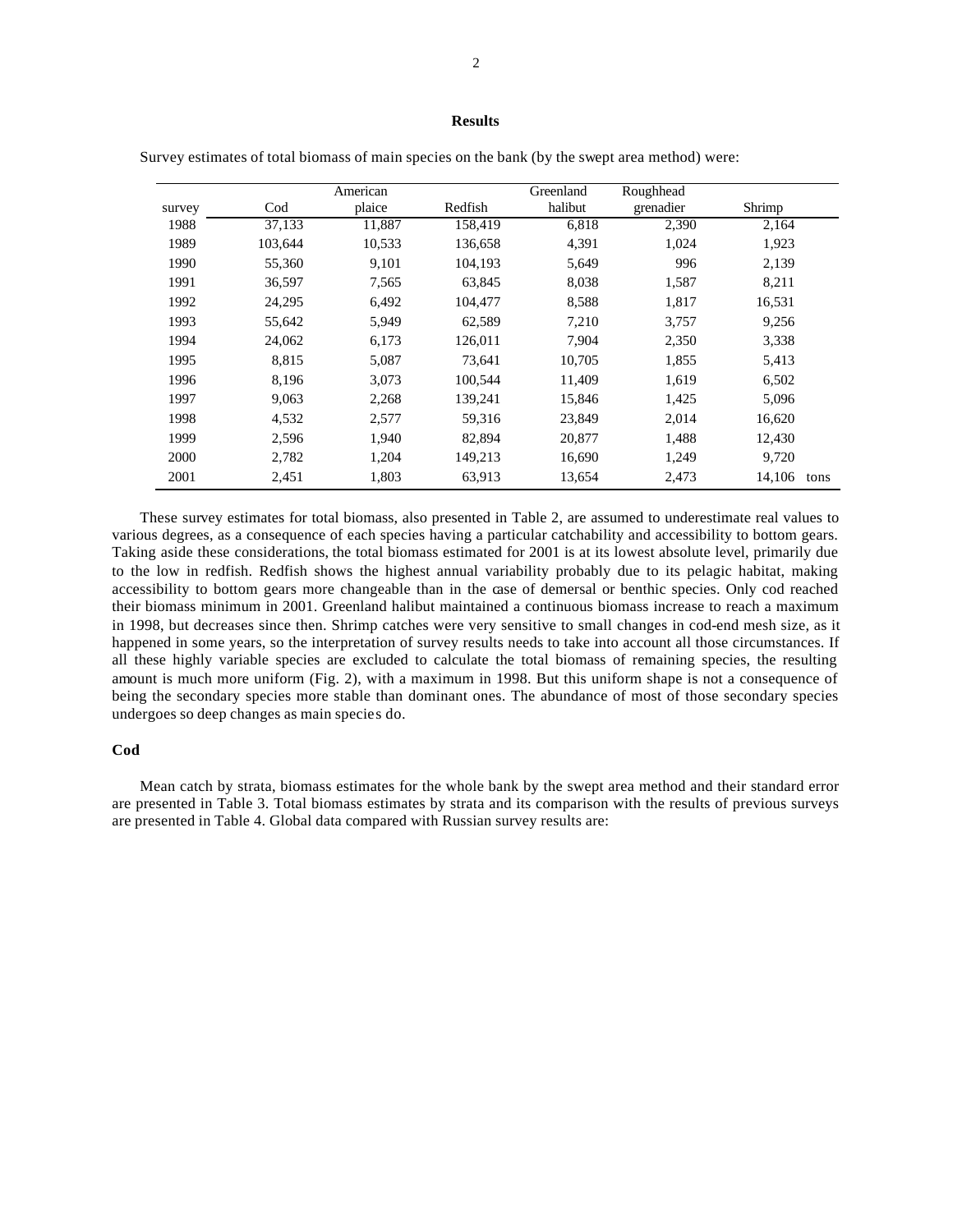|      | (3)    | Russia: (2) | EU(1)   | Year |
|------|--------|-------------|---------|------|
|      |        | 23,070      |         | 1983 |
|      |        | 31,210      |         | 1984 |
|      |        | 28,070      |         | 1985 |
|      |        | 26,060      |         | 1986 |
|      | 21,600 | 10,150      |         | 1987 |
|      | 34,200 | 7,720       | 37,133  | 1988 |
|      | 78,300 | 36,520      | 103,644 | 1989 |
|      | 15,200 | 3,920       | 55,360  | 1990 |
|      | 8,200  | 6,740       | 36,597  | 1991 |
|      | 2,400  | 2,490       | 24,295  | 1992 |
|      | 9,700  | 8,990       | 55,642  | 1993 |
|      |        |             | 24,062  | 1994 |
|      |        | 8,260       | 8,815   | 1995 |
|      |        | 730         | 8,196   | 1996 |
|      |        |             | 9,063   | 1997 |
|      |        |             | 4,532   | 1998 |
|      |        |             | 2,596   | 1999 |
|      |        |             | 2,782   | 2000 |
| tons |        |             | 2,451   | 2001 |

1) Biomass estimated from bottom trawl survey.

2) Biomass estimated from bottom trawl survey (Kiseleva and Vaskov 1994; Kiseleva 1996, 1997).<br>
3) Biomass estimated of bottom trawlable plus pelagic biomass (Borovkov *et al.* 1993; Kiseleva a

3) Biomass estimated of bottom trawlable plus pelagic biomass (Borovkov *et al.* 1993; Kiseleva and Vaskov 1994).

The calculated abundance at age is shown in the table bellow. The 1990 year-class was the most abundant observed at age 1, but its level was not maintained in the following years, after recruitment. This may indicate that its abundance was overestimated in the 1991 survey. The abundance of the 1991 year-class, although recording a maximum-at-age 2, decreased quickly as a consequence of the intense fishery on ages 2 and 3 during 1993 and 1994. Later year-classes, from 1992 onwards (ages 9 or less in 2001) were weak, weaker than the ones observed in the previous period. The 1995 to 1998 year-classes (ages 6 to 3 in 2001) failed almost completely and, according to the results of the present survey, the same failure appears to have occurred to the 1999 year-class (age 2 in 2001).

| Age     | 1988  | 1989         | 1990  | 1991           | 1992  | 1993  | 1994  | 1995           | 1996 | 1997           | 1998 | 1999        | 2000           | 2001  |
|---------|-------|--------------|-------|----------------|-------|-------|-------|----------------|------|----------------|------|-------------|----------------|-------|
| 1       | 458   | 2418         | 237   | 13780          | 7118  | 438   | 315   | 155            | 4    | 4              | 3    |             | 18             | 46    |
| 2       | 7262  | 6062         | 1179  | 2560           | 3706  | 13274 | 385   | 1137           | 297  | 14             | 8    | 8           | 1              | 164   |
| 3       | 4057  | 6964         | 467   | 1538           | 475   | 2852  | 2459  | 123            | 613  | 315            | 9    | 10          | 28             | 1     |
| 4       | 1067  | 2819         | 1588  | 193            | 203   | 102   | 456   | 361            | 82   | 436            | 114  | 10          | 17             | 11    |
| 5       | 122   | 227          | 1453  | 628            | 33    | 127   | 12    | 90             | 225  | 36             | 145  | 66          | 8              | 7     |
| 6       | 19    | 33           | 394   | 168            | 127   | 17    | 6     | 1              | 19   | 90             | 7    | 41          | 41             |       |
| 7       | 22    | 12           | 32    | 31             | 21    | 50    |       | $\overline{2}$ |      | $\overline{c}$ | 14   | 2           | 16             | 14    |
| 8       | 7     | 7            | 13    | 7              | 1     | 10    | 12    |                |      |                |      | 1           | 1              | 10    |
| 9       |       |              | 8     | $\overline{4}$ |       |       |       |                |      |                |      |             | $\overline{2}$ |       |
| 10      |       |              | 3     |                |       |       |       |                |      |                |      |             |                |       |
| 11      |       |              |       | 2              |       |       |       |                |      |                |      |             |                |       |
| 12      |       |              |       |                |       |       |       |                |      |                |      |             |                |       |
| 13      |       |              |       |                |       |       |       |                |      |                |      |             |                |       |
| 14      |       |              |       |                |       |       |       |                |      |                |      |             |                |       |
| Total   | 13014 | 18543        | 5374  | 18906          | 11685 | 16870 | 3646  | 1873           | 1240 | 898            | 300  | 139         | 133            | 255   |
| biomass | 37133 | 103644       | 55360 | 36597          | 24295 | 55642 | 24062 | 8815           | 8196 | 9063           | 4532 | 2596        | 2782           | 2451  |
| $SOP*$  |       | 32595 100217 | 51388 | 37231          | 22734 | 54945 | 22867 | 8841           | 8138 | 8873           | 4502 | 2582        | 2767           | 2375  |
|         |       |              |       |                |       |       |       |                |      |                |      | $1 \quad 1$ |                | 10000 |

iomass in tons and abundances x 10000

\*) SOP = Sum of products: back calculation of biomass as sum of products of frequencies and mean weight at age.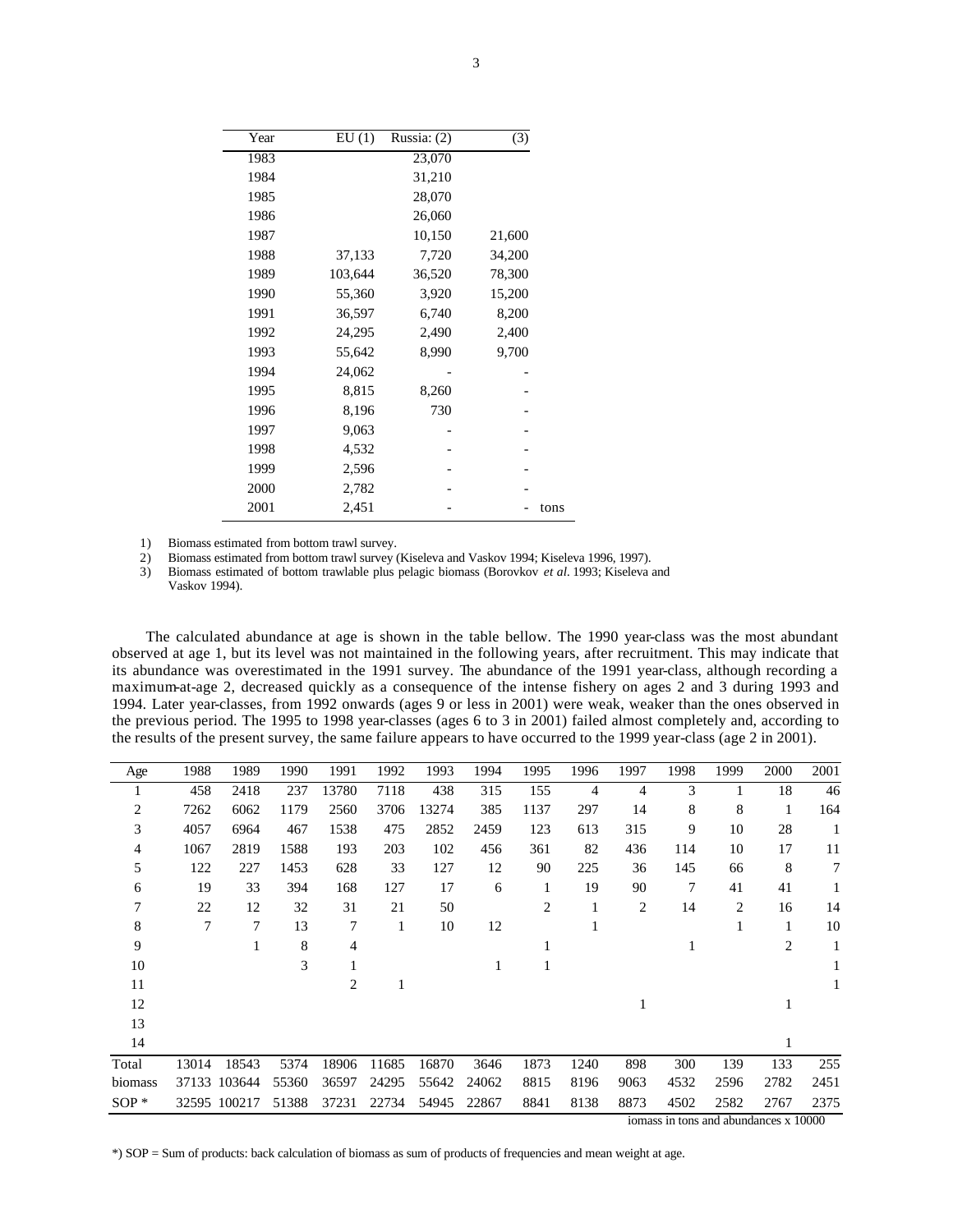Tables 5, 6 and 7 show length frequency, age-length key and estimated abundance at age of the stock in 2001 respectively. Catch per tow distribution is presented in Fig. 3.

### **American plaice**

Mean catch by strata and estimates of the whole bank biomass by swept area method are presented in Table 8. Biomass estimated by strata and comparative results from previous surveys are presented in Table 9. Total biomass in comparison with Russian survey results is shown in the following table:

| Year | EU     | $\overline{\text{Russia}}(1)$ |
|------|--------|-------------------------------|
| 1983 |        | 8,900                         |
| 1984 |        | 7,500                         |
| 1985 |        | 7,800                         |
| 1986 |        | 20,200                        |
| 1987 |        | 9,300                         |
| 1988 | 11,887 | 6,500                         |
| 1989 | 10,533 | 5,000                         |
| 1990 | 9,101  | 1,200                         |
| 1991 | 7,565  | 14,400                        |
| 1992 | 6,492  | 1,200                         |
| 1993 | 5,949  | 2,700                         |
| 1994 | 6,173  |                               |
| 1995 | 5,087  |                               |
| 1996 | 3,073  |                               |
| 1997 | 2,268  |                               |
| 1998 | 2,577  |                               |
| 1999 | 1,940  |                               |
| 2000 | 1,204  |                               |
| 2001 | 1,803  | tons                          |

1) Rikhter *et al.* 1991; Borovkov *et al.* 1992, 1993, 1994

The abundance by age groups is presented in the following table. The 1984, 1986 and 1990 year-classes, ages 17, 15 and 11 in 2001, were the most abundant cohorts in the period, but no good recruitment was observed since then. Fish aged 6 or more roughly correspond with fishable biomass. The abundance of this group (N 6+) decreased along the period except in 1992, when an increase was recorded as the consequence of the income of the abundant 1986 year-class. The improvement observed in 2001 is due to an increase in abundance of all age 8+ cohorts, consequence of an occasional increase in survey catchability.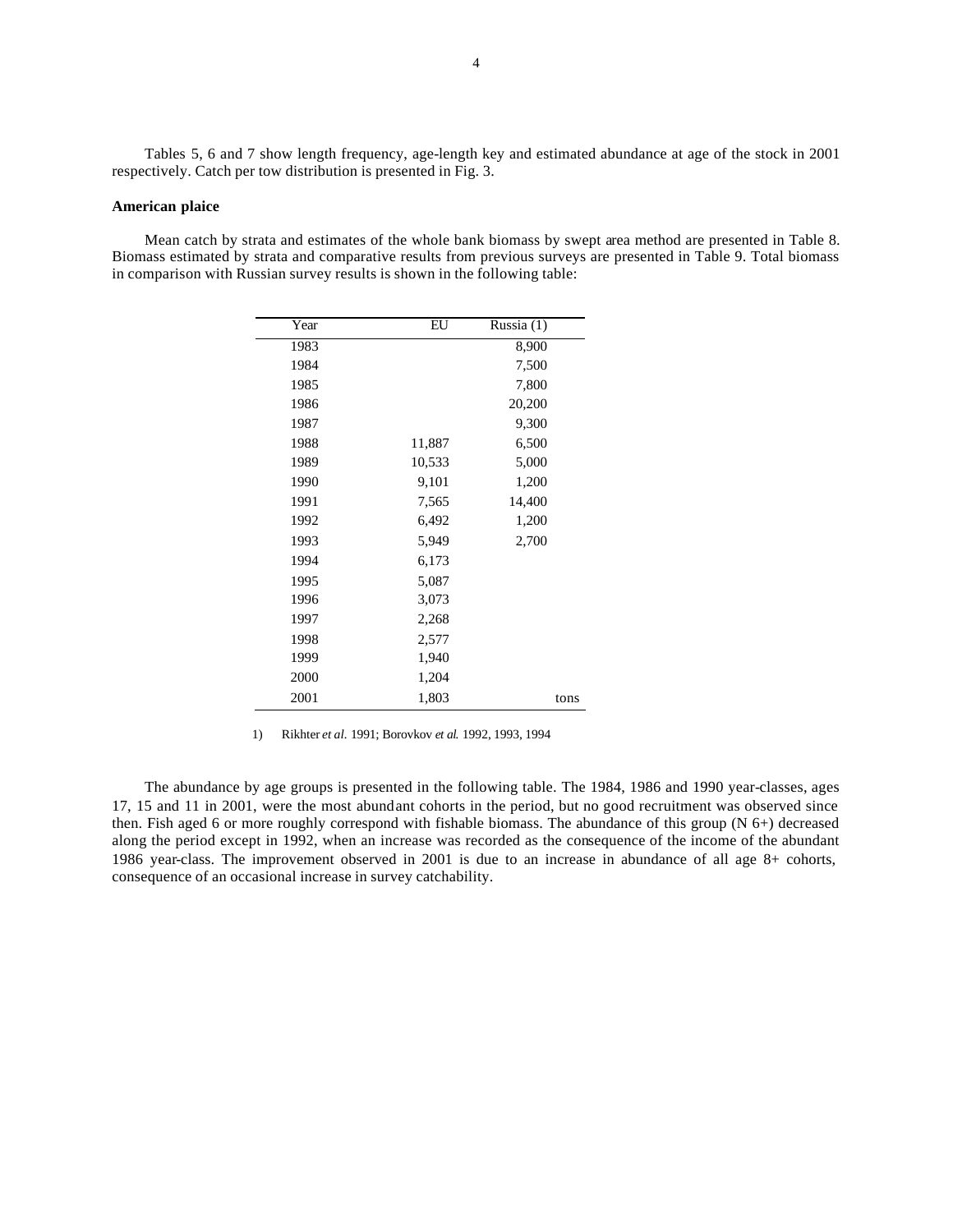| Age            | 1988  | 1989  | 1990  | 1991  | 1992  | 1993 | 1994 | 1995 | 1996 | 1997           | 1998 | 1999 | 2000 | 2001 |
|----------------|-------|-------|-------|-------|-------|------|------|------|------|----------------|------|------|------|------|
| $\perp$        |       |       |       |       |       |      |      |      |      | $\overline{7}$ |      | 6    | 13   |      |
| $\overline{c}$ | 2284  | 454   | 359   | 309   | 736   | 9    | 34   | 19   | 28   | 14             | 22   |      | 22   | 33   |
| 3              | 625   | 6847  | 775   | 911   | 679   | 1365 | 40   | 99   | 103  | 96             | 29   | 20   | 6    | 44   |
| 4              | 3034  | 1500  | 7083  | 1877  | 910   | 969  | 1789 | 627  | 222  | 22             | 42   | 56   | 74   | 48   |
| 5              | 1975  | 3238  | 897   | 4461  | 1471  | 643  | 782  | 1620 | 465  | 99             | 62   | 60   | 88   | 82   |
| 6              | 3020  | 3006  | 2475  | 1836  | 3423  | 320  | 651  | 990  | 1236 | 311            | 202  | 57   | 118  | 45   |
| 7              | 4154  | 2868  | 1717  | 2009  | 913   | 3110 | 703  | 988  | 656  | 901            | 457  | 177  | 88   | 80   |
| 8              | 4258  | 1691  | 1657  | 1566  | 1090  | 339  | 2487 | 665  | 411  | 200            | 654  | 339  | 111  | 192  |
| 9              | 1492  | 587   | 1030  | 675   | 624   | 592  | 243  | 1132 | 308  | 312            | 388  | 371  | 289  | 311  |
| 10             | 207   | 261   | 485   | 232   | 289   | 296  | 480  | 128  | 470  | 223            | 267  | 189  | 314  | 417  |
| 11             | 109   | 34    | 90    | 8     | 138   | 198  | 166  | 143  | 113  | 372            | 235  | 260  | 167  | 347  |
| 12             | 61    | 14    | 15    | 48    | 74    | 229  | 164  | 119  | 63   | 103            | 228  | 163  | 141  | 311  |
| 13             |       |       | 31    |       | 16    | 280  | 195  | 119  | 67   | 19             | 73   | 98   | 59   | 146  |
| 14             |       |       | 17    |       |       | 865  | 398  | 241  | 90   | 77             | 94   | 100  | 44   | 127  |
| 15             |       |       |       |       |       | 28   | 397  | 183  | 62   | 38             | 47   | 49   | 38   | 93   |
| $16+$          |       |       |       |       |       | 35   | 9    | 27   | 20   | 92             | 89   | 82   | 51   | 83   |
| Total          | 21219 | 20500 | 16631 | 13932 | 10363 | 9268 | 8538 | 7100 | 4321 | 2886           | 2889 | 2027 | 1623 | 2359 |
| biomass        | 11887 | 10533 | 9101  | 7565  | 6492  | 5949 | 6173 | 5087 | 3073 | 2268           | 2577 | 1940 | 1204 | 1803 |
| SOP            |       | 9726  | 8827  | 7682  | 6111  | 5856 | 5966 | 5041 | 3031 | 2229           | 2533 | 1930 | 1181 | 1760 |
| $N6+$          | 13301 | 8461  | 7517  | 6374  | 6567  | 6282 | 5893 | 4735 | 3496 | 2648           | 2734 | 1885 | 1420 | 2152 |

Biomass in tons and abundances  $\times 1000$ 

There is no change in the perception on the condition of the stock relative to the last year views. The stock has recorded a steady decline since 1988. Global indices in the table above, such as total abundance, biomass, SOP and N6+, have decreased over the period: their levels in 2001 are around 10 times lower than in 1988. However, some improvement is observed in those indices in 2001, but it was produced by an unexplainable increase in abundance of all cohorts of 1993 and older, ages 8+ in 2001. Consequently, the apparent improvement must be attributed to an occasional increase in gear catchability in the 2001 survey. Data in the table above indicates two periods for recruitment, and a change from an upper abundance level to a lower one. The 1991 year-class was the first weak cohort, and all youngest year-classes, those with less than 10 years old in 2000, were among the weakest observed in this survey.

Tables 10, 11 and 12 show length frequency, age-length key and estimated abundance at age of the stock respectively. Catch per tow distribution is presented in Fig. 4.

### **Redfish**

All redfish catches were classified by species. The group name *juvenile* contains those individuals of small size for which classification was not possible. The 15 cm maximum length is a good reference for this group, but it was never used as a criterion. The skill required to identify the species increased over time, so the group *juvenile* is not a uniform defined group, but it is maintained for practical reasons.

Mean catch by strata and whole bank data are presented in Tables 13, 15, 20 and 22 for *Sebastes marinus*, *S. mentella*, *S. fasciatus* and the *juvenile* group respectively. Total biomass estimates by the swept area method are summarised in the following table.

5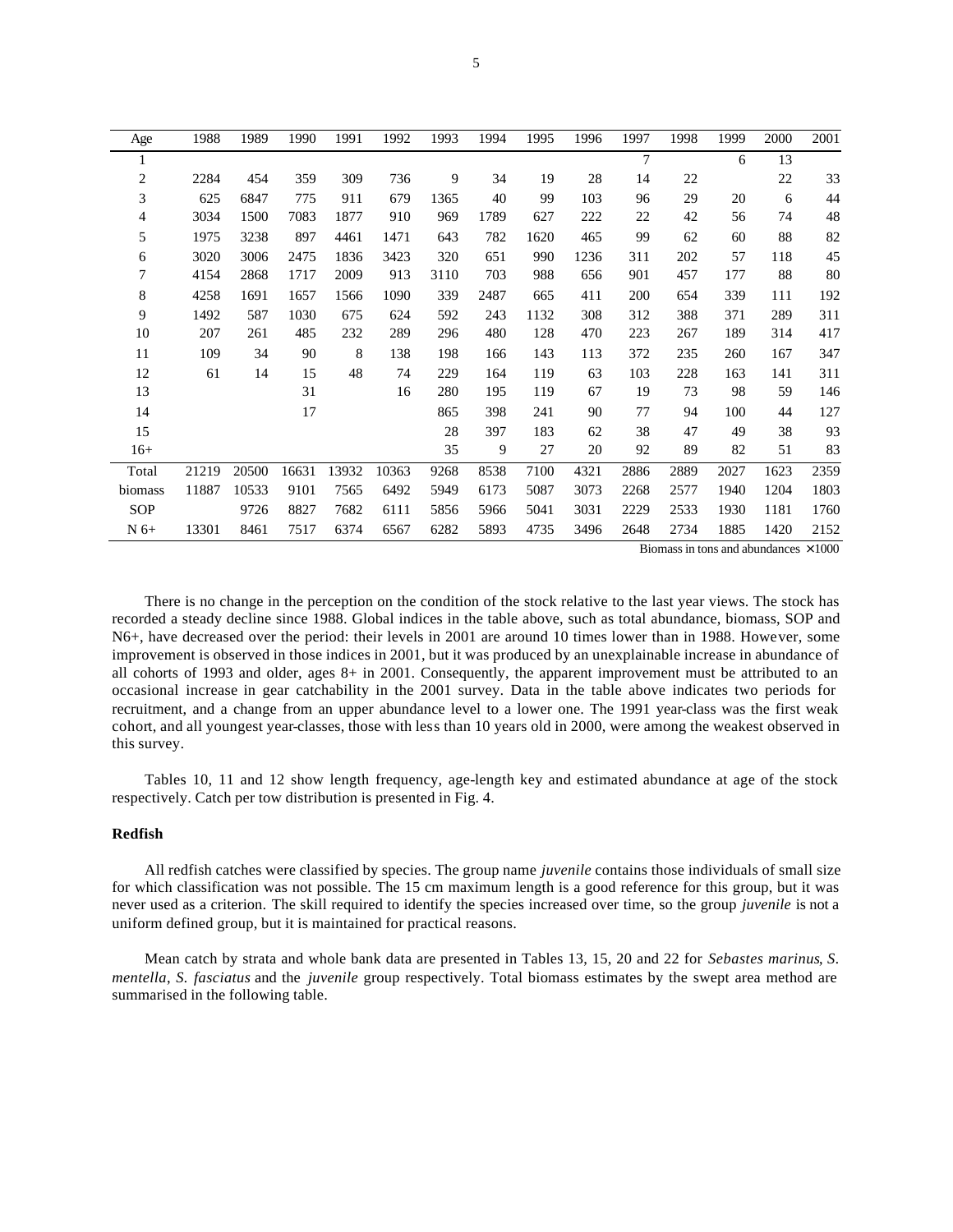|      | Sebastes: |          | spp.      |          |          |              | Russia      |  |
|------|-----------|----------|-----------|----------|----------|--------------|-------------|--|
| Year | marinus   | mentella | fasciatus | juvenile | EU total | bottom $(1)$ | total $(2)$ |  |
| 1983 |           |          |           |          |          | 154,900      |             |  |
| 1984 |           |          |           |          |          | 132,300      |             |  |
| 1985 |           |          |           |          |          | 51,900       |             |  |
| 1986 |           |          |           |          |          | 309,500      |             |  |
| 1987 |           |          |           |          |          | 110,700      |             |  |
| 1988 | 15,397    |          | 143,022   |          | 158,419  | 61,400       | 379,000     |  |
| 1989 | 22,962    |          | 113,696   |          | 136,658  | 90,100       | 365,900     |  |
| 1990 | 14,699    |          | 72,893    | 16,601   | 104,193  | 20,700       | 246,400     |  |
| 1991 | 4,093     | 50,071   | 5,680     | 4,001    | 63,845   | 45,500       | 107,700     |  |
| 1992 | 4,130     | 71,810   | 5,308     | 23,229   | 104,477  | 18,500       | 99,500      |  |
| 1993 | 4,173     | 25,056   | 4,425     | 28,935   | 62,589   | 72,600       | 147,100     |  |
| 1994 | 33,240    | 35,710   | 7,829     | 49,233   | 126,011  |              |             |  |
| 1995 | 9,042     | 59,332   | 5,032     | 235      | 73,641   | 21,600       |             |  |
| 1996 | 11,293    | 77,897   | 11,025    | 329      | 100,544  | 15,900       |             |  |
| 1997 | 64,847    | 56,093   | 17,471    | 830      | 139,241  |              |             |  |
| 1998 | 6,422     | 45,358   | 6,436     | 1,100    | 59,316   |              |             |  |
| 1999 | 9,431     | 65,254   | 7,954     | 255      | 82,894   |              |             |  |
| 2000 | 44,888    | 89,365   | 12,915    | 2,045    | 149,213  |              |             |  |
| 2001 | 8,610     | 38,617   | 11,530    | 5,156    | 63,914   |              |             |  |

1) Trawlable biomass.

2) Trawlable plus pelagic biomass (Vaskov 1994, Vaskov and Karsakov 1996, Vaskov 1997)

Tables 14, 16, 21 and 23 show length frequency for the four groups. Age-length key for *S. mentella* is presented in Table 17, as well as abundance-at-age in 2001 (Table 18) and all previous surveys (Table 19). Catches per tow distributions of the three species are presented in Fig.5, 6 and 7; their abundance at age is given together in the table below.

#### **Greenland halibut**

Mean catch by strata and whole bank estimates are presented in Table 24. Total biomass estimates by the swept area method by strata and its comparison with results of previous surveys are presented in Table 25 and summarised as follow:

| 1988 | 6,818  |      |
|------|--------|------|
| 1989 | 4,391  |      |
| 1990 | 5,649  |      |
| 1991 | 8,038  |      |
| 1992 | 8,588  |      |
| 1993 | 7,210  |      |
| 1994 | 7,904  |      |
| 1995 | 10,705 |      |
| 1996 | 11,409 |      |
| 1997 | 15,846 |      |
| 1998 | 23,849 |      |
| 1999 | 20,877 |      |
| 2000 | 16.690 |      |
| 2001 | 13,654 | tons |

tons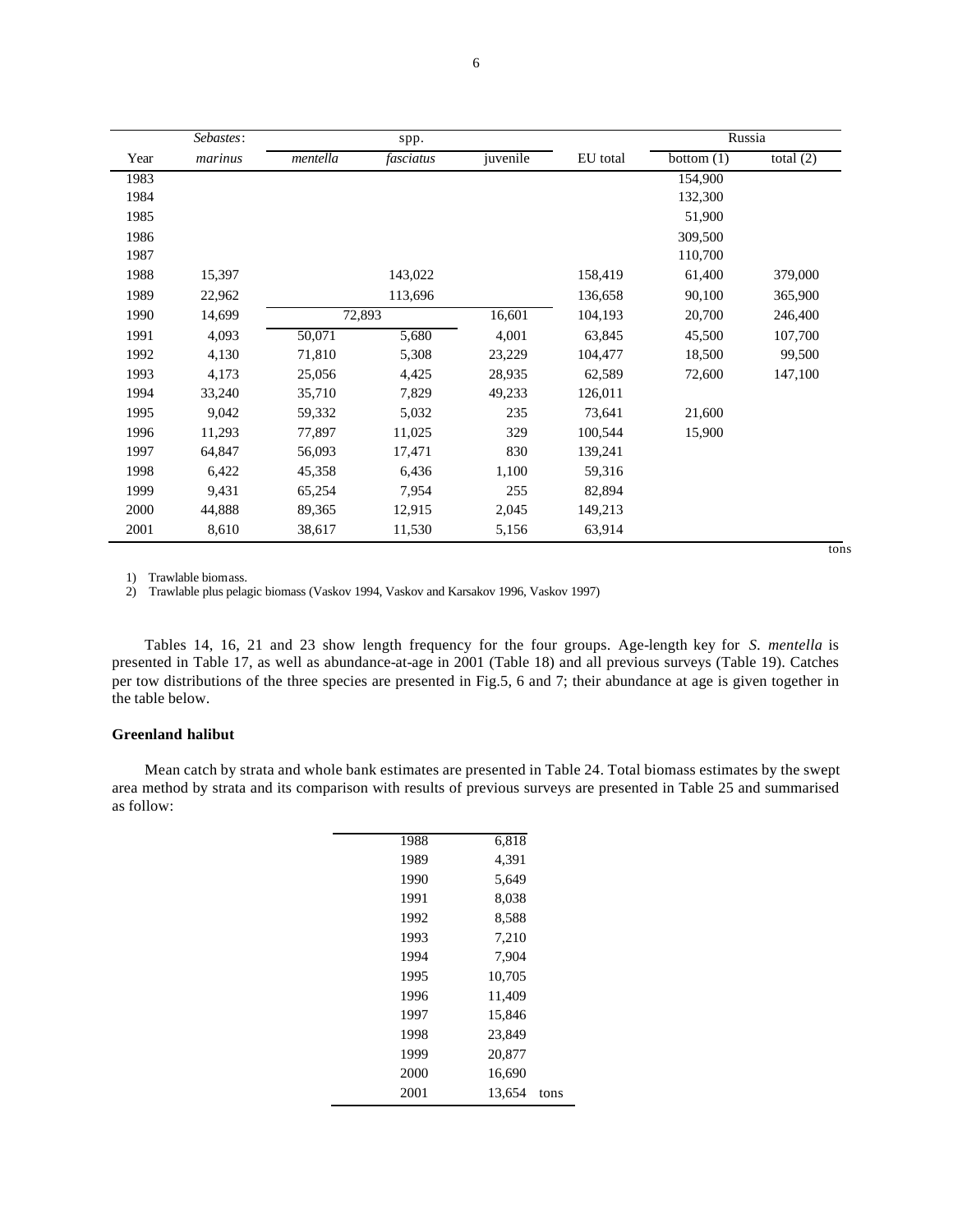Length frequency, age-length keys and abundance at age of the population were calculated (Tables 26, 27 and 28). Catch per tow distribution is presented in Fig.8. Abundance at age of the stock was calculated in surveys as follows:

| age            | 1991  | 1992   | 1993   | 1994   | 1995   | 1996   | 1997   | 1998   | 1999                                         | 2000   | 2001           |
|----------------|-------|--------|--------|--------|--------|--------|--------|--------|----------------------------------------------|--------|----------------|
| 1              | 349   | 922    | 937    | 832    | 6,165  | 2,874  | 1,597  | 1,434  | 525                                          | 1,602  | 4,157          |
| $\overline{c}$ |       | 800    | 933    | 706    | 1,394  | 4,613  | 2,113  | 1,268  | 426                                          | 147    | 839            |
| 3              | 235   | 286    | 599    | 1,082  | 1,369  | 1,527  | 4,396  | 5,149  | 1,904                                        | 312    | 1,154          |
| 4              | 993   | 861    | 566    | 1,224  | 1,249  | 2,066  | 5,157  | 7,835  | 7,178                                        | 1,405  | 687            |
| 5              | 1,956 | 1,600  | 960    | 1,365  | 1,709  | 3,070  | 5,216  | 9,168  | 9,818                                        | 5,557  | 2,044          |
| 6              | 1,253 | 1,996  | 1,574  | 2,233  | 3,793  | 4,394  | 6,045  | 8,821  | 9,599                                        | 11,591 | 5,927          |
| 7              | 2,283 | 1,793  | 1,732  | 2,096  | 3,026  | 2,020  | 3,885  | 6,334  | 4,382                                        | 4,093  | 5,569          |
| 8              | 545   | 991    | 1,388  | 1,213  | 1,729  | 1,378  | 1,709  | 2,339  | 1,544                                        | 1,701  | 2,978          |
| 9              | 464   | 473    | 905    | 689    | 1,134  | 392    | 593    | 703    | 322                                          | 351    | 168            |
| 10             | 388   | 266    | 257    | 264    | 254    | 75     | 200    | 201    | 101                                          | 98     | 49             |
| 11             | 122   | 139    | 141    | 95     | 68     | 31     | 33     | 27     | 8                                            | 49     | $\overline{7}$ |
| 12             |       | 67     | 51     | 54     | 26     | 35     | 22     | 6      | 4                                            |        |                |
| 13             |       | 18     | 19     | 19     |        |        | 23     | 22     | 4                                            |        |                |
| 14             |       | 13     | $10\,$ |        | 7      |        |        |        | 8                                            |        |                |
| 15             |       |        |        |        |        | 8      | 8      |        |                                              |        |                |
| $16+$          |       |        |        |        |        |        | 14     |        |                                              |        |                |
| total          | 8,588 | 10,225 | 10,072 | 11,860 | 21,925 | 22,483 | 31,091 | 43,217 | 35,823                                       | 26,906 | 23,579         |
| biomass        | 8,038 | 8,588  | 7,210  | 7,904  | 10,705 | 11,409 | 15,846 | 23,849 | 20,877                                       | 16,690 | 13,654         |
| SOP            | 8,329 | 8,084  | 7,136  | 7,406  | 9,782  | 11,005 | 15,367 | 23,627 | 20,094                                       | 16,264 | 13,984         |
| $N$ 10+        | 510   | 503    | 478    | 432    | 355    | 149    | 300    | 256    | 125                                          | 147    | 56             |
|                |       |        |        |        |        |        |        |        | Biomass in tons and abundances $\times 1000$ |        |                |

# **Shrimp**

Díaz (2001) presented detailed results.

# **Roughhead grenadier (***Macrourus berglax***)**

Total biomass estimated by swept area method in this survey was:

| 1,024         | 1989 |
|---------------|------|
| 996           | 1990 |
| 1,587         | 1991 |
| 1,817         | 1992 |
| 3,757         | 1993 |
| 2,350         | 1994 |
| 1,855         | 1995 |
| 1,619         | 1996 |
| 1,425         | 1997 |
| 2,014         | 1998 |
| 1,488         | 1999 |
| 1,249         | 2000 |
| 2.473<br>tons | 2001 |

Detailed results were presented by Murua (2002).

### **Oceanographic conditions**

A CTD station was made after each haul. Cabanas (2002) analysed the results.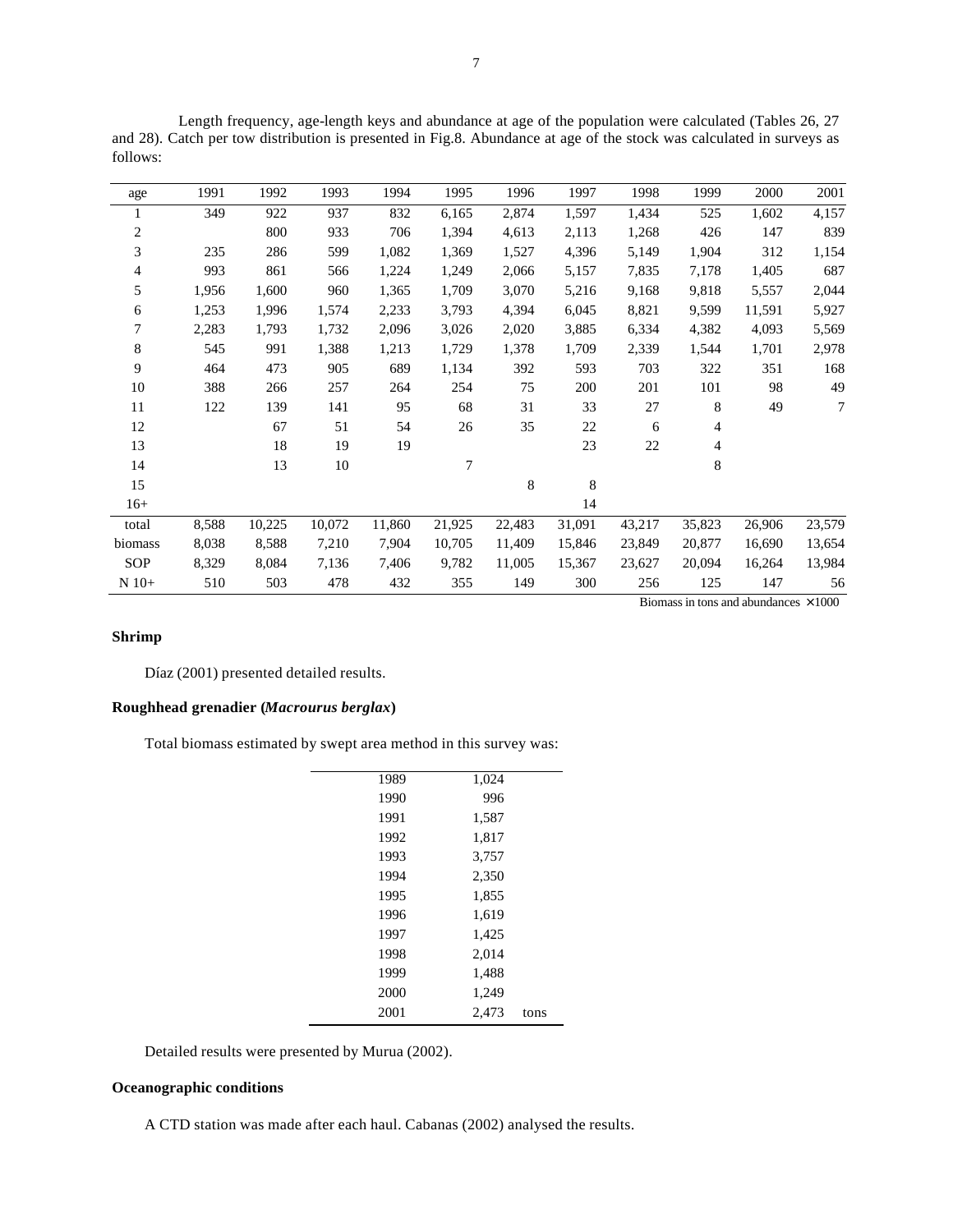#### **Acknowledgements**

This study was supported by the European Commission (DG XIV, Study 00-028), CSIC, IEO, IPIMAR and the Basque Government.

#### **References**

- Borovkov, V., S. Kovalev, P. Savvatimsky, V.A. Rikhter and I.K. Sigaev 1992. Russian research report for 1991. *NAFO SCS Doc.* 92/12.
- Borovkov, V., K. Gorchinsky, S. Kovalev, P. Savvatimsky, V.A. Rikhter and I.K. Sigaev 1993. Russian research report for 1992. *NAFO SCS Doc.* 93/10.
- Borovkov, V., K. Gorchinsky, S. Kovalev and P. Savvatimsky 1994. Russian national research report for 1993. *NAFO SCS Doc.* 94/3.
- Cabanas, J.M.– 2002. Hydrographic Conditions on Flemish Cap in July 2001. *NAFO SCR Doc.* 02/..
- Díaz, P.– 2001. Northern Shrimp (*Pandalus borealis*) on Flemish Cap in July 2001. *NAFO SCR Doc.* 01/172.
- Doubleday, W.G.- 1981. Manual of Groundfish Surveys in the Northwest Atlantic. *NAFO Sci. Counc. Stud.* 2, 55pp.
- Kiseleva, V.M.– 1996. Estimation of cod stock in Div. 3M by data of 1995 trawl survey. *NAFO SCR Doc.* 96/7.
- Kiseleva, V.M.– 1997. Assessment of cod stock on the Flemish Cap from data of trawl survey in 1996. *NAFO SCR Doc.* 97/7.
- Kiseleva, V.M. and A.A. Vaskov 1994. Assessment of cod stock in NAFO Subarea 3 from 1993 trawl-acoustic survey data. *NAFO SCR Doc.* 94/12.
- Rikhter, V.A., I.K. Sigaev, V. Borovkov, S. Kovalev and P. Savvatimsky 1991. USSR research report for 1990. *NAFO SCS Doc.* 91/5.
- Murua, H.– 2002. A review on Roughhead Grenadier (*Macrourus berglax*) biology and population structure on Flemish Cap (NAFO Division 3M), 1991-2001 based on Flemish Cap survey data. *NAFO SCR Doc.* 02/..
- Vaskov, A.A.– 1994. Assessment of redfish stoks in Divisions 3LN and 3M from trawl-acoustic survey data, 1993. *NAFO SCR Doc.* 94/13.
- Vaskov, A.A.– 1997. Stock assessment of redfish Division 3M by data from 1996 Russian trawl survey. *NAFO SCR Doc.* 97/8.
- Vaskov, A.A. and A.L. Karsakov 1996. Assessment of the redfish stock in Div. 3M by the data from the trawl survey in 1995. *NAFO SCR Doc.* 96/9.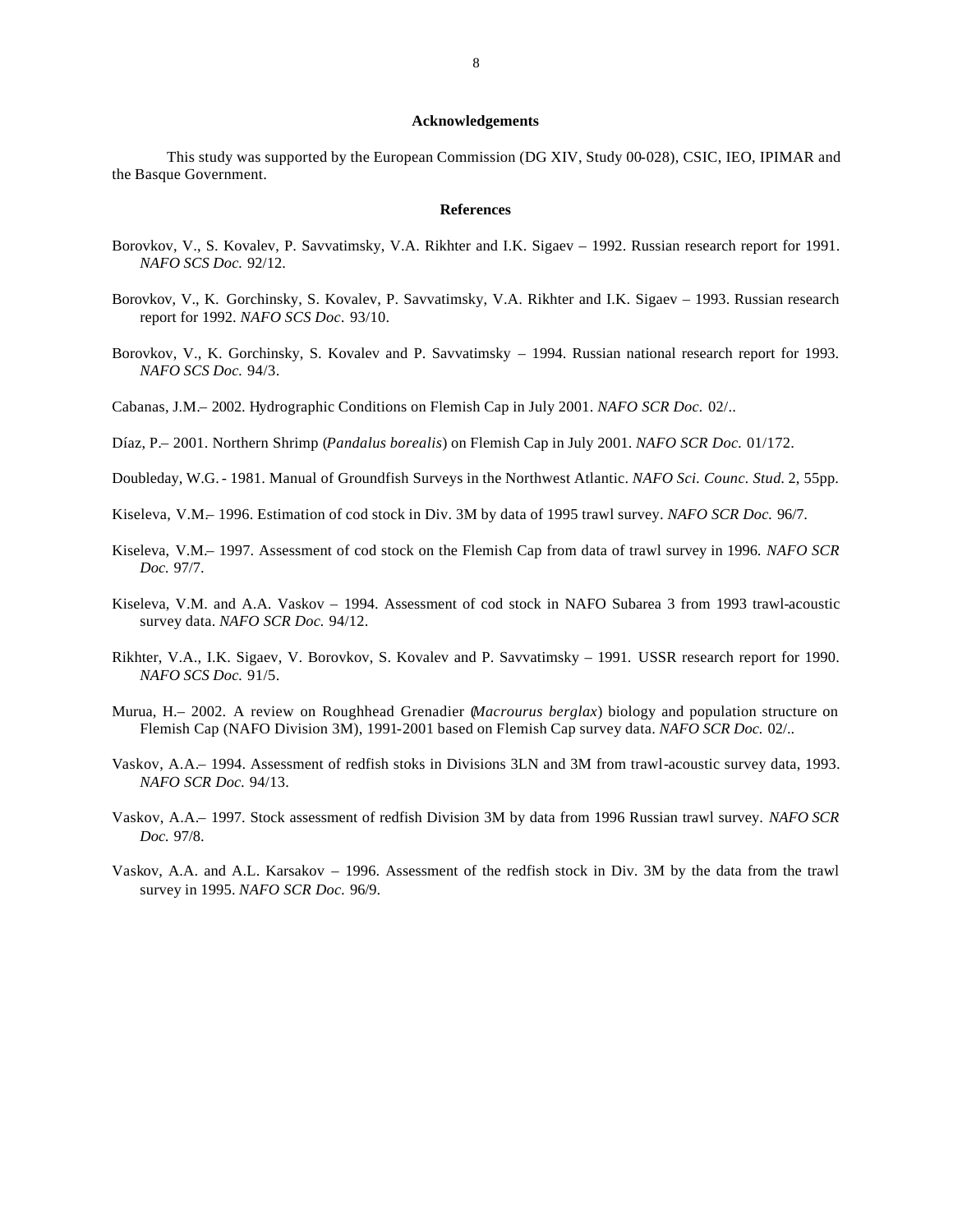**Table 1** – Technical data of the 2001 survey.

| Procedure                                                                                                                          | Specification                                                                                                                                                                                    |
|------------------------------------------------------------------------------------------------------------------------------------|--------------------------------------------------------------------------------------------------------------------------------------------------------------------------------------------------|
| Vessel<br><b>GT</b><br>Power                                                                                                       | R/V Cornide de Saavedra<br>1.200 t<br>$1.500 + 750$ HP                                                                                                                                           |
| Mean trawling speed                                                                                                                | $3.50$ knots                                                                                                                                                                                     |
| Trawling time                                                                                                                      | 30 minutes effective time                                                                                                                                                                        |
| Fishing gear<br>footrope / handrope<br>footgear<br>vertical opening<br>warps<br>trawl doors<br>wire length<br>mesh size in cod-end | type Lofoten<br>$31.20 / 17.70$ m<br>27 steel bobbins of 35 cm<br>3.0 m (SCANMAR)<br>100 meters, 45 mm, 200 Kg/100m<br>polyvalent, 850 Kg<br>2.5 times depth $+100 \text{ m}$<br>$35 \text{ mm}$ |
| Type of survey                                                                                                                     | Stratified sampling                                                                                                                                                                              |
| Station selection procedure                                                                                                        | Random                                                                                                                                                                                           |
| Criterion to change position of a selected tow                                                                                     | - unsuitable bottom for trawling according to ecosonder<br>register.<br>- Information on gear damage from previous surveys.                                                                      |
| Criterion to reject data from tow                                                                                                  | - tears in cod-end<br>- severe tears in the gear<br>- less than 20 minutes tow<br>- bad behaviour of the gear                                                                                    |
| Daily period for fishing                                                                                                           | 6.00 to 22.00 hours                                                                                                                                                                              |
| Species for sampling                                                                                                               | All fish, squid and shrimp                                                                                                                                                                       |
| Species for age determination                                                                                                      | Cod, American plaice, redfish (Sebastes marinus, S.<br>mentella and S. fasciatus), Greenland halibut and<br>roughhead grenadier (Macrourus berglax).                                             |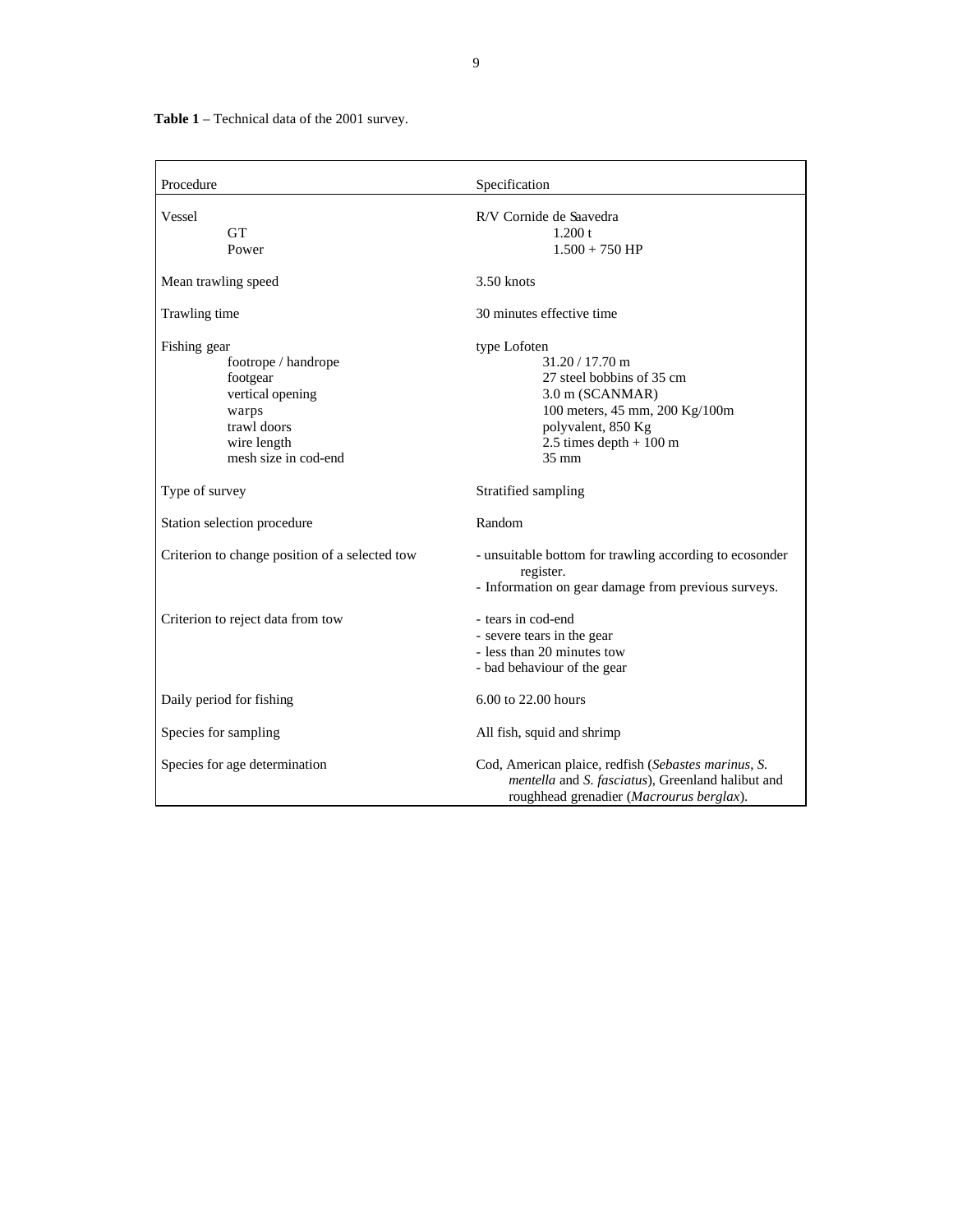| <b>Species</b>      | 1988    | 1989    | 1990    | 1991    | 1992    | 1993    | 1994    | 1995    | 1996    | 1997    | 1998    | 1999    | 2000    | 2001    |
|---------------------|---------|---------|---------|---------|---------|---------|---------|---------|---------|---------|---------|---------|---------|---------|
| Rajidae             | 4,495   | 1,908   | 2,824   | 4,064   | 3,765   | 6,279   | 3,462   | 2,267   | 2,052   | 1,839   | 1,981   | 1,610   | 1.149   | 2,237   |
| Synaphobranchus sp. | 219     | 88      | 42      | 77      | 70      | 70      | 8       | 16      | 3       | 11      | 37      |         |         | 25      |
| Urophycis sp.       | 654     | 167     | 169     | 261     | 69      | 161     | 214     | 83      | 81      | 32      | 229     | 246     | 165     | 394     |
| Antimora sp.        | 392     | 302     | 284     | 560     | 720     | 594     | 799     | 195     | 186     | 235     | 488     | 292     | 263     | 665     |
| Macrouridae         | 3,088   | 1,438   | ,223    | 2,249   | 2,592   | 6,183   | 3,230   | 2,604   | 2,342   | 2,289   | 2,833   | 2,332   | 1,805   | 3,076   |
| Notacanthus sp.     | 501     | 408     | 65      | 478     | 449     | 705     | 455     | 346     | 180     | 287     | 169     | 62      | 100     | 107     |
| Illex sp.           | 5       | 8       | 1,647   | 1,159   | 66      |         | 210     |         | 87      | 64      | 71      | 18      | 3       |         |
| Anarhichadidae      | 7,973   | 7,478   | 8,120   | 10,097  | 9,095   | 14,304  | 15,516  | 19,217  | 20,559  | 14,036  | 10,987  | 5,583   | 4,475   | 5,861   |
| Witch flounder      | 909     | 335     | 420     | 769     | 823     | 1,048   | 776     | 705     | 509     | 319     | 240     | 379     | 412     | 462     |
| Greenland halibut   | 6,818   | 4,391   | 5,649   | 8,038   | 8,588   | 7,210   | 7,904   | 10,705  | 11,409  | 15,846  | 23,849  | 20,877  | 16,690  | 13,654  |
| Zoarcidae           | 559     | 923     | 1,202   | 1,978   | 1,356   | 3,277   | 1,869   | 2,182   | 1,702   | 1,730   | 2,055   | 896     | 777     | 1,248   |
| Cod                 | 37,127  | 103,644 | 55,360  | 36,597  | 24,295  | 55,642  | 24,062  | 8,815   | 8,196   | 9,063   | 4,532   | 2,596   | 2,782   | 2,451   |
| American plaice     | 11,887  | 10,533  | 9,101   | 7,565   | 6,492   | 5,949   | 6,173   | 5,087   | 3,073   | 2,268   | 2,577   | 1,940   | 1,204   | 1,803   |
| Redfish             | 158,419 | 136.658 | 104,193 | 63,845  | 104,477 | 62.589  | 126,011 | 73,641  | 100,544 | 139,241 | 59,316  | 82,894  | 149,213 | 63,914  |
| Shrimp*             | 2,164   | 1,923   | 2,139   | 8,211   | 16,531  | 9,256   | 3,338   | 5,413   | 6,502   | 5,096   | 16,620  | 12,430  | 9,720   | 14,106  |
| Others              | 624     | 206     | 1,138   | 664     | 439     | 779     | 503     | 395     | 692     | 584     | 1,109   | 618     | 1,588   | 1,448   |
| Total               | 235,834 | 270.410 | 193,576 | 146.612 | 179,827 | 174,047 | 194,530 | 131,672 | 158.117 | 192,940 | 127,093 | 132,774 | 190,346 | 111,458 |

Table 2 – Total biomass swept area method estimates for several species or groups of species in 1988-2001 surveys (tons).

\*) Values affected by mesh size cod-end: 40 mm in 1994, 25 mm in 1998 and 30 mm in 1999.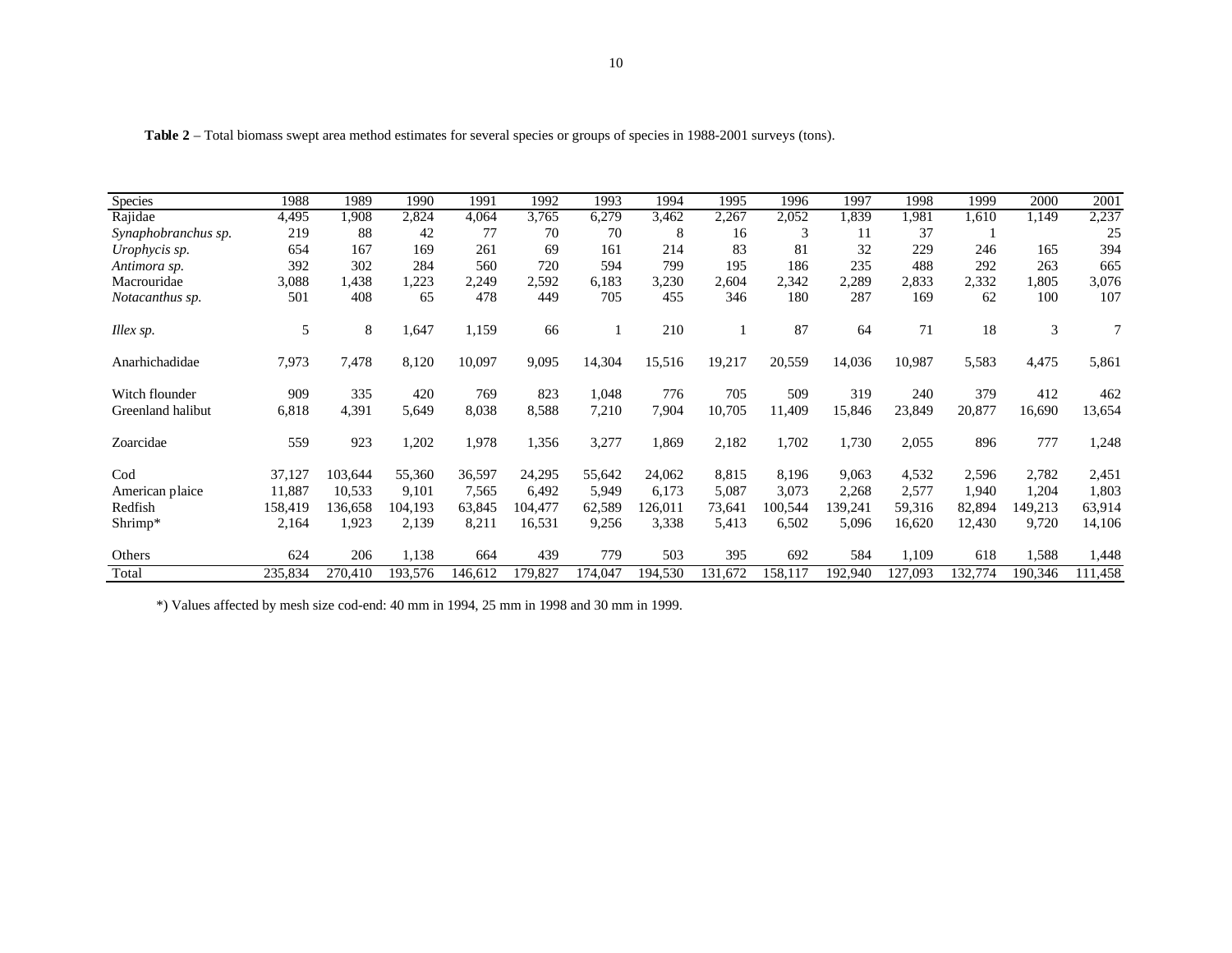|                             | area                                             | tow              |       | catch per tow          |          | catch per mile towed |
|-----------------------------|--------------------------------------------------|------------------|-------|------------------------|----------|----------------------|
| stratum                     | sq. miles                                        | number           | mean  | s. deviat.             | mean     | s. deviat.           |
| $\mathbf{1}$                | 342                                              | $\overline{4}$   | 3.03  | 3.17                   | 1.72     | 1.80                 |
| $\overline{2}$              | 838                                              | $10\,$           | 6.96  | 5.01                   | 3.99     | 2.88                 |
| $\ensuremath{\mathfrak{Z}}$ | 628                                              | $\boldsymbol{7}$ | 4.39  | 5.67                   | 2.50     | 3.24                 |
| $\overline{4}$              | 348                                              | 4                | 16.77 | 5.33                   | 9.58     | 2.97                 |
| 5                           | 703                                              | 8                | 4.42  | 5.12                   | 2.52     | 2.93                 |
| 6                           | 496                                              | 6                | 18.03 | 17.45                  | 10.30    | 9.97                 |
| 7                           | 822                                              | 9                | 0.18  | 0.27                   | $0.10\,$ | 0.15                 |
| 8                           | 646                                              | 7                | 2.27  | 2.27                   | 1.30     | 1.31                 |
| 9                           | 314                                              | 3                |       |                        |          |                      |
| 10                          | 951                                              | $11\,$           | 1.01  | 2.29                   | 0.58     | 1.31                 |
| 11                          | 806                                              | 9                | 2.60  | 3.07                   | 1.48     | 1.74                 |
| 12                          | 670                                              | 8                |       |                        |          |                      |
| 13                          | 249                                              | 3                |       |                        |          |                      |
| 14                          | 602                                              | 7                |       |                        |          |                      |
| 15                          | 666                                              | 8                |       |                        |          |                      |
| 16                          | 634                                              | $\boldsymbol{7}$ |       |                        |          |                      |
| 17                          | 216                                              | $\overline{c}$   |       |                        |          |                      |
| $18\,$                      | 210                                              | $\sqrt{2}$       |       |                        |          |                      |
| 19                          | 414                                              | 5                |       |                        |          |                      |
| total                       | 10555                                            | 120              | 3.05  | 0.43                   | 1.74     | 0.24                 |
|                             |                                                  |                  |       |                        |          |                      |
|                             |                                                  |                  |       | ind.<br>$\overline{?}$ | $\gamma$ | total                |
|                             | Stock biomass estimated by swept area method (t) |                  |       |                        |          | 2,451                |

**Table 3** – Cod catches (Kg) by strata in the 2001 survey.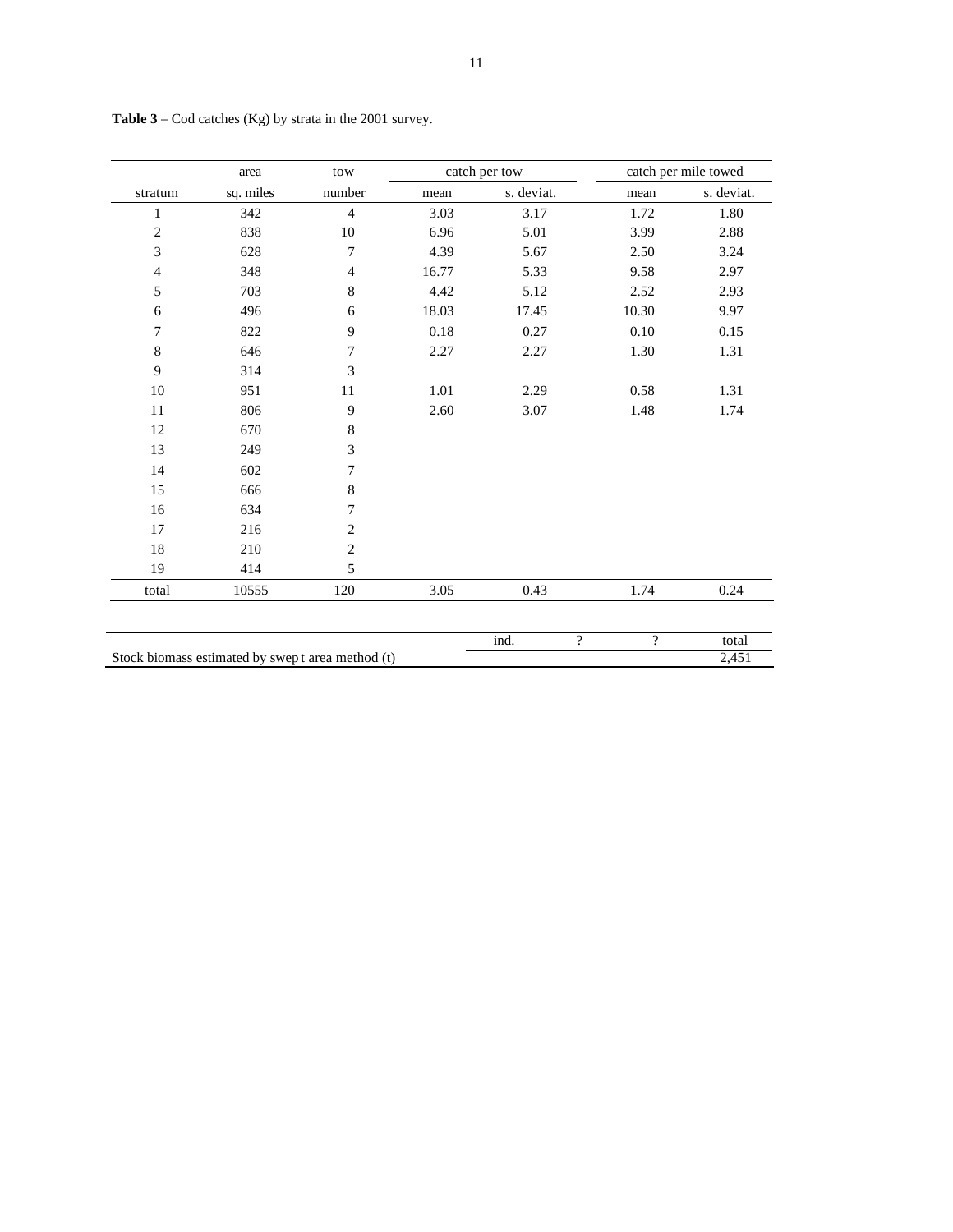|                | depth in           |                |         |        |        |        |        | year   |       |       |       |       |       |       |       |
|----------------|--------------------|----------------|---------|--------|--------|--------|--------|--------|-------|-------|-------|-------|-------|-------|-------|
| stratum        | fathoms            | 1988           | 1989    | 1990   | 1991   | 1992   | 1993   | 1994   | 1995  | 1996  | 1997  | 1998  | 1999  | 2000  | 2001  |
|                | $70 - 80$          | 1,223          | 590     | 751    | 5,078  | 69     | 469    | 1,969  | 1,421 | 915   | 221   | 114   | 90    | 227   | 78    |
| 2              | 81-100             | 9,229          | 9,386   | 1,876  | 4,988  | 4,683  | 8,223  | 7,443  | 2,764 | 3,629 | 1,863 | 1,727 | 1,366 | 673   | 446   |
| 3              | 101-140            | 4,065          | 9,344   | 1,994  | 2,236  | 7,704  | 7,670  | 5,539  | 1,042 | 958   | 1,029 | 639   | 132   | 327   | 209   |
| $\overline{4}$ | $\pmb{\mathsf{H}}$ | 2,846          | 4,404   | 2,355  | 2,637  | 3,131  | 12,885 | 1,714  | 678   | 971   | 779   | 127   | 23    | 403   | 444   |
| 5              | $^{\prime\prime}$  | 1,937          | 9,731   | 7,738  | 9,685  | 4,155  | 6,205  | 840    | 1,158 | 851   | 1,045 | 887   | 233   | 386   | 236   |
| 6              | 11                 | 2,937          | 6,173   | 3,007  | 1,392  | 866    | 3,837  | 1,284  | 1,191 | 564   | 977   | 557   | 341   | 465   | 681   |
| $\tau$         | 141-200            | 2,022          | 14,571  | 3,582  | 2,308  | 859    | 5,595  | 779    | 111   | 50    | 970   | 71    | 47    | 5     | 11    |
| 8              | $\pmb{\mathsf{H}}$ | 8,121          | 14,943  | 15,313 | 4,644  | 2,136  | 7,241  | 3,287  | 317   | 85    | 1,464 | 70    | 21    | 67    | 112   |
| 9              | $\pmb{\mathsf{H}}$ | 167            | 4,784   | 5,895  | 171    | 130    | 907    | 217    | 8     | 94    | 158   |       | 18    | 37    |       |
| 10             | $\pmb{\mathsf{H}}$ | 1,217          | 4,454   | 4,255  | 1,417  | 297    | 851    | 460    | 53    | 42    | 274   | 181   | 93    | 97    | 74    |
| 11             | $\pmb{\mathsf{H}}$ | 2,278          | 12,020  | 3,706  | 1,625  | 204    | 1,526  | 529    | 71    | 37    | 282   | 160   | 232   | 96    | 159   |
| 12             | 201-300            | 305            | 2,245   | 1,478  | 115    |        | $22\,$ |        |       |       |       |       |       |       |       |
| 13             | $\pmb{\mathsf{H}}$ | 8              | 2,304   | 689    | 85     |        |        |        |       |       |       |       |       |       |       |
| 14             | $\mathbf{H}$       | 97             | 868     | 584    | 119    | 61     | 211    |        |       |       |       |       |       |       |       |
| 15             |                    | 680            | 7,671   | 2,137  | 98     |        |        |        |       |       |       |       |       |       |       |
| 16             | 301-400            |                | 60      |        |        |        |        |        |       |       |       |       |       |       |       |
| 17             |                    |                | 5       |        |        |        |        |        |       |       |       |       |       |       |       |
| 18             |                    | $\overline{c}$ |         |        |        |        |        |        |       |       |       |       |       |       |       |
| 19             |                    |                | 91      |        |        |        |        |        |       |       |       |       |       |       |       |
| total          |                    | 37,133         | 103,644 | 55,360 | 36,597 | 24,295 | 55,642 | 24,062 | 8,815 | 8,196 | 9,063 | 4,532 | 2,596 | 2,782 | 2,451 |

**Table 4** – Cod biomass estimated by the swept area method (tons) 1988-2001.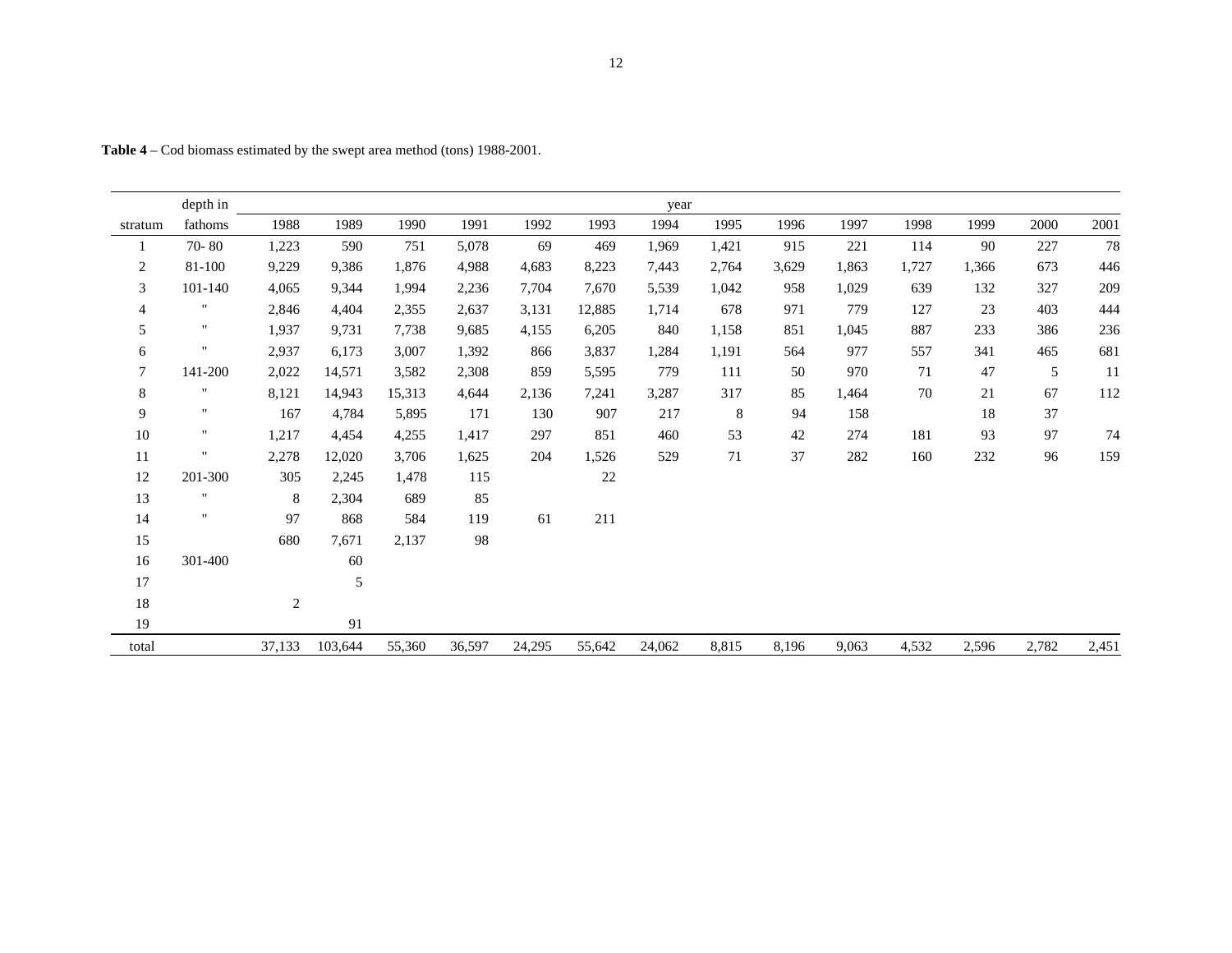| length          |            |                  |                         |                  | stratum          |            |                  |                  |                  |                  |                  |
|-----------------|------------|------------------|-------------------------|------------------|------------------|------------|------------------|------------------|------------------|------------------|------------------|
| $\,\mathrm{cm}$ | $\,1$      | $\overline{c}$   | $\overline{\mathbf{3}}$ | $\overline{4}$   | 5                | $\sqrt{6}$ | $\boldsymbol{7}$ | $\,8\,$          | 10               | 11               | total            |
| $15 - 17$       | 52         |                  |                         | $\boldsymbol{7}$ |                  |            |                  |                  |                  |                  | 58               |
| $18 - 20$       | 110        | 64               |                         | $\boldsymbol{7}$ |                  |            |                  |                  |                  |                  | $181\,$          |
| $21 - 23$       | 32         | 128              |                         | 33               |                  |            |                  |                  |                  |                  | 193              |
| $24 - 26$       |            |                  |                         | $\boldsymbol{7}$ |                  | $\sqrt{6}$ |                  |                  |                  |                  | 13               |
| 27-29           | $\sqrt{6}$ |                  |                         |                  |                  |            |                  |                  |                  |                  | 6                |
| $30 - 32$       | $\sqrt{6}$ | $\overline{6}$   |                         | 46               |                  |            |                  |                  |                  |                  | 59               |
| $33 - 35$       | 13         | 58               | 14                      | 219              |                  | 13         |                  | $28\,$           |                  |                  | 344              |
| $36 - 38$       | 13         | 128              | $27\,$                  | 365              | 53               | 31         | $14\,$           | 49               |                  |                  | 681              |
| 39-41           | 13         | 83               | 61                      | 186              | 33               | 44         |                  | $28\,$           |                  | $\boldsymbol{7}$ | 456              |
| 42-44           |            | 32               | 14                      | $20\,$           |                  | $25\,$     | $\sqrt{ }$       | $\boldsymbol{7}$ |                  | $\boldsymbol{7}$ | $111\,$          |
| 45-47           |            |                  |                         |                  |                  |            |                  |                  |                  |                  |                  |
| $48 - 50$       | $\sqrt{6}$ |                  |                         |                  |                  |            |                  |                  |                  |                  | $\sqrt{6}$       |
| $51 - 53$       |            |                  | $\boldsymbol{7}$        |                  |                  |            |                  |                  |                  |                  | $\boldsymbol{7}$ |
| 54-56           |            | $\boldsymbol{6}$ |                         | 13               |                  | 13         |                  |                  |                  |                  | 32               |
| 57-59           |            | 26               |                         |                  | $\boldsymbol{7}$ | 13         |                  | $\boldsymbol{7}$ |                  |                  | 52               |
| $60 - 62$       |            | 13               |                         | $\boldsymbol{7}$ |                  | $\sqrt{6}$ |                  |                  |                  |                  | 26               |
| 63-65           | $\sqrt{6}$ |                  | $\sqrt{ }$              | $\boldsymbol{7}$ | $\boldsymbol{7}$ | $\sqrt{6}$ |                  |                  |                  |                  | 33               |
| 66-68           |            | 13               |                         | $\overline{7}$   |                  | $\sqrt{6}$ |                  |                  |                  |                  | 26               |
| 69-71           |            |                  | $\boldsymbol{7}$        |                  |                  | 25         |                  | $\boldsymbol{7}$ |                  |                  | 39               |
| $72 - 74$       | $\sqrt{6}$ |                  | $\overline{7}$          |                  |                  | 13         |                  | $\boldsymbol{7}$ |                  | $\boldsymbol{7}$ | 40               |
| $75 - 77$       |            |                  | $\boldsymbol{7}$        |                  | 13               | $25\,$     |                  |                  |                  |                  | 45               |
| 78-80           |            | 13               |                         |                  |                  | 19         |                  |                  | $\boldsymbol{7}$ |                  | 38               |
| 81-83           |            | $\boldsymbol{6}$ |                         |                  | $\boldsymbol{7}$ | 13         |                  |                  |                  | 14               | 39               |
| 84-86           |            | $\boldsymbol{6}$ |                         |                  |                  | 19         |                  |                  |                  |                  | 25               |
| 87-89           |            |                  |                         |                  |                  |            |                  |                  | $\boldsymbol{7}$ | $\boldsymbol{7}$ | 13               |
| 90-92           |            | $\boldsymbol{6}$ | $\boldsymbol{7}$        |                  |                  | $\sqrt{6}$ |                  |                  |                  |                  | $20\,$           |
| 93-95           |            |                  |                         |                  |                  |            |                  |                  |                  |                  |                  |
| 96-98           |            |                  |                         |                  |                  |            |                  |                  |                  |                  |                  |
| 99-101          |            |                  |                         |                  |                  |            |                  |                  |                  |                  |                  |
| $102 - 104$     |            |                  |                         |                  |                  |            |                  |                  |                  |                  |                  |
| 105-107         |            |                  |                         |                  | $\boldsymbol{7}$ |            |                  |                  |                  |                  | $\overline{7}$   |

**Table 5** – Cod length frequency by strata  $(\times 1,000)$  in the 2001 survey.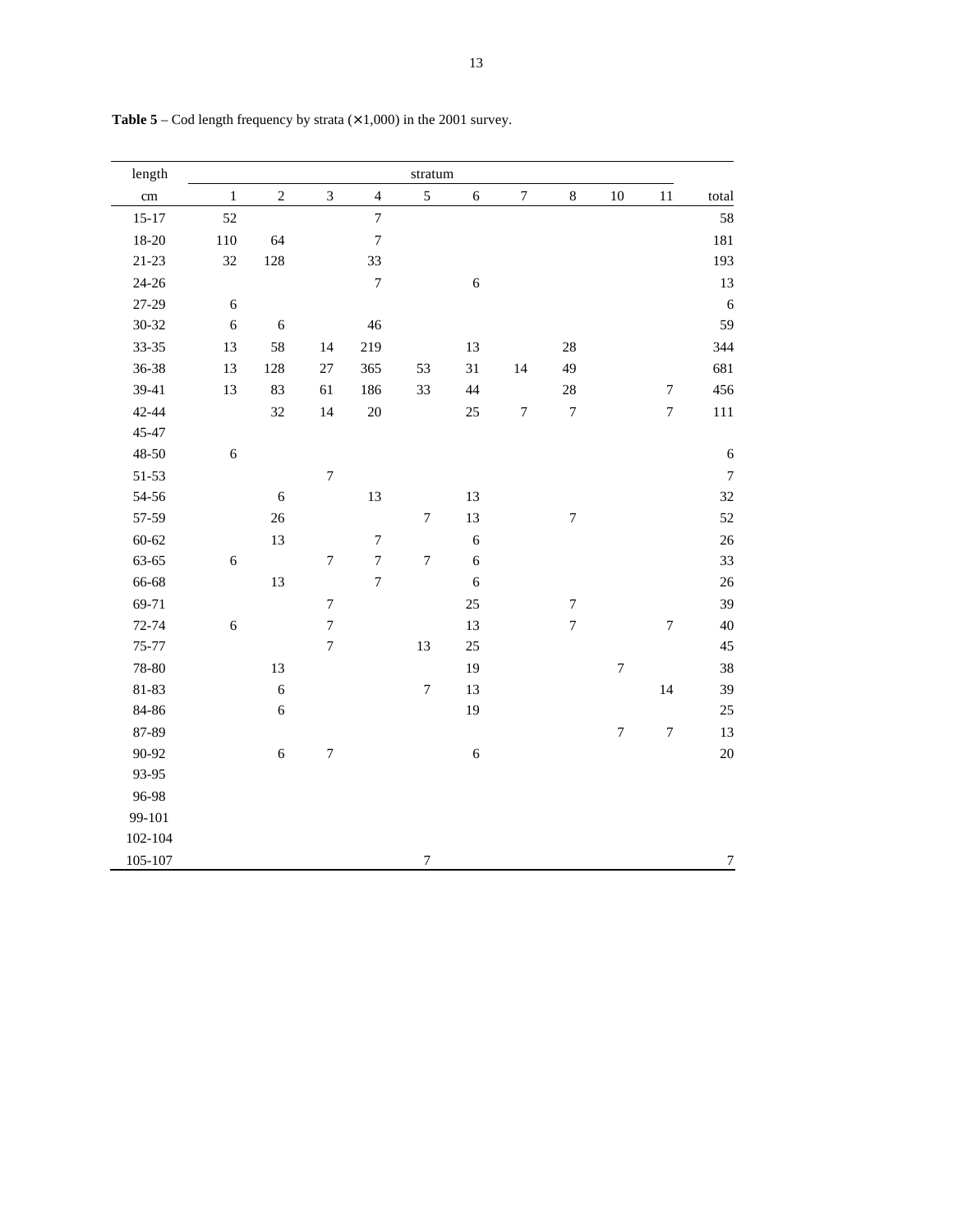| length    |                |            |                |                |                |                |                          | age                         |                |         |              |        |    |    |         | $\operatorname{no}$ |                  |
|-----------|----------------|------------|----------------|----------------|----------------|----------------|--------------------------|-----------------------------|----------------|---------|--------------|--------|----|----|---------|---------------------|------------------|
| cm        | $\,1\,$        | $\sqrt{2}$ | $\mathfrak{Z}$ | $\overline{4}$ | $\sqrt{5}$     | $6\,$          | $\boldsymbol{7}$         | $8\,$                       | $\overline{9}$ | $10\,$  | 11           | $12\,$ | 13 | 14 | $1516+$ | $\operatorname{id}$ | total            |
| $15 - 17$ | 11             |            |                |                |                |                |                          |                             |                |         |              |        |    |    |         |                     | $11\,$           |
| $18 - 20$ | 44             |            |                |                |                |                |                          |                             |                |         |              |        |    |    |         |                     | 44               |
| $21 - 23$ | 46             |            |                |                |                |                |                          |                             |                |         |              |        |    |    |         |                     | 46               |
| $24 - 26$ | $\overline{4}$ |            |                |                |                |                |                          |                             |                |         |              |        |    |    |         |                     | $\overline{4}$   |
| 27-29     | $\mathbf 1$    |            |                |                |                |                |                          |                             |                |         |              |        |    |    |         |                     | $\,1\,$          |
| $30 - 32$ | $\,1$          | 9          |                |                |                |                |                          |                             |                |         |              |        |    |    |         |                     | $10\,$           |
| 33-35     |                | 54         |                |                |                |                |                          |                             |                |         |              |        |    |    |         |                     | 54               |
| 36-38     |                | 118        |                |                |                |                |                          |                             |                |         |              |        |    |    |         |                     | 118              |
| 39-41     |                | $77 \,$    |                |                |                |                |                          |                             |                |         |              |        |    |    |         |                     | $77\,$           |
| 42-44     |                | 16         |                |                |                |                |                          |                             |                |         |              |        |    |    |         | $\,1$               | $17\,$           |
| 45-47     |                |            |                |                |                |                |                          |                             |                |         |              |        |    |    |         |                     |                  |
| $48 - 50$ |                |            | $\,1$          |                |                |                |                          |                             |                |         |              |        |    |    |         |                     | $\,1\,$          |
| 51-53     |                |            |                | $\sqrt{2}$     |                |                |                          |                             |                |         |              |        |    |    |         |                     | $\sqrt{2}$       |
| 54-56     |                |            | $\mathbf 1$    | $\sqrt{5}$     |                |                |                          |                             |                |         |              |        |    |    |         |                     | $\sqrt{6}$       |
| 57-59     |                |            |                | $\,8\,$        |                |                |                          |                             |                |         |              |        |    |    |         |                     | $\,8\,$          |
| $60 - 62$ |                |            |                | $\sqrt{2}$     | $\sqrt{2}$     |                |                          |                             |                |         |              |        |    |    |         |                     | $\overline{4}$   |
| 63-65     |                |            |                | $\mathbf 1$    | $\overline{4}$ |                | $\,1$                    | $\,1\,$                     |                |         |              |        |    |    |         |                     | $\boldsymbol{7}$ |
| 66-68     |                |            |                |                | $\overline{4}$ |                | $\mathbf{1}$             |                             |                |         |              |        |    |    |         |                     | $\sqrt{5}$       |
| 69-71     |                |            |                |                | $\sqrt{2}$     |                | $\overline{\mathbf{4}}$  |                             |                |         |              |        |    |    |         |                     | $\sqrt{6}$       |
| 72-74     |                |            |                |                | $\,1$          | $\mathfrak{Z}$ | $\mathfrak 3$            | $\sqrt{2}$                  |                |         |              |        |    |    |         |                     | $\mathbf{9}$     |
| 75-77     |                |            |                |                |                |                | 5                        | $\sqrt{2}$                  |                |         |              |        |    |    |         |                     | $\boldsymbol{7}$ |
| 78-80     |                |            |                |                |                |                | $\mathfrak{Z}$           | $\overline{4}$              |                |         |              |        |    |    |         |                     | $\boldsymbol{7}$ |
| 81-83     |                |            |                |                |                |                | $\overline{\mathcal{L}}$ | $\sqrt{2}$                  |                |         |              |        |    |    |         |                     | $\sqrt{6}$       |
| 84-86     |                |            |                |                |                |                | $\sqrt{2}$               | $\overline{3}$              |                |         |              |        |    |    |         |                     | 5                |
| 87-89     |                |            |                |                |                |                |                          | $\ensuremath{\mathfrak{Z}}$ |                |         |              |        |    |    |         |                     | $\overline{3}$   |
| 90-92     |                |            |                |                |                |                |                          | $\,1\,$                     | $\,1\,$        | $\,1\,$ |              |        |    |    |         |                     | $\sqrt{3}$       |
| 93-95     |                |            |                |                |                |                |                          |                             |                |         |              |        |    |    |         |                     |                  |
| 96-98     |                |            |                |                |                |                |                          |                             |                |         |              |        |    |    |         |                     |                  |
| 99-101    |                |            |                |                |                |                |                          |                             |                |         |              |        |    |    |         |                     |                  |
| 102-104   |                |            |                |                |                |                |                          |                             |                |         |              |        |    |    |         |                     |                  |
| 105-107   |                |            |                |                |                |                |                          |                             |                |         | $\mathbf{1}$ |        |    |    |         |                     | $\,1\,$          |
| total     | 107            | 274        | $\sqrt{2}$     | 18             | 13             | $\mathfrak{Z}$ | 23                       | 18                          | $\,1$          | $\,1$   | $\,1\,$      |        |    |    |         | $\,1$               | 462              |

**Table 6** – Cod age-length key in 2001.

no id. – no identified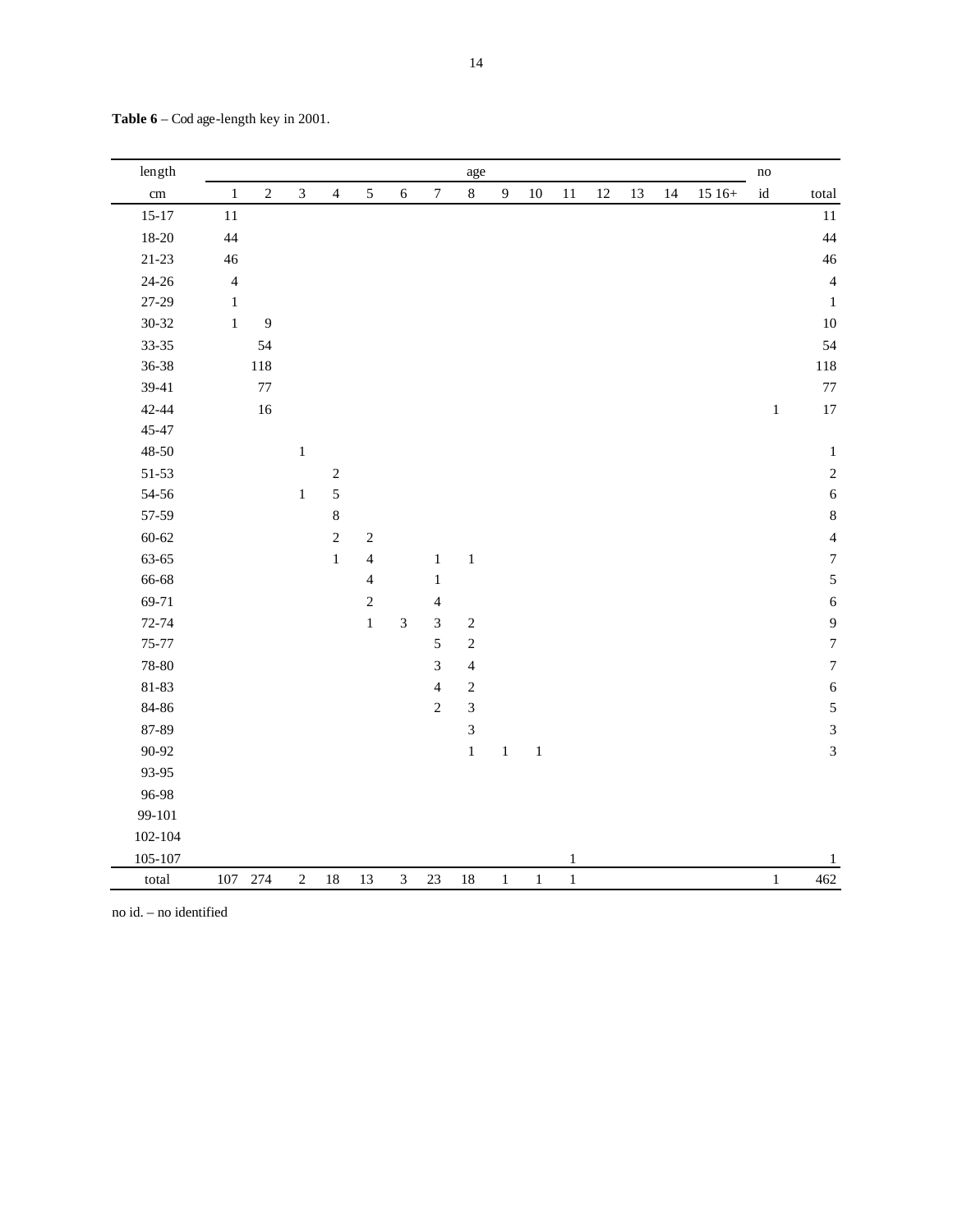|                |                |                |                |                |                | stratum        |    |                  |    |              |        | mean<br>weight | mean<br>length |
|----------------|----------------|----------------|----------------|----------------|----------------|----------------|----|------------------|----|--------------|--------|----------------|----------------|
| age            | 1              | 2              | 3              | $\overline{4}$ | 5              | 6              | 7  | 8                | 10 | 11           | total  | g              | cm             |
| $\mathbf{1}$   | 201            | 193            |                | 59             |                | 6              |    |                  |    |              | 459    | 82             | 20             |
| $\overline{2}$ | 44             | 306            | 116            | 831            | 86             | 113            | 21 | 112              |    | 14           | 1,643  | 481            | 37             |
| 3              | 6              | $\mathbf{1}$   |                | $\mathbf{2}$   |                | $\overline{2}$ |    |                  |    |              | $11\,$ | 1,253          | 52             |
| $\overline{4}$ | $\mathbf{1}$   | 38             | $\,8\,$        | 15             | $\,8\,$        | 28             |    | 7                |    |              | 105    | 1,696          | 57             |
| 5              | $\overline{4}$ | 17             | 7              | 13             | $\overline{4}$ | 21             |    | 3                |    | 1            | 70     | 2,560          | 66             |
| 6              | $\mathbf{2}$   |                | $\mathbf{2}$   |                |                | $\overline{4}$ |    | $\mathbf{2}$     |    | $\mathbf{2}$ | 12     | 3,419          | 73             |
| $\overline{7}$ | 3              | 15             | 13             | 2              | 15             | 65             |    | $\boldsymbol{7}$ | 3  | 12           | 135    | 3,905          | 76             |
| $\,8\,$        | $\overline{2}$ | 15             | $\overline{7}$ | $\mathbf{1}$   | $\overline{7}$ | 39             |    | $\overline{2}$   | 11 | 13           | 97     | 4,683          | 81             |
| 9              |                | $\overline{2}$ | $\overline{2}$ |                |                | $\overline{2}$ |    |                  |    |              | 6      | 6,563          | 91             |
| 10             |                | 2              | $\overline{2}$ |                |                | $\overline{2}$ |    |                  |    |              | 6      | 6,563          | 91             |
| $11\,$         |                |                |                |                | 7              |                |    |                  |    |              | 7      | 10,309         | 106            |
| 12             |                |                |                |                |                |                |    |                  |    |              |        |                |                |
| 13             |                |                |                |                |                |                |    |                  |    |              |        |                |                |
| 14             |                |                |                |                |                |                |    |                  |    |              |        |                |                |

**Table 7** – Cod abundance at age by strata  $(\times 1,000)$  in the 2001 survey.

**Table 8** – American plaice catch (Kg) by strata in the 2001 survey.

|                | area      | tow                                              |          | catch per tow |                    |                | catch per mile towed |
|----------------|-----------|--------------------------------------------------|----------|---------------|--------------------|----------------|----------------------|
| stratum        | sq. miles | number                                           | mean     | s. deviat.    |                    | mean           | s. deviat.           |
| $\mathbf{1}$   | 342       | $\overline{4}$                                   | 30.24    | 22.51         |                    | 17.15          | 12.77                |
| $\overline{c}$ | 838       | 10                                               | 9.77     | 6.17          |                    | 5.60           | 3.55                 |
| 3              | 628       | $\overline{7}$                                   | 1.46     | 2.05          |                    | 0.83           | 1.16                 |
| $\overline{4}$ | 348       | $\overline{4}$                                   | 2.42     | 1.13          |                    | 1.39           | 0.65                 |
| 5              | 703       | $\,8\,$                                          | 1.57     | 1.59          |                    | 0.89           | 0.91                 |
| 6              | 496       | 6                                                | 0.73     | 1.14          |                    | 0.42           | 0.65                 |
| 7              | 822       | 9                                                | 0.34     | 0.82          |                    | 0.20           | 0.47                 |
| $\,8\,$        | 646       | 7                                                | 0.69     | 0.87          |                    | 0.40           | 0.50                 |
| 9              | 314       | 3                                                |          |               |                    |                |                      |
| 10             | 951       | 11                                               | 0.99     | 1.30          |                    | 0.56           | 0.74                 |
| 11             | 806       | 9                                                | 0.34     | 0.66          |                    | 0.19           | 0.38                 |
| 12             | 670       | $\,8\,$                                          | $0.06\,$ | 0.18          |                    | 0.04           | $0.10\,$             |
| 13             | 249       | 3                                                |          |               |                    |                |                      |
| 14             | 602       | 7                                                |          |               |                    |                |                      |
| 15             | 666       | $\,8\,$                                          |          |               |                    |                |                      |
| 16             | 634       | 7                                                |          |               |                    |                |                      |
| 17             | 216       | $\overline{c}$                                   |          |               |                    |                |                      |
| 18             | 210       | $\mathbf{2}$                                     |          |               |                    |                |                      |
| 19             | 414       | 5                                                |          |               |                    |                |                      |
| total          | 10555     | 120                                              | 2.25     | 0.40          |                    | 1.28           | 0.23                 |
|                |           |                                                  |          |               |                    |                |                      |
|                |           |                                                  |          | ind.          | $\overline{\cdot}$ | $\overline{?}$ | total                |
|                |           | Stock biomass estimated by swept area method (t) |          |               | 857                | 946            | 1,803                |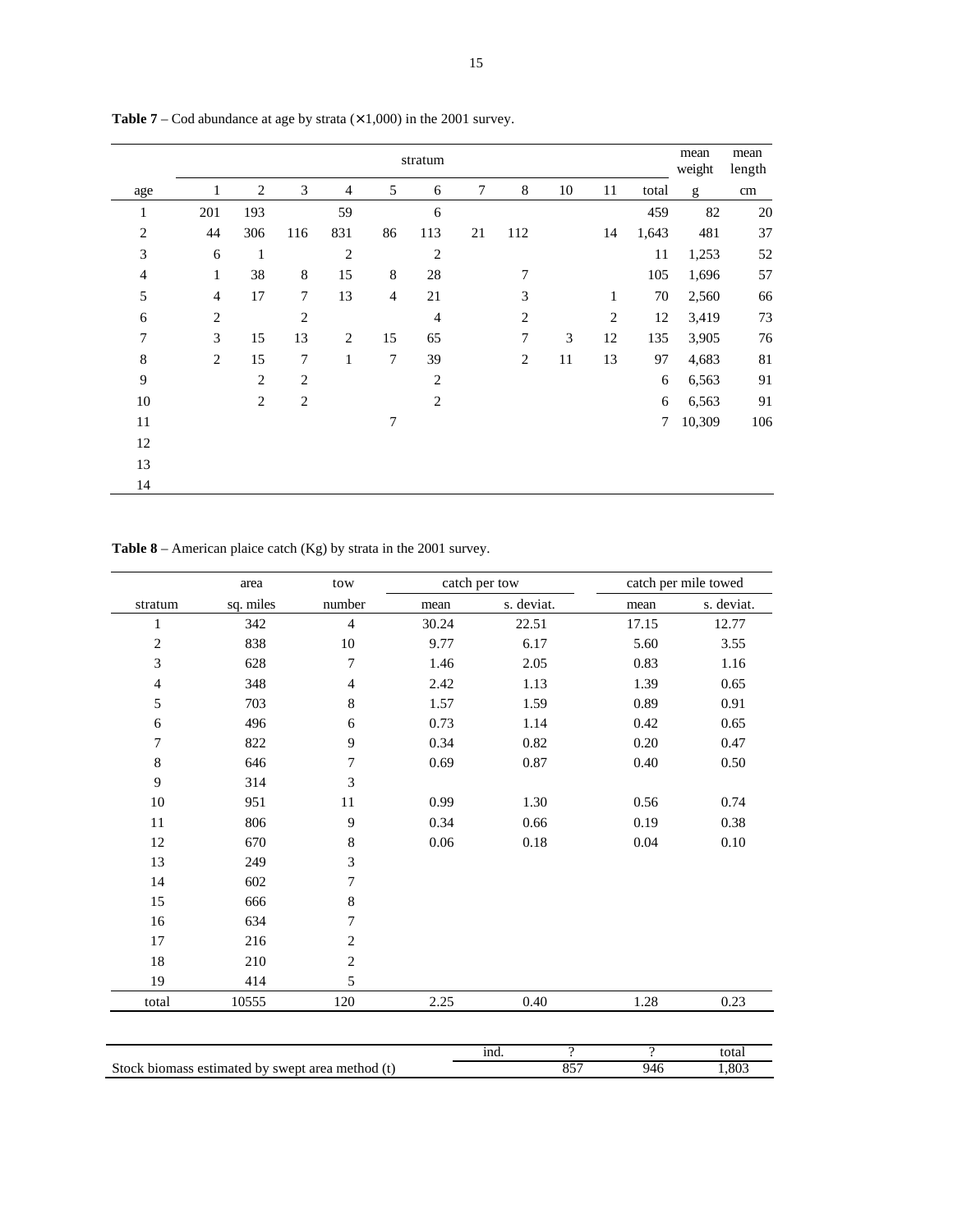|                | depth in           |                |        |       |       |                  |       | year           |                |        |       |        |       |       |       |
|----------------|--------------------|----------------|--------|-------|-------|------------------|-------|----------------|----------------|--------|-------|--------|-------|-------|-------|
| stratum        | fathoms            | 1988           | 1989   | 1990  | 1991  | 1992             | 1993  | 1984           | 1995           | 1996   | 1997  | 1998   | 1999  | 2000  | 2001  |
|                | $70 - 80$          | 979            | 750    | 448   | 808   | 532              | 809   | 496            | 1,672          | 1,096  | 286   | 117    | 279   | 259   | 782   |
| $\overline{c}$ | 81-100             | 1,990          | 2,701  | 1,040 | 1,997 | 1,285            | 950   | 899            | 1,001          | 707    | 555   | 1,190  | 1,357 | 732   | 626   |
| 3              | 101-140            | 1,025          | 838    | 1,207 | 935   | 473              | 333   | 244            | 189            | 126    | 371   | 213    | 73    | 16    | 70    |
| 4              | п                  | 1,649          | 346    | 661   | 240   | 418              | 429   | 640            | 367            | 201    | 152   | 257    | 40    | 75    | 64    |
| 5              | $\mathbf{H}$       | 1,949          | 2,319  | 1,406 | 1,055 | 628              | 968   | 922            | 412            | 375    | 464   | 558    | 55    | 42    | 84    |
| 6              | $\mathbf{H}$       | 359            | 847    | 720   | 376   | 451              | 229   | 606            | 92             | 24     | 10    | 26     | 30    | 19    | 28    |
| 7              | 141-200            | 880            | 398    | 562   | 292   | 479              | 239   | 237            | 187            | 54     | 62    | 35     | 14    | 11    | 21    |
| 8              | $\mathbf{H}$       | 313            | 123    | 209   | 188   | 545              | 365   | 128            | 99             | 42     | 92    | 124    | 2     |       | 34    |
| 9              | $\mathbf{H}$       | 77             | 122    | 262   |       | 280              | 154   | 15             | 375            | 41     | 27    |        |       |       |       |
| 10             | $\pmb{\mathsf{H}}$ | 1,742          | 1,118  | 1,555 | 981   | 1,054            | 1,094 | 1,677          | 531            | 311    | 215   | $27\,$ | 54    | 34    | 71    |
| 11             | $\mathbf{H}$       | 889            | 876    | 973   | 301   | 279              | 219   | 227            | 82             | 51     | 24    | 22     | 28    | 17    | 20    |
| 12             | 201-300            | 7              | 14     | 35    | 13    | 8                | 11    | 25             | 9              | 24     | 5     |        |       |       | 3     |
| 13             | $\mathbf{H}$       | $\overline{c}$ |        | 15    |       |                  |       |                | $\overline{2}$ |        |       |        |       |       |       |
| 14             | $\mathbf{H}$       | 6              | 6      | 6     | 292   | 22               | 53    | 18             | 11             | 3      |       | 3      | 7     |       |       |
| 15             | $\mathbf{H}$       | 17             | 74     | 2     | 73    | 28               | 82    | 30             | 51             | $17\,$ | 5     | 5      |       |       |       |
| 16             | 301-400            | 4              |        |       | 3     | $\boldsymbol{7}$ | 9     | 4              |                |        |       |        |       |       |       |
| 17             | $\mathbf{H}$       |                |        |       |       |                  |       |                |                |        |       |        |       |       |       |
| 18             | $\mathbf{H}$       |                |        |       |       |                  |       |                |                |        |       |        |       |       |       |
| 19             | $\mathbf{H}$       |                |        |       | 11    | 3                | 4     | $\overline{2}$ | $\,8\,$        |        |       |        |       |       |       |
| total          |                    | 11,887         | 10,533 | 9,101 | 7,565 | 6,492            | 5,949 | 6,169          | 5,087          | 3,073  | 2,268 | 2,577  | 1,940 | 1,204 | 1,803 |

**Table 9** – American plaice biomass estimated by swept area method (tons) 1988-2001.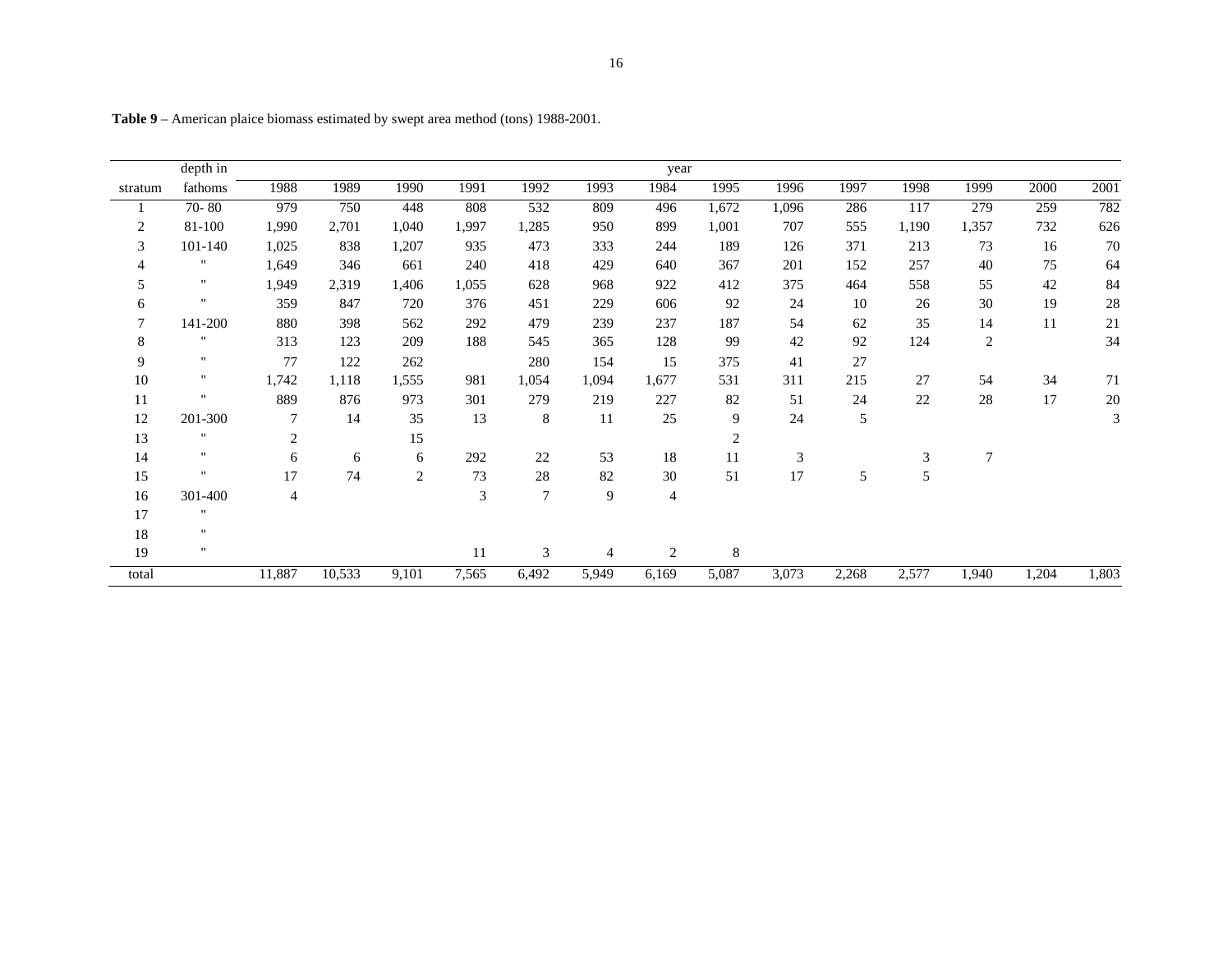| length     |              |                |                  |                |                  | $\operatorname{estratum}$ |                  |                |                |                  |            |                |
|------------|--------------|----------------|------------------|----------------|------------------|---------------------------|------------------|----------------|----------------|------------------|------------|----------------|
| $\,\rm cm$ | $\mathbf{1}$ | $\overline{2}$ | $\overline{3}$   | $\overline{4}$ | 5                | 6                         | $\overline{7}$   | $8\,$          | $10\,$         | $11\,$           | 12         | total          |
| 18-19      |              |                |                  | $\overline{7}$ |                  |                           |                  |                |                |                  |            | $\overline{7}$ |
| $20 - 21$  |              | $\sqrt{6}$     | $21\,$           |                |                  |                           |                  |                |                |                  |            | $27\,$         |
| $22 - 23$  |              |                |                  |                |                  |                           |                  |                |                |                  |            |                |
| $24 - 25$  |              |                |                  |                |                  |                           |                  |                | $\tau$         |                  |            | 7              |
| $26 - 27$  |              |                | $\overline{7}$   |                | $\boldsymbol{7}$ | $\sqrt{6}$                | $\boldsymbol{7}$ |                |                |                  |            | $27\,$         |
| 28-29      | $\sqrt{6}$   | $\sqrt{6}$     | $\boldsymbol{7}$ |                |                  |                           |                  | $\tau$         | $20\,$         |                  |            | 46             |
| $30 - 31$  |              |                |                  |                | $\boldsymbol{7}$ |                           |                  |                | $\overline{7}$ | $\boldsymbol{7}$ |            | 20             |
| 32-33      | $26\,$       | 12             |                  |                | $\overline{7}$   |                           |                  |                | 13             |                  |            | 58             |
| 34-35      | 110          | 19             | 14               |                | $27\,$           |                           |                  |                |                |                  |            | 170            |
| 36-37      | 200          | 32             |                  |                |                  |                           |                  |                | 13             | $\boldsymbol{7}$ |            | 252            |
| 38-39      | 349          | $70\,$         |                  |                | $27\,$           |                           | $\overline{7}$   |                | $20\,$         |                  |            | 472            |
| $40 - 41$  | 226          | 64             | $\tau$           |                |                  | 6                         |                  |                |                |                  | $\sqrt{6}$ | 309            |
| 42-43      | 155          | 19             | $\boldsymbol{7}$ |                |                  |                           |                  |                | $\tau$         |                  |            | 188            |
| 44-45      | 58           | 32             | $\tau$           | 14             | $\boldsymbol{7}$ |                           | 7                |                |                |                  |            | 124            |
| 46-47      | $25\,$       | 38             |                  |                | $\tau$           | 13                        |                  |                | 13             | $\boldsymbol{7}$ |            | 103            |
| 48-49      | 19           | $77\,$         | 14               | 13             | $\boldsymbol{7}$ |                           |                  |                | $\tau$         |                  |            | 136            |
| 50-51      | 13           | 102            | 14               | $\overline{7}$ | $20\,$           |                           |                  |                | $\tau$         | $\boldsymbol{7}$ |            | 169            |
| 52-53      | 39           | $70\,$         | $\boldsymbol{7}$ | 13             | $\boldsymbol{7}$ | $\sqrt{6}$                |                  | 14             |                |                  |            | 156            |
| 54-55      | 6            | 51             |                  | $\overline{7}$ |                  |                           | $\tau$           | $\overline{7}$ | $\overline{7}$ |                  |            | 85             |
| 56-57      |              |                |                  |                |                  |                           |                  |                |                |                  |            |                |
| 58-59      |              | 6              |                  |                |                  |                           |                  |                |                |                  |            | 6              |

**Table 10** – American plaice length frequency by strata  $(\times 1,000)$  in the 2001 survey.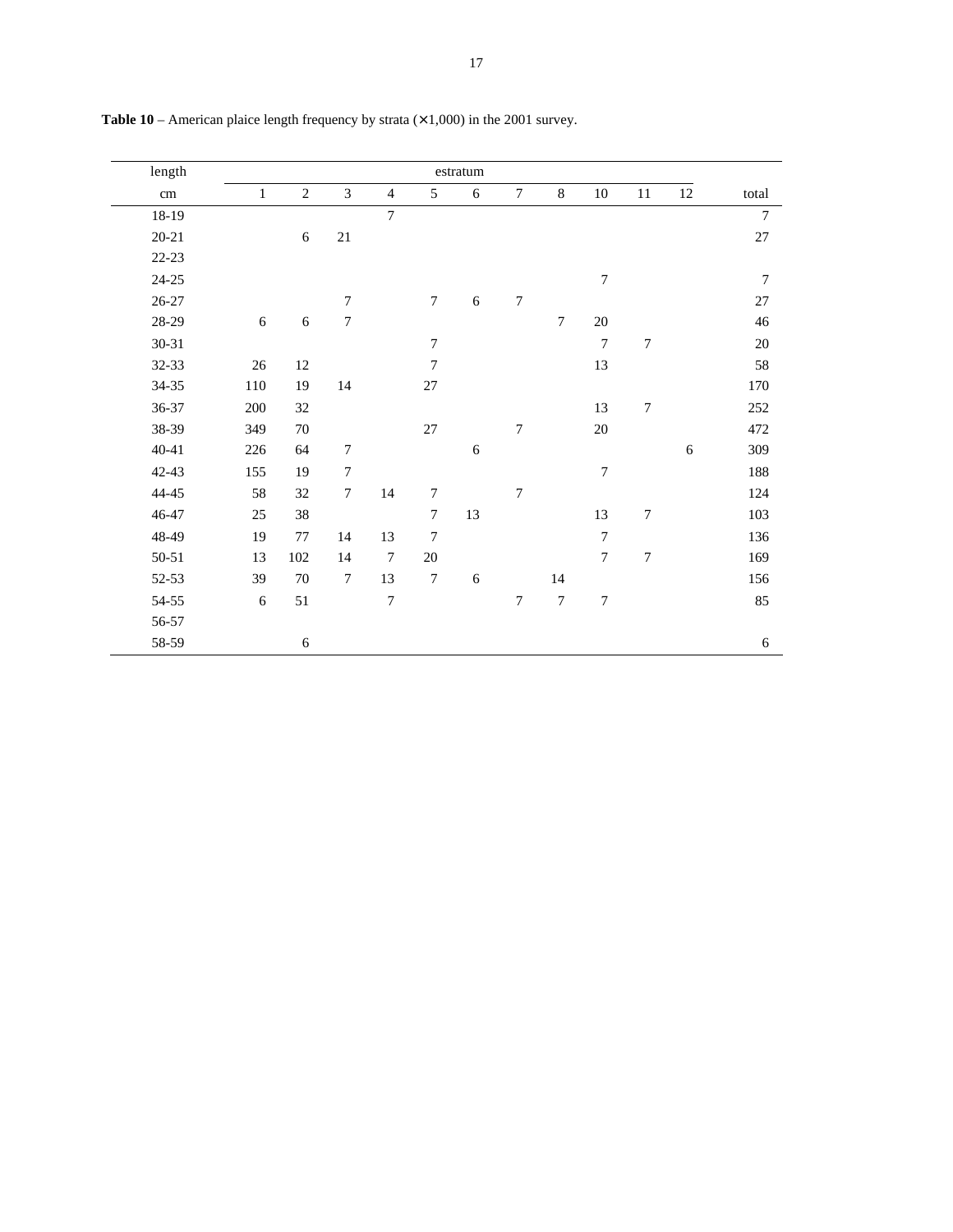|               | length     |              |                          |                |                |                  |                         |                  | age                     |                         |                |                |                  |                  |                  |                  |                  | $\operatorname{no}$ |                          |
|---------------|------------|--------------|--------------------------|----------------|----------------|------------------|-------------------------|------------------|-------------------------|-------------------------|----------------|----------------|------------------|------------------|------------------|------------------|------------------|---------------------|--------------------------|
|               | cm         | $\mathbf{1}$ | $\overline{c}$           | $\mathfrak{Z}$ | $\overline{4}$ | $\sqrt{5}$       | $\sqrt{6}$              | $\boldsymbol{7}$ | $\,8\,$                 | $\boldsymbol{9}$        | $10\,$         | 11             | $12\,$           | 13               | 14               |                  | $15$ $16+$ id.   |                     | total                    |
|               | 18-19      |              | $\,1\,$                  |                |                |                  |                         |                  |                         |                         |                |                |                  |                  |                  |                  |                  |                     | $\mathbf{1}$             |
|               | $20 - 21$  |              | $\overline{\mathcal{A}}$ |                |                |                  |                         |                  |                         |                         |                |                |                  |                  |                  |                  |                  |                     | $\overline{\mathcal{L}}$ |
|               | $22 - 23$  |              |                          |                |                |                  |                         |                  |                         |                         |                |                |                  |                  |                  |                  |                  |                     |                          |
|               | $24 - 25$  |              |                          | $\mathbf{1}$   |                |                  |                         |                  |                         |                         |                |                |                  |                  |                  |                  |                  |                     | $\,1$                    |
|               | $26 - 27$  |              |                          | $\mathbf{1}$   | $1\,$          |                  |                         |                  |                         |                         |                |                |                  |                  |                  |                  |                  |                     | $\sqrt{2}$               |
|               | 28-29      |              |                          | $\overline{c}$ | $\mathfrak{Z}$ | $\sqrt{2}$       |                         |                  |                         |                         |                |                |                  |                  |                  |                  |                  | $\overline{c}$      | $\overline{9}$           |
|               | $30 - 31$  |              |                          | $\mathbf{1}$   | $\mathbf 1$    | $\boldsymbol{2}$ |                         |                  |                         |                         |                |                |                  |                  |                  |                  |                  | $\mathbf{1}$        | 5                        |
|               | $32 - 33$  |              |                          |                | $\mathbf 1$    | $\mathfrak{Z}$   | $\overline{c}$          | $\overline{c}$   | $\mathbf{1}$            | $\mathbf{1}$            | $\mathbf{1}$   |                |                  |                  |                  |                  |                  | $\mathbf{1}$        | 12                       |
|               | $34 - 35$  |              |                          |                |                | $\sqrt{3}$       | $\overline{\mathbf{4}}$ | $\sqrt{2}$       | $\overline{\mathbf{4}}$ | $\overline{4}$          | $\overline{4}$ | $\overline{4}$ | $\overline{4}$   |                  |                  |                  |                  | 3                   | 32                       |
|               | $36 - 37$  |              |                          |                |                | $\mathfrak{Z}$   | $\mathbf{1}$            | 3                | $\overline{7}$          | $\,8\,$                 | 13             | $\overline{9}$ | $\overline{4}$   |                  |                  |                  |                  | $\overline{4}$      | 52                       |
|               | 38-39      |              |                          |                |                |                  |                         | $\overline{4}$   | $11\,$                  | $22\,$                  | 21             | 15             | 12               | 3                | $\mathbf{1}$     | $\mathbf{1}$     |                  | $11\,$              | 101                      |
|               | $40 - 41$  |              |                          |                |                |                  | $\mathbf{1}$            | 6                | 6                       | 19                      | 19             | 18             | $\boldsymbol{7}$ | $\overline{4}$   | $\mathbf{1}$     |                  |                  | $\sqrt{2}$          | 83                       |
|               | $42 - 43$  |              |                          |                |                |                  |                         |                  | $\boldsymbol{7}$        | $\overline{4}$          | $\sqrt{5}$     | $12\,$         | $\boldsymbol{7}$ | $\mathfrak{Z}$   | $\sqrt{2}$       | $\,1\,$          |                  | $\sqrt{2}$          | 43                       |
|               | $44 - 45$  |              |                          |                |                |                  |                         |                  | $\overline{c}$          | $\overline{\mathbf{4}}$ | $\overline{4}$ | $\overline{4}$ | $\sqrt{2}$       | $\,1$            |                  |                  |                  |                     | 17                       |
|               | 46-47      |              |                          |                |                |                  |                         |                  |                         |                         |                | 1              | $\sqrt{2}$       |                  |                  |                  |                  |                     | $\mathfrak{Z}$           |
|               | total      |              | 5                        | $\sqrt{5}$     | $\sqrt{6}$     | 13               | $\,8\,$                 | $17\,$           | 38                      | 62                      | 67             | 63             | 38               | $11\,$           | $\overline{4}$   | $\sqrt{2}$       |                  | $26\,$              | 365                      |
| <b>FEMALE</b> |            |              |                          |                |                |                  |                         |                  |                         |                         |                |                |                  |                  |                  |                  |                  |                     |                          |
|               | length     |              |                          |                |                |                  |                         |                  | age                     |                         |                |                |                  |                  |                  |                  |                  | $\rm no$            |                          |
|               | $\,\rm cm$ | $\mathbf{1}$ | $\boldsymbol{2}$         | $\mathfrak{Z}$ | $\overline{4}$ | 5                | $\sqrt{6}$              | $\boldsymbol{7}$ | $\,8\,$                 | $\boldsymbol{9}$        | $10\,$         | 11             | 12               | 13               | 14               |                  | $15 \t16+$       | id.                 | total                    |
|               | $12 - 13$  | $\mathbf{1}$ |                          |                |                |                  |                         |                  |                         |                         |                |                |                  |                  |                  |                  |                  |                     | $\,1\,$                  |
|               | $\ddotsc$  |              |                          |                |                |                  |                         |                  |                         |                         |                |                |                  |                  |                  |                  |                  |                     |                          |
|               | $20 - 21$  |              | $\mathfrak{Z}$           |                |                |                  |                         |                  |                         |                         |                |                |                  |                  |                  |                  |                  |                     | $\overline{3}$           |
|               | $\ldots$   |              |                          |                |                |                  |                         |                  |                         |                         |                |                |                  |                  |                  |                  |                  |                     |                          |
|               | $26 - 27$  |              |                          | $\mathbf{1}$   | $\,1\,$        |                  |                         |                  |                         |                         |                |                |                  |                  |                  |                  |                  |                     | $\overline{c}$           |
|               | $\dddotsc$ |              |                          |                |                |                  |                         |                  |                         |                         |                |                |                  |                  |                  |                  |                  |                     |                          |
|               | 32-33      |              |                          | $\mathbf{1}$   |                |                  |                         |                  |                         |                         |                |                |                  |                  |                  |                  |                  |                     | $\mathbf 1$              |
|               | $34 - 35$  |              |                          |                | $\mathbf{1}$   |                  |                         |                  |                         |                         |                |                |                  |                  |                  |                  |                  |                     | $\mathbf{1}$             |
|               | 36-37      |              |                          |                |                | $\sqrt{2}$       |                         |                  |                         |                         |                |                |                  |                  |                  |                  |                  |                     | $\overline{c}$           |
|               | 38-39      |              |                          |                |                |                  | $\sqrt{2}$              | $\,1$            |                         |                         |                |                |                  |                  |                  |                  |                  |                     | 3                        |
|               | $40 - 41$  |              |                          |                |                |                  |                         |                  |                         |                         | $\,1$          |                |                  |                  |                  |                  |                  |                     | $\mathbf{1}$             |
|               | 42-43      |              |                          |                |                |                  |                         |                  |                         | 1                       | 1              |                |                  |                  |                  |                  |                  |                     | $\overline{c}$           |
|               | 44-45      |              |                          |                |                |                  |                         |                  | $\sqrt{2}$              | $\mathbf 1$             | $\sqrt{3}$     | 3              | 4                |                  |                  |                  |                  |                     | 13                       |
|               | 46-47      |              |                          |                |                |                  |                         |                  | $\mathbf 1$             | $\,1\,$                 | $\,8\,$        | $\sqrt{5}$     | $\boldsymbol{7}$ | $\overline{4}$   | $\mathbf{1}$     |                  |                  | $\mathbf{1}$        | 28                       |
|               | 48-49      |              |                          |                |                |                  |                         |                  |                         | $\sqrt{2}$              | $\overline{9}$ | $\overline{4}$ | $\overline{9}$   | 5                | $\sqrt{3}$       |                  |                  | $\sqrt{2}$          | 34                       |
|               | $50 - 51$  |              |                          |                |                |                  |                         |                  |                         | $\mathbf 1$             | $\sqrt{2}$     | $\overline{4}$ | $10\,$           | $\overline{9}$   | $\boldsymbol{7}$ | 7                | $\boldsymbol{9}$ | $\,1$               | 50                       |
|               | 52-53      |              |                          |                |                |                  |                         |                  |                         |                         | $\mathbf 1$    | $\mathbf{1}$   | $\sqrt{6}$       | $\boldsymbol{7}$ | 13               | 6                | $\,8\,$          |                     | 42                       |
|               | $54 - 55$  |              |                          |                |                |                  |                         |                  |                         |                         | $\,1\,$        |                |                  | $\mathbf{1}$     | 5                | $\boldsymbol{7}$ | $\overline{4}$   |                     | 18                       |
|               | 56-57      |              |                          |                |                |                  |                         |                  |                         |                         |                |                |                  |                  |                  |                  | $\mathbf{1}$     | $\,1\,$             | $\overline{c}$           |
|               | 58-59      |              |                          |                |                |                  |                         |                  |                         |                         |                |                |                  |                  |                  | $\mathbf{1}$     | $\,1$            |                     | $\overline{c}$           |
|               | total      | 1            | $\mathfrak{Z}$           | $\sqrt{2}$     | $\sqrt{2}$     | $\boldsymbol{2}$ | $\overline{c}$          | $\mathbf{1}$     | $\mathfrak{Z}$          | $\sqrt{6}$              | $26\,$         | $17\,$         | 36               | $26\,$           | 29               | $21\,$           | $23\,$           | $\sqrt{5}$          | 205                      |
|               |            |              |                          |                |                |                  |                         |                  |                         |                         |                |                |                  |                  |                  |                  |                  |                     |                          |

**Table 11** – American plaice age-length key in the 2001 survey.

# **MALE**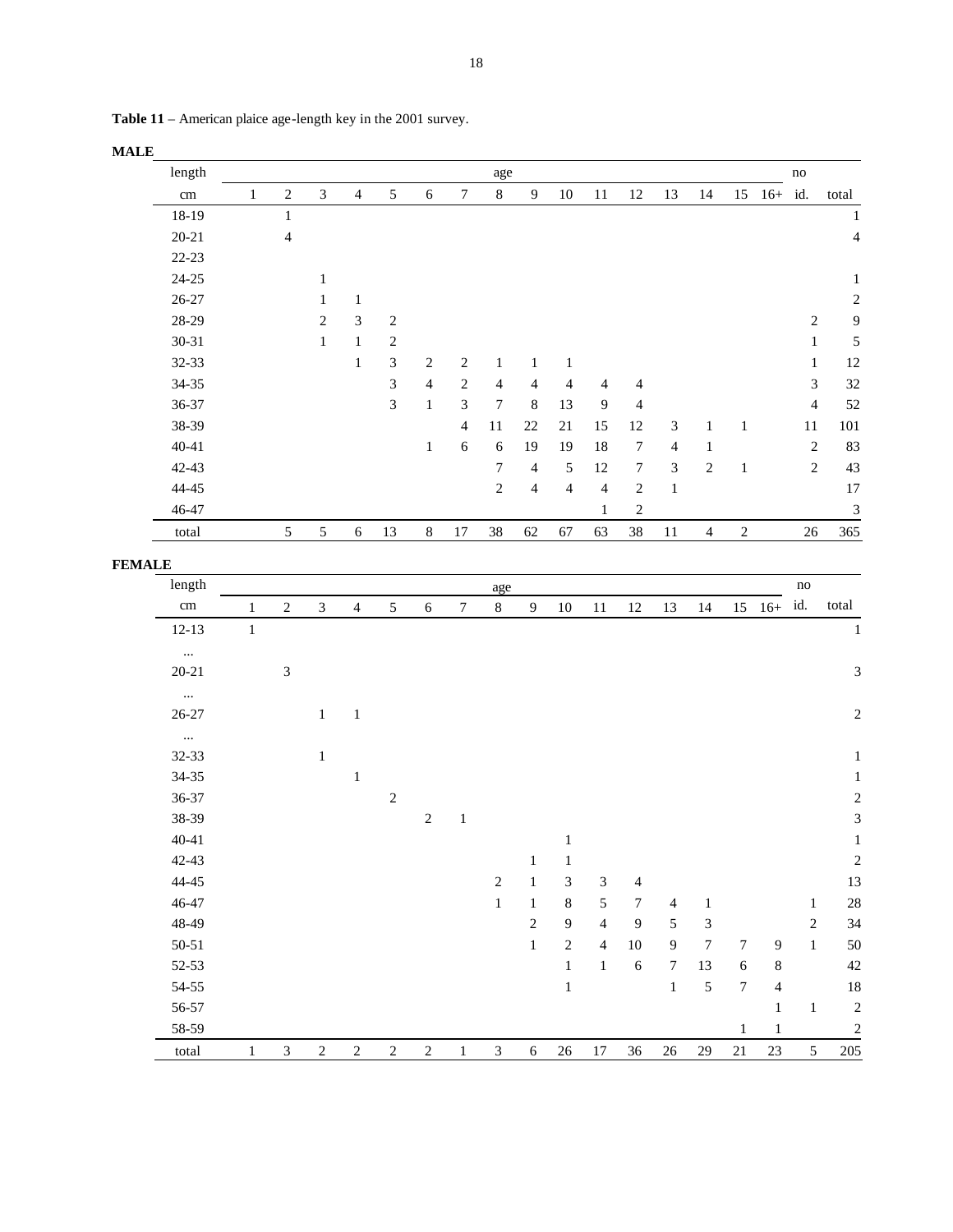|                |                |    |                |                |    | stratum        |                             |                |                |                |    |       | mean<br>weight | mean<br>length |
|----------------|----------------|----|----------------|----------------|----|----------------|-----------------------------|----------------|----------------|----------------|----|-------|----------------|----------------|
| age            | 1              | 2  | 3              | 4              | 5  | 6              | 7                           | 8              | 10             | 11             | 12 | total | g              | cm             |
| 1              |                |    |                |                |    |                |                             |                |                |                |    |       |                |                |
| $\overline{c}$ |                | 6  | $20\,$         | 7              |    |                |                             |                |                |                |    | 33    | 67             | 20             |
| 3              | $\overline{c}$ | 8  | 5              |                | 5  | 3              | $\ensuremath{\mathfrak{Z}}$ | $\overline{c}$ | 14             | $\overline{c}$ |    | 44    | 201            | 28             |
| 4              | 5              | 3  | 6              |                | 12 | 3              | 3                           | 3              | 11             | $\overline{2}$ |    | 48    | 231            | 29             |
| 5              | 39             | 8  | 3              |                | 7  |                |                             | $\overline{c}$ | 13             | 10             |    | 82    | 349            | 33             |
| 6              | 31             | 5  | $\overline{c}$ |                | 4  |                |                             |                | 3              |                |    | 45    | 408            | 35             |
| 7              | 59             | 12 | 1              |                | 4  |                |                             |                | 4              |                |    | 80    | 499            | 37             |
| 8              | 139            | 30 | $\mathfrak{Z}$ | 2              | 8  | 1              | $\mathbf{2}$                |                | 7              |                |    | 192   | 575            | 39             |
| 9              | 216            | 57 | 9              | $\overline{4}$ | 11 | $\overline{c}$ | $\overline{c}$              |                | 10             |                |    | 311   | 597            | 40             |
| $10\,$         | 249            | 97 | 13             | 8              | 16 | 5              | $\overline{4}$              | 1              | 16             | $\overline{c}$ | 6  | 417   | 683            | 41             |
| 11             | 228            | 72 | $\,$ 8 $\,$    | 6              | 13 | $\overline{4}$ | 3                           |                | 11             | $\overline{c}$ |    | 347   | 684            | 41             |
| 12             | 155            | 94 | 12             | 9              | 17 | 5              | 3                           | $\overline{2}$ | 11             | 3              |    | 311   | 836            | 43             |
| 13             | 52             | 58 | 6              | 7              | 8  | 3              | $\mathbf{1}$                | 3              | 6              | $\overline{2}$ |    | 146   | 1064           | 47             |
| 14             | 32             | 61 | 5              | 8              | 6  | $\overline{2}$ | $\overline{2}$              | 6              | 4              | $\mathbf{1}$   |    | 127   | 1301           | 50             |
| 15             | 18             | 49 | $\mathfrak{Z}$ | 5              | 4  | 1              | 3                           | 5              | $\overline{4}$ | 1              |    | 93    | 1409           | 52             |
| $16+$          | 11             | 47 | $\overline{4}$ | 5              | 5  | 1              | $\overline{2}$              | 4              | 3              | $\mathbf{1}$   |    | 83    | 1452           | 52             |

**Table 12** – American plaice abundance at age by strata  $(\times 1,000)$  in the 2001 survey.

**Table 13** – Redfish (*Sebastes marinus*) catch (Kg) by strata in the 2001 survey.

|                | area      | tow                                              |       | catch per tow |                          | catch per mile towed |            |
|----------------|-----------|--------------------------------------------------|-------|---------------|--------------------------|----------------------|------------|
| stratum        | sq. miles | number                                           | mean  | s. deviat.    |                          | mean                 | s. deviat. |
| 1              | 342       | $\overline{4}$                                   | 3.38  | 3.36          |                          | 1.92                 | 1.91       |
| $\overline{c}$ | 838       | 10                                               | 0.56  | 0.53          |                          | 0.32                 | 0.31       |
| 3              | 628       | 7                                                | 5.16  | 6.10          |                          | 2.94                 | 3.48       |
| $\overline{4}$ | 348       | $\overline{4}$                                   | 5.99  | 2.97          |                          | 3.44                 | 1.73       |
| 5              | 703       | 8                                                | 7.23  | 16.51         |                          | 4.10                 | 9.37       |
| 6              | 496       | 6                                                | 3.36  | 2.21          |                          | 1.92                 | 1.26       |
| 7              | 822       | 9                                                | 4.63  | 10.85         |                          | 2.64                 | 6.20       |
| 8              | 646       | 7                                                | 1.39  | 1.43          |                          | 0.80                 | 0.82       |
| 9              | 314       | 3                                                | 3.72  | 3.83          |                          | 2.11                 | 2.18       |
| $10\,$         | 951       | 11                                               | 70.19 | 188.48        |                          | 39.60                | 106.13     |
| 11             | 806       | 9                                                | 21.65 | 28.32         |                          | 12.30                | 16.03      |
| 12             | 670       | 8                                                | 0.30  | 0.51          |                          | 0.17                 | 0.29       |
| 13             | 249       | 3                                                | 0.29  | 0.51          |                          | 0.17                 | 0.29       |
| 14             | 602       | 7                                                | 8.41  | 17.89         |                          | 4.81                 | 10.22      |
| 15             | 666       | $\,$ 8 $\,$                                      | 6.60  | 12.06         |                          | 3.74                 | 6.85       |
| 16             | 634       | 7                                                |       |               |                          |                      |            |
| 17             | 216       | 2                                                |       |               |                          |                      |            |
| 18             | 210       | $\overline{2}$                                   |       |               |                          |                      |            |
| 19             | 414       | 5                                                | 1.35  | 3.03          |                          | 0.76                 | 1.70       |
| total          | 10555     | 120                                              | 10.81 | 5.22          |                          | 6.12                 | 2.94       |
|                |           |                                                  |       | ind.          | $\overline{\mathcal{P}}$ | 9                    | total      |
|                |           | Stock biomass estimated by swept area method (t) |       |               | 3,508                    | 5,102                | 8,610      |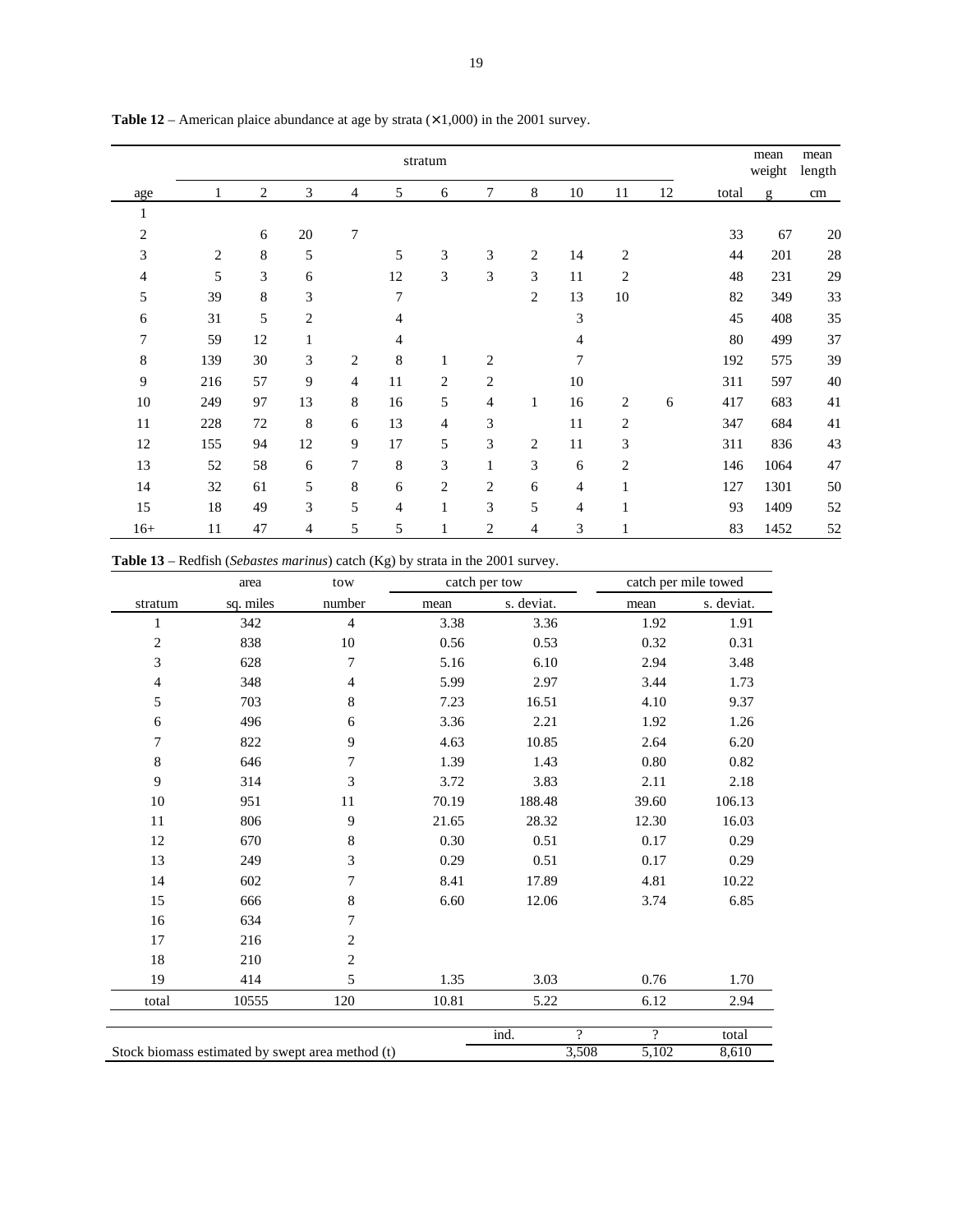| length      |              |            |                  |                  |                  |            |                  | stratum          |                |                  |                  |            |            |                  |                  |    |                  |
|-------------|--------------|------------|------------------|------------------|------------------|------------|------------------|------------------|----------------|------------------|------------------|------------|------------|------------------|------------------|----|------------------|
| cm          | $\mathbf{1}$ | $\sqrt{2}$ | $\mathfrak{Z}$   | $\overline{4}$   | $\sqrt{5}$       | $\sqrt{6}$ | $\boldsymbol{7}$ | $\,8\,$          | $\overline{9}$ | $10\,$           | $11\,$           | 12         | 13         | $14$             | 15               | 19 | total            |
| 14          |              |            |                  |                  |                  | $12\,$     |                  |                  |                |                  |                  |            |            |                  |                  |    | 12               |
| $15\,$      |              | $\sqrt{6}$ | $\boldsymbol{7}$ |                  |                  |            |                  |                  |                |                  |                  |            |            |                  |                  |    | 13               |
| $16$        |              | 19         | $\boldsymbol{7}$ |                  | $\boldsymbol{7}$ | 57         |                  |                  |                |                  | 34               |            |            |                  |                  |    | 123              |
| $17\,$      | $\sqrt{6}$   | 6          | $27\,$           |                  |                  | $12\,$     |                  |                  |                | $\boldsymbol{7}$ | 14               |            |            |                  |                  |    | 73               |
| $18\,$      | 6            |            | 21               | $\boldsymbol{7}$ | $\boldsymbol{7}$ | $25\,$     |                  |                  |                | $22\,$           | 14               |            |            |                  |                  |    | 100              |
| 19          |              |            | $\boldsymbol{7}$ | $\boldsymbol{7}$ |                  | 38         |                  |                  |                | $20\,$           | $17\,$           |            |            |                  |                  |    | 87               |
| $20\,$      | 13           |            | 14               | $\boldsymbol{7}$ | $10\,$           | 13         | $\boldsymbol{7}$ |                  |                | $\boldsymbol{7}$ | $21\,$           |            |            | 14               |                  |    | 102              |
| $21\,$      |              |            |                  | $\boldsymbol{7}$ |                  | $\sqrt{6}$ | $\boldsymbol{7}$ |                  |                | 26               | 23               |            |            |                  |                  |    | 68               |
| $22\,$      | $26\,$       |            | $21\,$           | $\overline{7}$   | $17\,$           | 13         | $28\,$           | $\boldsymbol{7}$ |                | 65               | 14               |            |            |                  |                  |    | 195              |
| $23\,$      | $25\,$       | 12         | 14               |                  | 29               | 19         | $\boldsymbol{7}$ |                  |                | 54               | 14               |            |            | $\boldsymbol{7}$ |                  |    | 181              |
| 24          | $\sqrt{6}$   |            | 14               |                  | $26\,$           | $25\,$     | $\boldsymbol{7}$ | $21\,$           |                | 83               | $71\,$           |            |            |                  |                  |    | 253              |
| $25\,$      | 13           | 13         | 14               |                  | 40               | 13         | 14               |                  |                | 102              | 84               | $\sqrt{6}$ |            | $\boldsymbol{7}$ | 19               |    | 323              |
| $26\,$      | 13           | $\sqrt{6}$ | 34               | 13               | 85               | 13         | 82               | 14               | $8\phantom{1}$ | 148              | 94               |            |            | 33               | 37               |    | 582              |
| $27\,$      | $\sqrt{6}$   | $\sqrt{6}$ | 61               | $27\,$           | 94               | 19         | 103              | $21\,$           | $\,8\,$        | 234              | 132              |            |            | 52               | 38               |    | 803              |
| $28\,$      | 26           |            | $81\,$           | 13               | 56               | $38\,$     | $90\,$           | 14               | $\,8\,$        | 468              | 218              |            | $\sqrt{6}$ | $46\,$           | 76               |    | 1140             |
| 29          | 19           | 12         | 41               | 33               | $72\,$           | $37\,$     | 97               | $\boldsymbol{7}$ | 13             | 774              | 191              |            |            | $20\,$           | 62               |    | 1380             |
| 30          | $25\,$       | 12         | 34               | 53               | $75\,$           | $25\,$     | 56               |                  | $\,8\,$        | 946              | 240              | 13         |            | 39               | $81\,$           |    | 1609             |
| $31\,$      | $25\,$       | 6          | $21\,$           | 40               | 72               | 25         | $42\,$           | 14               | $\,8\,$        | 1387             | 190              |            |            | 65               | 113              |    | 2008             |
| 32          | 19           | 13         | 61               | $40\,$           | 89               | 13         | 14               | $\boldsymbol{7}$ | 13             | 900              | 157              |            |            | 130              | 63               |    | 1519             |
| 33          | 13           |            | 41               | $20\,$           | 45               | $\sqrt{6}$ | $42\,$           | $\boldsymbol{7}$ | 43             | 950              | 184              |            | $\sqrt{6}$ | 52               | 56               |    | 1467             |
| 34          | $\sqrt{6}$   |            | 21               | $27\,$           | $\sqrt{48}$      | $\sqrt{6}$ | 14               | 21               | $\,8\,$        | 1063             | 103              | $\sqrt{6}$ |            | 104              | 38               |    | 1465             |
| 35          |              |            | 14               |                  | 62               | $\sqrt{6}$ | $21\,$           | 14               | 13             | 781              | 153              |            |            | 66               | 44               |    | 1172             |
| 36          |              |            | 34               | $\boldsymbol{7}$ | 35               | 13         | 14               |                  | 40             | 580              | 137              |            |            | 52               | 31               |    | 944              |
| $37\,$      |              | $\sqrt{6}$ | 14               | $\boldsymbol{7}$ | $10\,$           | 13         |                  | $\boldsymbol{7}$ |                | 156              | $80\,$           |            |            | 46               | 25               |    | 361              |
| 38          |              |            |                  | 13               | 19               |            | 14               | $\boldsymbol{7}$ |                | 124              | 55               |            |            | 14               | 12               |    | 258              |
| 39          |              |            |                  |                  |                  |            |                  | $\overline{7}$   |                | 157              | 14               | $\sqrt{6}$ |            | $\boldsymbol{7}$ |                  |    | 190              |
| 40          |              |            | $\boldsymbol{7}$ |                  |                  |            |                  |                  |                | 78               | $10\,$           |            |            |                  |                  |    | 95               |
| $41\,$      |              |            | $\boldsymbol{7}$ |                  |                  |            |                  |                  |                | 91               | 36               |            |            |                  |                  |    | 134              |
| $42\,$      |              |            |                  | 13               |                  |            | $\sqrt{ }$       |                  |                | 39               | 55               |            |            |                  |                  |    | 115              |
| 43          |              |            |                  |                  |                  |            |                  |                  |                | $\boldsymbol{7}$ | $\boldsymbol{7}$ |            |            |                  |                  |    | 13               |
| 44          |              |            |                  |                  |                  |            | $\boldsymbol{7}$ |                  |                |                  | $10\,$           |            |            |                  |                  |    | 17               |
| 45          |              |            |                  |                  |                  |            |                  |                  |                |                  |                  |            |            |                  | $\boldsymbol{6}$ |    | $\boldsymbol{6}$ |
| 46          |              |            |                  |                  |                  |            | $\boldsymbol{7}$ |                  |                |                  | 19               |            |            | $\overline{7}$   |                  |    | 33               |
| 47          |              |            |                  |                  |                  |            |                  |                  |                |                  | $10\,$           |            |            |                  |                  |    | 10               |
| $\sqrt{48}$ |              |            |                  |                  |                  |            |                  |                  |                |                  | $10\,$           |            |            |                  |                  |    | 10               |
| 49          |              |            |                  |                  |                  |            |                  |                  |                |                  |                  |            |            |                  |                  |    |                  |
| 50          |              |            |                  |                  |                  |            |                  |                  |                | $\boldsymbol{7}$ |                  |            |            |                  |                  |    | $\boldsymbol{7}$ |
| 51          |              |            |                  |                  |                  |            |                  |                  |                |                  | $10\,$           |            |            |                  |                  |    | $10\,$           |
| 52          |              |            |                  |                  |                  |            |                  |                  |                |                  | $10\,$           |            |            |                  |                  |    | $10\,$           |
|             |              |            |                  |                  |                  |            |                  |                  |                |                  |                  |            |            |                  |                  |    |                  |
|             |              |            |                  |                  |                  |            |                  |                  |                |                  |                  |            |            |                  |                  |    |                  |
| 68          |              |            |                  |                  |                  |            |                  |                  |                |                  |                  |            |            |                  |                  | 6  | 6                |

Table 14 – Redfish (*Sebastes marinus*) length frequency by strata ( $\times$  1,000) in 2001.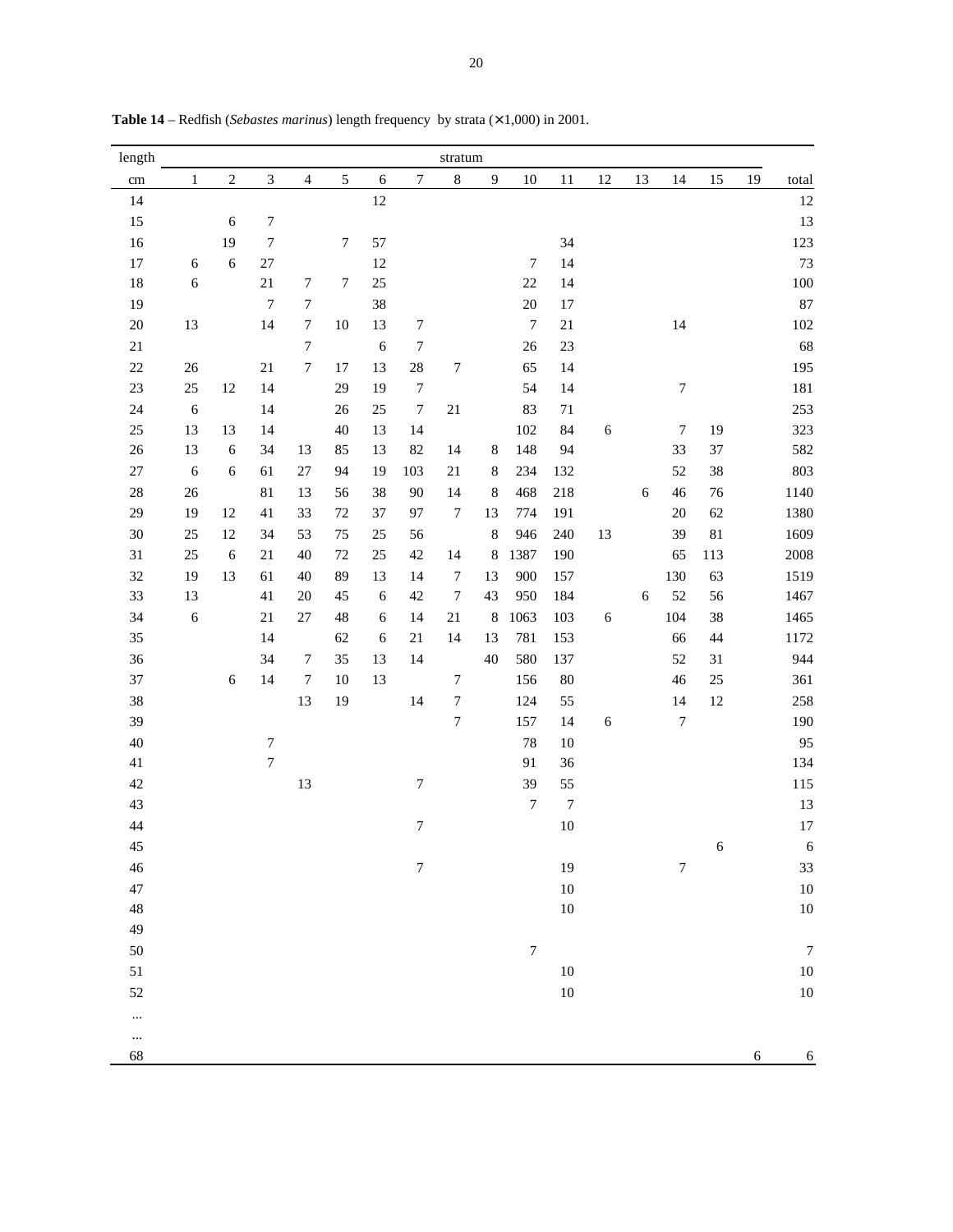|                | area                                             | tow            |        | catch per tow |                          | catch per mile towed |            |
|----------------|--------------------------------------------------|----------------|--------|---------------|--------------------------|----------------------|------------|
| stratum        | sq. miles                                        | number         | mean   | s. deviat.    |                          | mean                 | s. deviat. |
| $\mathbf{1}$   | 342                                              | $\overline{4}$ |        |               |                          |                      |            |
| $\overline{c}$ | 838                                              | 10             | 0.02   | 0.06          |                          | 0.01                 | 0.03       |
| 3              | 628                                              | 7              | 0.37   | 0.46          |                          | 0.21                 | 0.26       |
| $\overline{4}$ | 348                                              | $\overline{4}$ | 2.10   | 1.69          |                          | 1.20                 | 0.97       |
| 5              | 703                                              | 8              | 0.80   | 1.72          |                          | 0.46                 | 0.98       |
| 6              | 496                                              | 6              | 0.15   | 0.19          |                          | 0.09                 | 0.11       |
| 7              | 822                                              | 9              | 6.48   | 6.99          |                          | 3.68                 | 3.97       |
| 8              | 646                                              | 7              | 10.63  | 10.26         |                          | 6.05                 | 5.80       |
| 9              | 314                                              | 3              | 624.11 | 500.13        |                          | 376.09               | 303.89     |
| 10             | 951                                              | 11             | 133.31 | 182.58        |                          | 75.37                | 103.16     |
| 11             | 806                                              | 9              | 17.80  | 16.91         |                          | 10.13                | 9.64       |
| 12             | 670                                              | $\,8\,$        | 40.54  | 29.52         |                          | 22.88                | 16.63      |
| 13             | 249                                              | 3              | 67.85  | 46.21         |                          | 38.83                | 26.42      |
| 14             | 602                                              | 7              | 128.64 | 70.74         |                          | 73.27                | 40.41      |
| 15             | 666                                              | 8              | 29.74  | 18.15         |                          | 16.90                | 10.44      |
| 16             | 634                                              | 7              | 4.48   | 3.26          |                          | 2.52                 | 1.82       |
| 17             | 216                                              | $\overline{c}$ | 0.19   | 0.27          |                          | 0.11                 | 0.16       |
| 18             | 210                                              | $\overline{2}$ | 6.47   | 7.67          |                          | 3.72                 | 4.42       |
| 19             | 414                                              | 5              | 4.61   | 3.03          |                          | 2.62                 | 1.69       |
| total          | 10555                                            | 120            | 47.22  | 10.10         |                          | 27.44                | 6.02       |
|                |                                                  |                |        |               |                          |                      |            |
|                |                                                  |                |        | ind.          | $\overline{\mathcal{P}}$ | $\gamma$             | total      |
|                | Stock biomass estimated by swept area method (t) |                |        |               | 19,206                   | 19,412               | 38,617     |

**Table 15** – Redfish (*Sebastes mentella*) catch (Kg) by strata in the 2001 survey.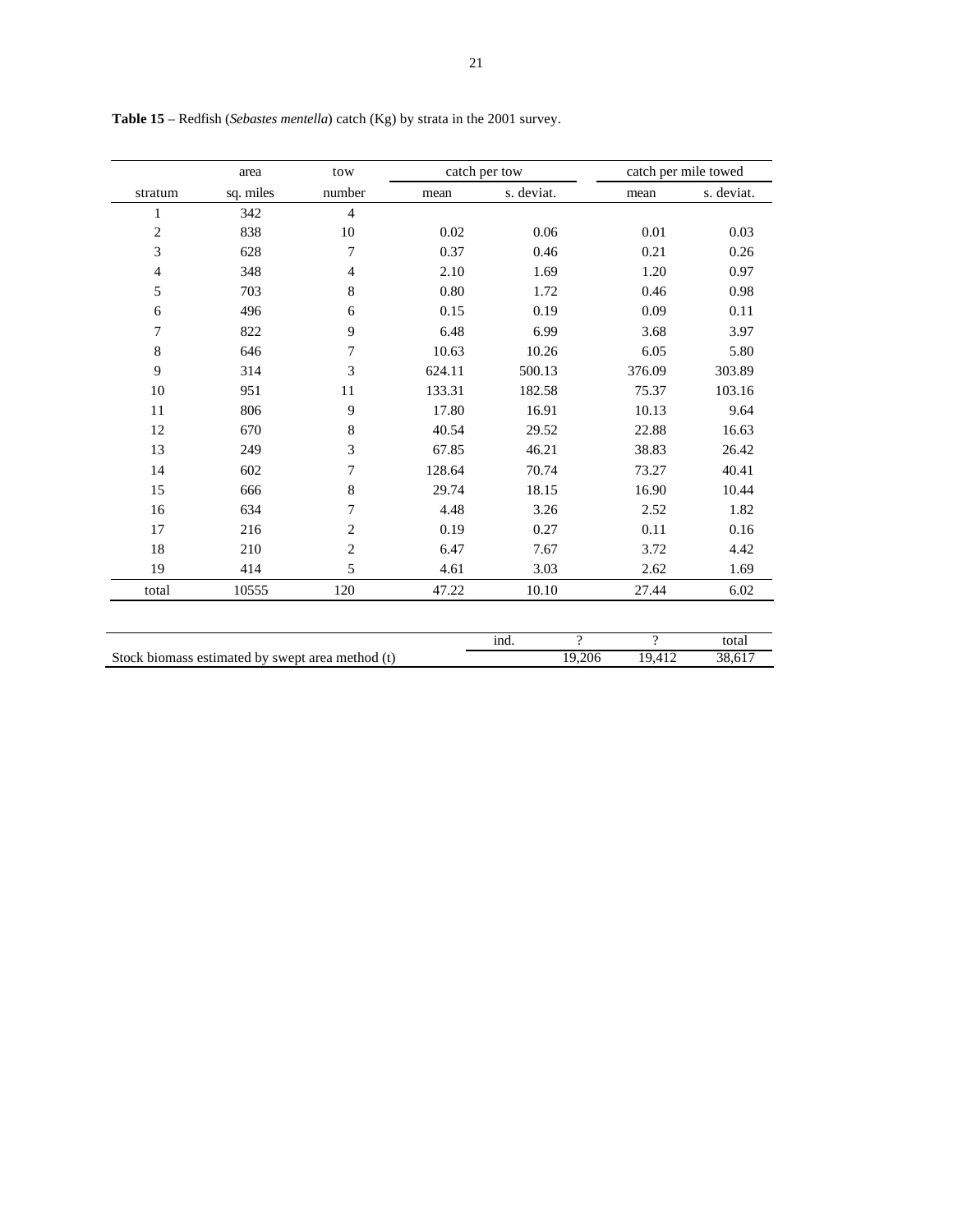| length |                |                |                |                  |              |                |              |                | stratum      |                |                |                |                         |                |                         |    |                         |                         |                |
|--------|----------------|----------------|----------------|------------------|--------------|----------------|--------------|----------------|--------------|----------------|----------------|----------------|-------------------------|----------------|-------------------------|----|-------------------------|-------------------------|----------------|
| cm     | $\overline{2}$ | 3              | $\overline{4}$ | 5                | 6            | $\tau$         | 8            | 9              | 10           | 11             | 12             | 13             | 14                      | 15             | 16                      | 17 | 18                      | 19                      | total          |
| 12     |                |                |                |                  |              |                |              | $\overline{4}$ | 6            |                |                |                |                         |                |                         |    |                         |                         | $\overline{8}$ |
| 13     |                |                |                | $\boldsymbol{2}$ |              |                | 3            | 17             | 108          | 7              |                |                |                         |                |                         |    |                         |                         | 139            |
| 14     |                | 7              | 3              | 6                | 3            | 17             | 10           | 35             | 359          | 49             |                | 1              | $\mathbf{1}$            | 1              |                         |    |                         |                         | 491            |
| 15     |                | $\overline{4}$ | $\mathbf{1}$   | 17               | 3            | 55             | 41           | 46             | 615          | 104            |                | 1              | 8                       | $\overline{c}$ |                         |    |                         |                         | 898            |
| 16     | $\mathbf{2}$   | 3              | 3              | 17               |              | 119            | 162          | 141            | 2170         | 255            | $\overline{c}$ | $\sqrt{2}$     | 36                      | $\overline{7}$ |                         |    |                         |                         | 2917           |
| 17     |                | 1              | 3              | 6                | $\mathbf{1}$ | 67             | 114          |                | 139 1893     | 254            | $\overline{2}$ | $\overline{2}$ | 37                      | 13             |                         |    |                         |                         | 2530           |
| 18     |                | $\overline{c}$ | 3              | 1                |              | 29             | 37           | 56             | 654          | 121            | $\mathbf{1}$   | $\mathbf{1}$   | 30                      | 8              |                         |    |                         |                         | 941            |
| 19     |                | 1              | $\mathbf{1}$   | $\overline{c}$   |              | 19             | 27           | 9              | 258          | 60             | 3              | 2              | 39                      | 14             |                         |    |                         |                         | 432            |
| 20     |                |                | 2              | 1                |              | 28             | 42           | 44             | 517          | 55             | 16             | 5              | 32                      | 18             |                         |    |                         | 1                       | 759            |
| 21     |                | 2              | $\overline{2}$ | 1                |              | 35             | 49           | 100            | 726          | 86             | 21             | 7              | 131                     | 32             | $\mathbf{1}$            |    | 1                       |                         | 1193           |
| 22     |                | 1              | $\mathbf{1}$   |                  | 1            | 21             | 43           | 252            | 645          | 73             | 41             | 21             | 182                     | 66             |                         |    | $\mathbf{1}$            | $\mathbf{1}$            | 1348           |
| 23     |                | $\mathbf{1}$   | $\mathbf{1}$   | $\mathbf{1}$     |              | 13             | 16           | 230            | 384          | 39             | 62             | 24             | 126                     | 70             | $\mathbf{1}$            |    |                         |                         | 970            |
| 24     |                |                | 3              |                  |              | 13             | 15           | 376            | 299          | 16             | 57             | 38             | 140                     | 73             | $\overline{\mathbf{c}}$ |    |                         | $\boldsymbol{2}$        | 1035           |
| 25     |                | 1              | $\sqrt{2}$     | $\sqrt{2}$       |              | 8              | 5            | 711            | 116          | 14             | 75             | 46             | 153                     | 68             | 3                       |    | 1                       | $\sqrt{2}$              | 1204           |
| 26     |                | 1              | 3              |                  | 1            | 6              | 5            | 973            | 166          | 7              | 93             | 46             | 270                     | 109            | 4                       |    | 3                       | $\mathbf{1}$            | 1688           |
| 27     |                |                | 1              | $\mathbf{1}$     |              | 2              |              | 1 1 1 8 4      | 82           | 8              | 104            | 62             | 223                     | 74             | 4                       |    | 1                       | 4                       | 1751           |
| 28     |                |                | 1              | 1                |              | 4              | $\mathbf{2}$ | 774            | 105          | 5              | 101            | 53             | 277                     | 55             | 5                       |    | 4                       | $\overline{\mathbf{c}}$ | 1390           |
| 29     |                |                | 1              |                  |              | 1              |              | 449            | 33           | $\mathbf{1}$   | 56             | 37             | 185                     | 33             | 3                       |    | $\overline{\mathbf{c}}$ | 5                       | 805            |
| 30     |                |                | 2              |                  |              | $\overline{c}$ | 2            | 310            | 42           | 3              | 38             | 40             | 113                     | 19             | $\overline{7}$          | 1  | $\overline{c}$          | $\overline{4}$          | 584            |
| 31     |                |                | 1              |                  |              | 3              | 1            | 37             | 4            | 2              | 22             | 11             | 71                      | 5              | $\overline{7}$          |    | 3                       | 4                       | 171            |
| 32     |                |                |                |                  |              |                |              | 23             |              | 1              | 17             | 9              | 40                      | $\mathbf{1}$   | 5                       |    | $\overline{c}$          | $\overline{\mathbf{c}}$ | 100            |
| 33     |                |                |                |                  |              |                |              |                | $\mathbf{1}$ |                | 9              | 6              | 15                      | 3              | 3                       |    | $\sqrt{2}$              | 3                       | 40             |
| 34     |                |                |                |                  |              |                |              | 11             |              | $\overline{c}$ | 7              | 5              | 24                      | 2              | 6                       |    | 1                       | $\mathbf{1}$            | 59             |
| 35     |                |                |                |                  |              |                |              |                |              |                | $\sqrt{2}$     | 10             | 10                      | $\mathbf{1}$   | 3                       |    | 3                       |                         | 29             |
| 36     |                |                |                |                  |              |                |              |                |              |                | $\overline{2}$ | 5              | 13                      |                | $\mathbf{1}$            |    | 3                       | $\overline{c}$          | 26             |
| 37     |                |                |                |                  |              |                |              |                |              |                | $\overline{c}$ | $\mathbf{1}$   | 8                       | $\sqrt{2}$     |                         |    |                         |                         | 11             |
| 38     |                |                |                |                  |              |                |              |                |              |                | $\overline{2}$ | 3              | 6                       |                |                         |    |                         | $\overline{\mathbf{c}}$ | 13             |
| 39     |                |                |                |                  |              |                |              |                |              |                |                | 1              | $\overline{c}$          | 1              | $\mathbf{1}$            |    |                         | $\mathbf{1}$            | 6              |
| 40     |                |                |                |                  |              |                |              |                |              |                |                | 1              | $\overline{\mathbf{c}}$ |                |                         |    |                         |                         | 3              |
| 41     |                |                |                |                  |              |                |              |                |              |                | $\mathbf{1}$   | $\mathbf{1}$   | 3                       |                |                         |    |                         | 1                       | 5              |
| 42     |                |                |                |                  |              |                |              |                |              |                |                |                |                         |                |                         |    |                         | 1                       | 1              |
| 43     |                |                |                |                  |              |                |              |                |              |                | 1              |                | 3                       |                |                         |    |                         |                         | 4              |

**Table 16** – Redfish (*Sebastes mentella*) length frequency by strata  $(\times 1,000)$  in 2001.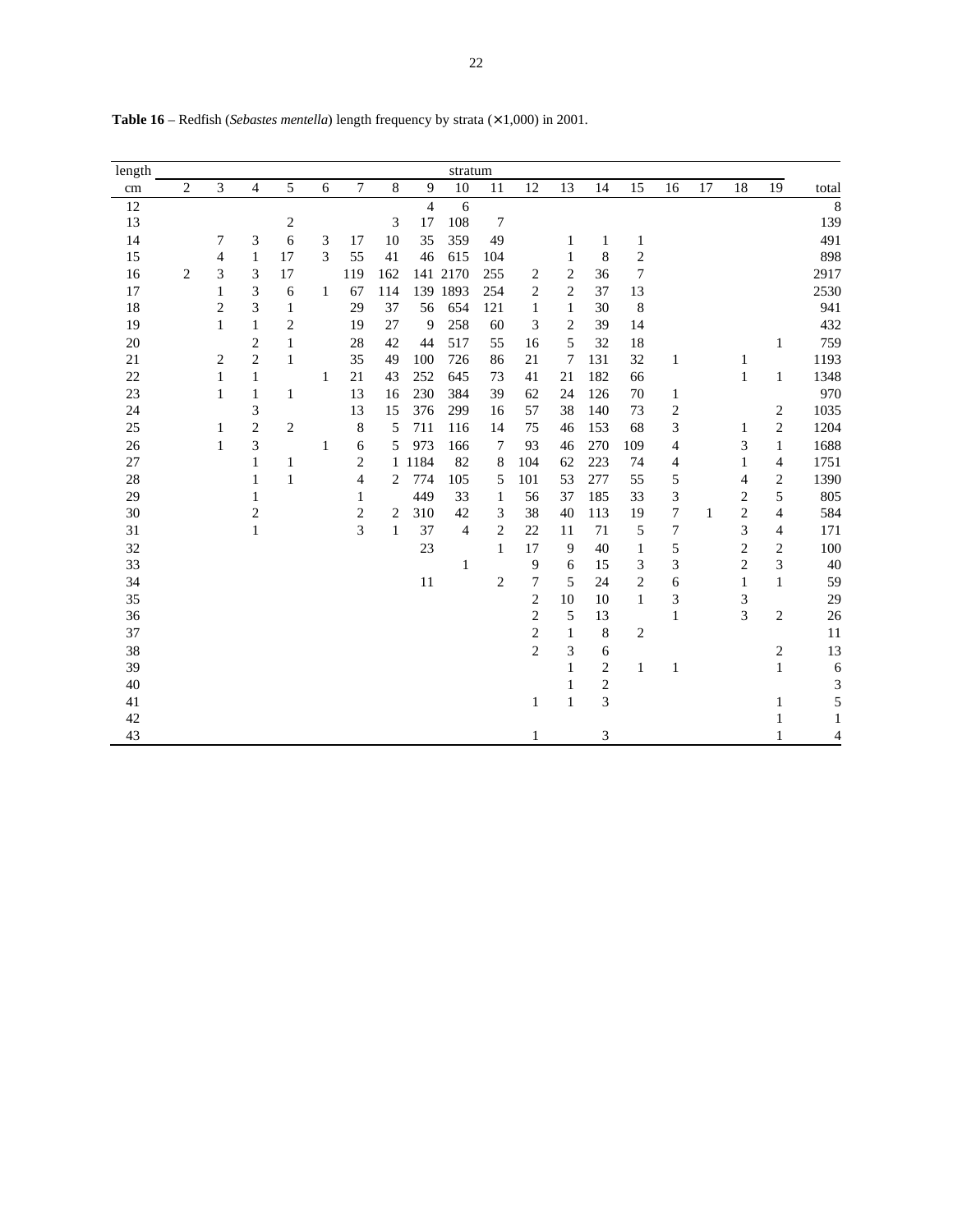| Table 17 – Redfish (Sebastes mentella) age-length key in the 2001 survey. |  |  |  |
|---------------------------------------------------------------------------|--|--|--|
|                                                                           |  |  |  |

| length |            |                |                          |                |                  |                  |                             |                |                |                |            | age          |                           |                |              |              |    |  |  |                       | $\operatorname{no}$ |                |
|--------|------------|----------------|--------------------------|----------------|------------------|------------------|-----------------------------|----------------|----------------|----------------|------------|--------------|---------------------------|----------------|--------------|--------------|----|--|--|-----------------------|---------------------|----------------|
| cm     | $\sqrt{2}$ | $\mathfrak{Z}$ | $\overline{4}$           | 5              | $\sqrt{6}$       | $\boldsymbol{7}$ | $\,8\,$                     |                |                |                |            |              | 9 10 11 12 13 14 15 16 17 |                |              |              | 18 |  |  | 19 20 21 22 23 24 25+ |                     | id. total      |
| 12     |            |                |                          |                |                  |                  |                             |                |                |                |            |              |                           |                |              |              |    |  |  |                       |                     |                |
| 13     |            |                |                          |                |                  |                  |                             |                |                |                |            |              |                           |                |              |              |    |  |  |                       | 5                   | 5              |
| 14     |            | 1              |                          |                |                  |                  |                             |                |                |                |            |              |                           |                |              |              |    |  |  |                       | 22                  | 23             |
| 15     |            | $\,1\,$        |                          |                |                  |                  |                             |                |                |                |            |              |                           |                |              |              |    |  |  |                       | 23                  | 24             |
| 16     |            | $\sqrt{5}$     | $\sqrt{2}$               |                |                  |                  |                             |                |                |                |            |              |                           |                |              |              |    |  |  |                       | 34                  | 41             |
| 17     |            | $\mathbf{1}$   | $\overline{\mathcal{L}}$ |                |                  |                  |                             |                |                |                |            |              |                           |                |              |              |    |  |  |                       | 24                  | 29             |
| 18     |            |                | 3                        | $\mathbf{1}$   |                  |                  |                             |                |                |                |            |              |                           |                |              |              |    |  |  |                       | 19                  | 23             |
| 19     |            |                | $\mathbf 1$              | $\mathbf{1}$   |                  |                  |                             |                |                |                |            |              |                           |                |              |              |    |  |  |                       | 14                  | 16             |
| $20\,$ |            |                |                          | $\sqrt{2}$     |                  |                  |                             |                |                |                |            |              |                           |                |              |              |    |  |  |                       | 19                  | $21\,$         |
| 21     |            |                |                          | $\overline{c}$ | $\,1$            |                  |                             |                |                |                |            |              |                           |                |              |              |    |  |  |                       | 18                  | $21\,$         |
| $22\,$ |            |                |                          |                | $\boldsymbol{2}$ |                  |                             |                |                |                |            |              |                           |                |              |              |    |  |  |                       | 21                  | 23             |
| $23\,$ |            |                |                          |                | 3                |                  |                             |                |                |                |            |              |                           |                |              |              |    |  |  |                       | 19                  | $22\,$         |
| 24     |            |                |                          |                | $\,1$            | $\boldsymbol{2}$ |                             |                |                | $\mathbf{1}$   |            |              |                           |                |              |              |    |  |  |                       | 19                  | 23             |
| $25\,$ |            |                |                          |                |                  | $\sqrt{2}$       |                             |                |                | 1              |            |              |                           |                |              |              |    |  |  |                       | $22\,$              | 25             |
| $26\,$ |            |                |                          |                |                  | $\mathbf{1}$     | $\ensuremath{\mathfrak{Z}}$ |                |                | 1              |            |              |                           |                |              |              |    |  |  |                       | 21                  | 26             |
| $27\,$ |            |                |                          |                |                  |                  | 3                           | $\overline{c}$ |                | $\sqrt{2}$     |            |              |                           |                |              |              |    |  |  |                       | 21                  | 28             |
| $28\,$ |            |                |                          |                |                  |                  | $\,1\,$                     | $\,1\,$        | $\mathbf{1}$   | $\overline{3}$ |            |              |                           |                |              |              |    |  |  |                       | $16\,$              | $22\,$         |
| 29     |            |                |                          |                |                  |                  |                             | $\overline{c}$ | $\mathbf{1}$   | $\,1\,$        |            |              |                           |                |              |              |    |  |  |                       | 18                  | $22\,$         |
| 30     |            |                |                          |                |                  |                  |                             |                | $\mathbf{1}$   | $\sqrt{5}$     |            |              |                           |                |              |              |    |  |  |                       | 19                  | $25\,$         |
| $31\,$ |            |                |                          |                |                  |                  |                             |                |                | $\sqrt{2}$     | 1          |              |                           |                |              |              |    |  |  |                       | $18\,$              | $21\,$         |
| $32\,$ |            |                |                          |                |                  |                  |                             |                |                | $\sqrt{2}$     | 4          |              |                           |                | $\mathbf{1}$ |              |    |  |  |                       | 14                  | $21\,$         |
| 33     |            |                |                          |                |                  |                  |                             |                |                | $\mathbf{1}$   | $\sqrt{2}$ |              |                           |                |              |              |    |  |  |                       | 13                  | 16             |
| 34     |            |                |                          |                |                  |                  |                             |                |                |                | $\,1\,$    | $\mathbf{1}$ | $\mathbf{1}$              |                |              |              |    |  |  |                       | 18                  | 21             |
| 35     |            |                |                          |                |                  |                  |                             |                |                |                |            |              | 3                         | $\sqrt{2}$     |              |              |    |  |  |                       | $10\,$              | 15             |
| 36     |            |                |                          |                |                  |                  |                             |                |                |                |            |              |                           | $\overline{c}$ |              |              |    |  |  |                       | 11                  | 13             |
| $37\,$ |            |                |                          |                |                  |                  |                             |                |                |                |            | $\,1\,$      |                           |                |              |              |    |  |  |                       | $\sqrt{6}$          | $\overline{7}$ |
| 38     |            |                |                          |                |                  |                  |                             |                |                |                |            |              |                           |                |              | $\mathbf{1}$ |    |  |  |                       | $\,$ 8 $\,$         | $\overline{9}$ |
| 39     |            |                |                          |                |                  |                  |                             |                |                |                |            |              |                           |                |              |              |    |  |  |                       | $\sqrt{2}$          | $\sqrt{2}$     |
| 40     |            |                |                          |                |                  |                  |                             |                |                |                |            |              |                           |                |              |              |    |  |  |                       | $\mathbf{1}$        | $\,1$          |
| $41\,$ |            |                |                          |                |                  |                  |                             |                |                |                |            |              |                           |                |              |              |    |  |  |                       | $\mathbf{1}$        | $\,1\,$        |
| total  |            |                | 8 10                     | $\sqrt{6}$     | $\boldsymbol{7}$ | 5                | $\tau$                      | $\sqrt{5}$     | $\mathfrak{Z}$ | 19             | $\,8\,$    | $\sqrt{2}$   | 4                         | $\overline{4}$ | $\mathbf{1}$ | $\mathbf{1}$ |    |  |  |                       | 456 546             |                |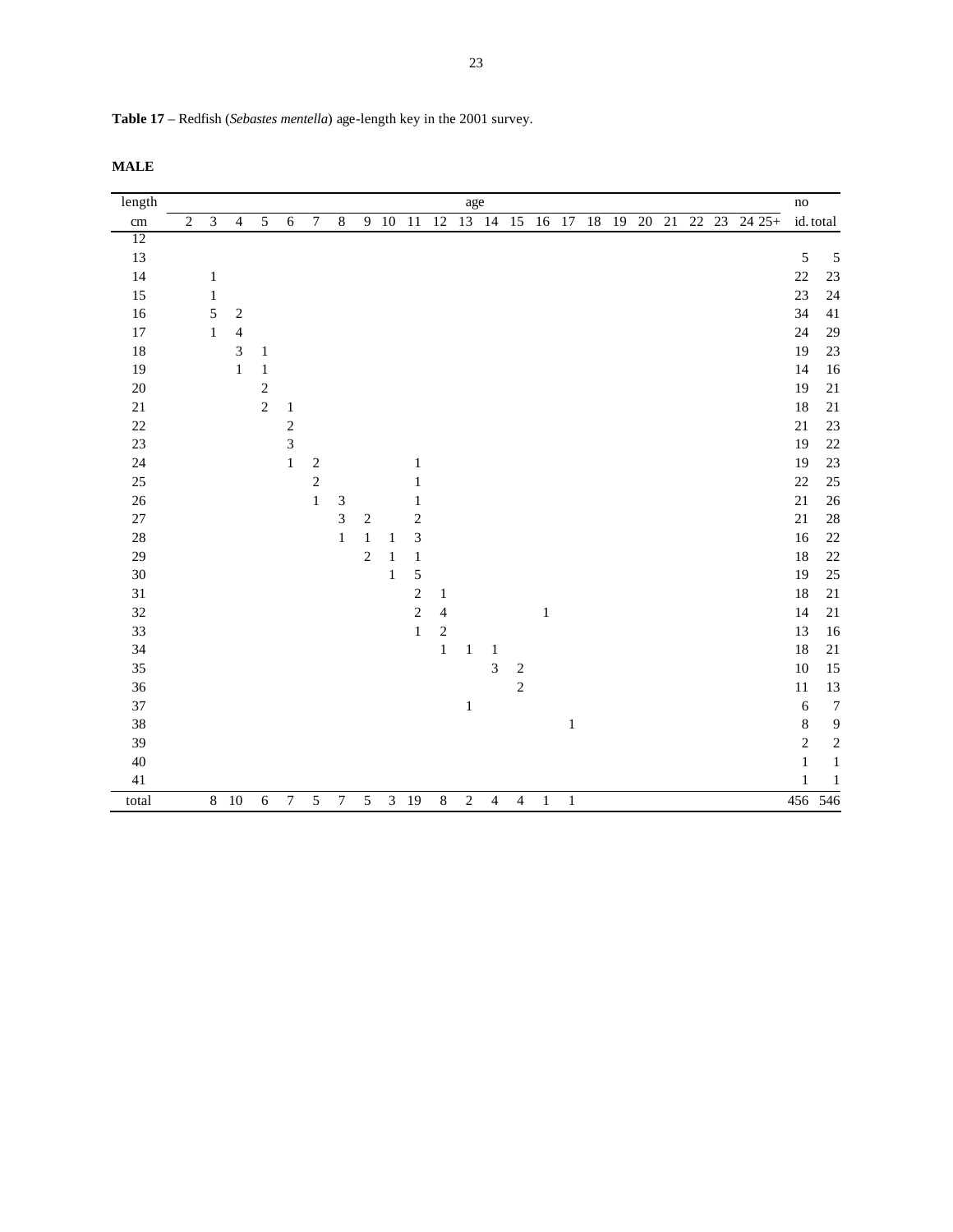**Table 17** – (continued)

| <b>FEMALE</b> |  |
|---------------|--|
|---------------|--|

| length          |                |                             |                |                |                |                |                |                |                |                |                | age            |              |                |                         |                |         |                                             |              |       | $\rm no$                |                                  |
|-----------------|----------------|-----------------------------|----------------|----------------|----------------|----------------|----------------|----------------|----------------|----------------|----------------|----------------|--------------|----------------|-------------------------|----------------|---------|---------------------------------------------|--------------|-------|-------------------------|----------------------------------|
| $\,\mathrm{cm}$ | $\overline{c}$ | $\mathfrak{Z}$              | $\overline{4}$ | $\overline{5}$ | $\sqrt{6}$     | $\overline{7}$ | $\overline{8}$ |                |                |                |                |                |              |                |                         |                |         | 9 10 11 12 13 14 15 16 17 18 19 20 21 22 23 |              | 24 25 |                         | id. total                        |
| $\overline{12}$ |                |                             |                |                |                |                |                |                |                |                |                |                |              |                |                         |                |         |                                             |              |       |                         |                                  |
| 13              | $\,1\,$        |                             |                |                |                |                |                |                |                |                |                |                |              |                |                         |                |         |                                             |              |       | $\sqrt{6}$              | $\overline{7}$                   |
| 14              |                | $\ensuremath{\mathfrak{Z}}$ |                |                |                |                |                |                |                |                |                |                |              |                |                         |                |         |                                             |              |       | 17                      | 20                               |
| 15              |                | 5                           |                |                |                |                |                |                |                |                |                |                |              |                |                         |                |         |                                             |              |       | 18                      | 23                               |
| 16              |                | $\overline{4}$              |                |                |                |                |                |                |                |                |                |                |              |                |                         |                |         |                                             |              |       | 19                      | 23                               |
| 17              |                | $\mathbf{1}$                | $\sqrt{2}$     |                |                |                |                |                |                |                |                |                |              |                |                         |                |         |                                             |              |       | $27\,$                  | 30                               |
| 18              |                |                             | $\sqrt{2}$     |                |                |                |                |                |                |                |                |                |              |                |                         |                |         |                                             |              |       | 14                      | 16                               |
| 19              |                |                             | 3              |                |                |                |                |                |                |                |                |                |              |                |                         |                |         |                                             |              |       | 14                      | 17                               |
| $20\,$          |                |                             | $\mathbf 1$    | $\sqrt{3}$     |                |                |                |                |                |                |                |                |              |                |                         |                |         |                                             |              |       | 19                      | 23                               |
| $21\,$          |                |                             |                | $\overline{c}$ |                |                |                |                |                |                |                |                |              |                |                         |                |         |                                             |              |       | 23                      | 25                               |
| $22\,$          |                |                             |                | $\sqrt{2}$     | $\mathbf{1}$   |                |                |                |                |                |                |                |              |                |                         |                |         |                                             |              |       | 19                      | 22                               |
| 23              |                |                             |                | $\,1\,$        | $\,1\,$        |                |                |                |                |                |                |                |              |                |                         |                |         |                                             |              |       | 19                      | $21\,$                           |
| 24              |                |                             |                |                | $\overline{c}$ | 4              |                |                |                |                |                |                |              |                |                         |                |         |                                             |              |       | $20\,$                  | 26                               |
| 25              |                |                             |                |                | $\mathbf{1}$   | $\overline{4}$ |                |                |                |                |                |                |              |                |                         |                |         |                                             |              |       | 16                      | $21\,$                           |
| $26\,$          |                |                             |                |                |                | $\mathbf{1}$   | $\mathfrak{Z}$ | $\mathbf{1}$   |                |                |                |                |              |                |                         |                |         |                                             |              |       | $20\,$                  | 25                               |
| $27\,$          |                |                             |                |                |                | $\mathbf{1}$   | $\overline{c}$ |                |                | $\sqrt{3}$     |                |                |              |                |                         |                |         |                                             |              |       | 19                      | 25                               |
| $28\,$          |                |                             |                |                |                |                | $\mathbf{1}$   | $\mathbf{1}$   |                | $\overline{c}$ |                |                |              |                |                         |                |         |                                             |              |       | $27\,$                  | 31                               |
| 29              |                |                             |                |                |                |                |                |                | $\sqrt{2}$     | $\sqrt{2}$     |                |                |              |                |                         |                |         |                                             |              |       | 22                      | 26                               |
| 30              |                |                             |                |                |                |                |                |                | $\,1\,$        | 5              |                |                |              |                |                         |                |         |                                             |              |       | 24                      | 30                               |
| $31\,$          |                |                             |                |                |                |                |                |                | $\overline{2}$ | 5              | $\mathbf{1}$   |                |              |                |                         |                |         |                                             |              |       | 31                      | 39                               |
| 32              |                |                             |                |                |                |                |                |                |                | $\overline{c}$ | $\mathbf{1}$   | $\mathbf{1}$   |              |                |                         |                |         |                                             |              |       | 10                      | 14                               |
| 33              |                |                             |                |                |                |                |                |                |                | $\mathbf 1$    |                |                |              |                |                         |                |         |                                             |              |       | 17                      | 18                               |
| 34              |                |                             |                |                |                |                |                |                |                |                |                | $\sqrt{2}$     |              | $\mathbf{1}$   |                         |                |         |                                             |              |       | 12                      | 15                               |
| 35              |                |                             |                |                |                |                |                |                |                |                |                | $\,1$          |              | $\,1$          | $\sqrt{2}$              |                |         |                                             |              |       | $10\,$                  | 14                               |
| 36              |                |                             |                |                |                |                |                |                |                |                |                |                | $\,1$        |                | $\,1$                   | $\mathbf{1}$   |         |                                             |              |       | $\sqrt{5}$              | $\boldsymbol{8}$                 |
| 37              |                |                             |                |                |                |                |                |                |                |                |                |                |              |                |                         |                |         |                                             |              |       | $\overline{7}$          | $\begin{array}{c} 7 \end{array}$ |
| 38              |                |                             |                |                |                |                |                |                |                |                |                |                |              |                |                         | $\,1$          | $\,1\,$ |                                             |              |       | $\overline{\mathbf{c}}$ | $\overline{4}$                   |
| 39              |                |                             |                |                |                |                |                |                |                |                |                |                |              |                |                         |                |         |                                             |              |       | 5                       | 5                                |
| 40              |                |                             |                |                |                |                |                |                |                |                |                |                |              |                |                         |                |         |                                             |              |       | $\mathbf{1}$            | $\,1\,$                          |
| $41\,$          |                |                             |                |                |                |                |                |                |                |                |                |                |              |                |                         |                |         |                                             | $\mathbf{1}$ |       | $\sqrt{2}$              | $\mathfrak{Z}$                   |
| 42              |                |                             |                |                |                |                |                |                |                |                |                |                |              |                |                         |                |         |                                             |              |       | $\mathbf{1}$            | $\,1\,$                          |
| 43              |                |                             |                |                |                |                |                |                |                |                |                |                |              |                |                         |                |         |                                             |              |       | 4                       | 4                                |
| total           | $\mathbf{1}$   | 13                          | $\overline{8}$ | $\overline{8}$ |                | $5\quad10$     | $\overline{6}$ | $\overline{2}$ |                | $5\quad20$     | $\overline{2}$ | $\overline{4}$ | $\mathbf{1}$ | $\overline{c}$ | $\overline{\mathbf{3}}$ | $\overline{2}$ | $\,1\,$ |                                             | $\,1$        |       | 450                     | $\overline{544}$                 |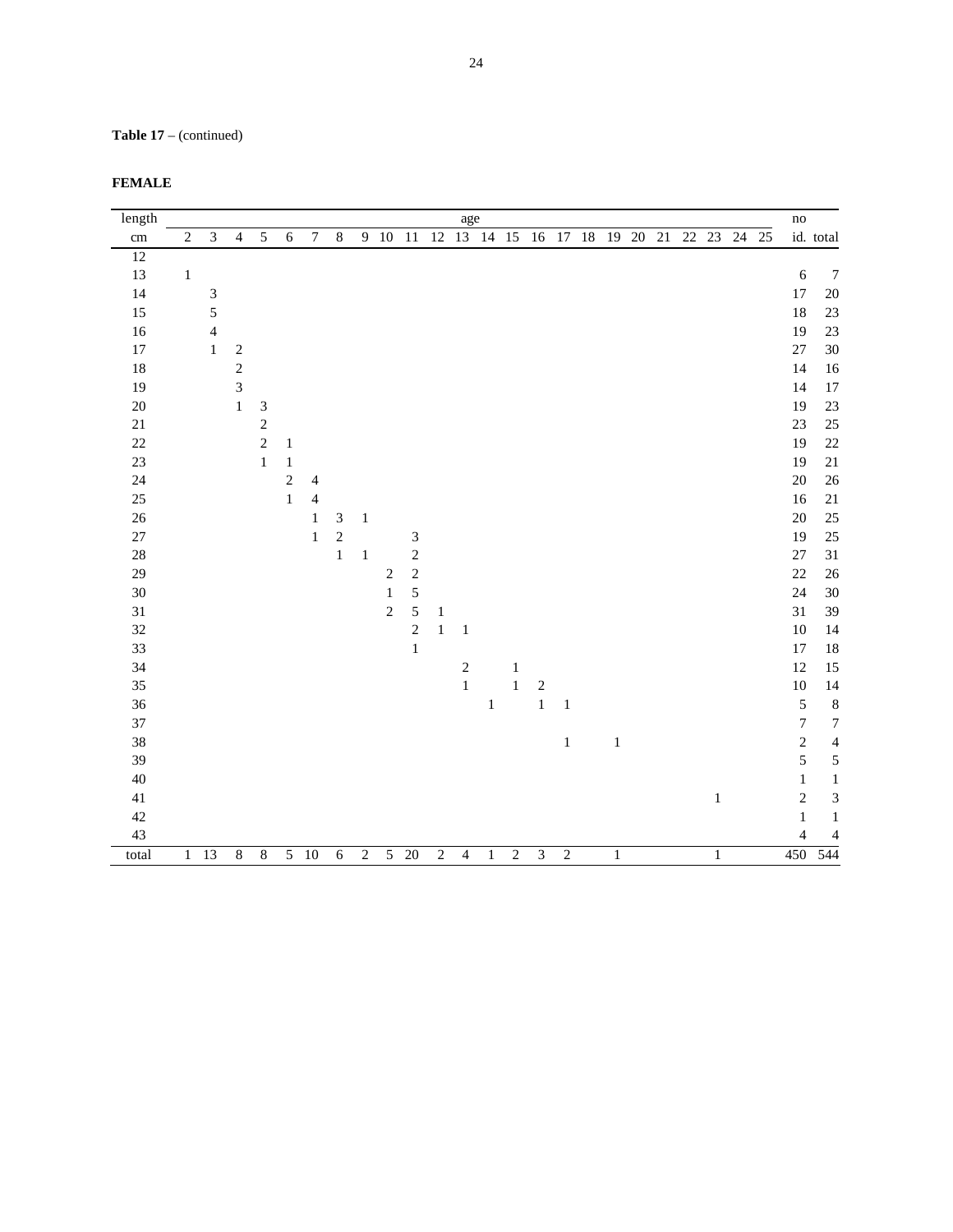|                |   |                |                |              |   |                |              |                | stratum      |                |                |                |               |                |                |              |                |                |                | mean<br>weight | mean<br>length |
|----------------|---|----------------|----------------|--------------|---|----------------|--------------|----------------|--------------|----------------|----------------|----------------|---------------|----------------|----------------|--------------|----------------|----------------|----------------|----------------|----------------|
| age            | 2 | $\mathfrak{Z}$ | $\overline{4}$ | $\sqrt{5}$   | 6 | $\tau$         | $8\,$        | 9              | 10           | 11             | 12             | 13             | 14            | 15             | 16             | 17           | 18             | 19             | total          | g              | cm             |
| 1              |   |                |                |              |   |                |              |                |              |                |                |                |               |                |                |              |                |                |                |                |                |
| $\overline{c}$ |   |                |                | $\mathbf{1}$ |   |                |              | $\mathfrak{Z}$ | 47           | $\overline{4}$ |                |                |               |                |                |              |                |                | 55             | 30             | 13             |
| 3              | 2 | 14             | 7              | 40           |   | 6 193          | 218          |                | 231 3276     | 434            | 2              | 3              | 43            | 11             |                |              |                |                | 4480           | 54             | 16             |
| 4              |   | 3              | 5              | 8            |   | 108            | 166          |                | 185 2601     | 380            | 6              | 5              | 92            | 29             |                |              |                |                | 3588           | 73             | 17             |
| 5              |   | $\mathbf{2}$   | 4              | 3            |   | 74             | 105          |                | 227 1478     | 184            | 60             | 25             | 233           | 93             | $\mathbf{1}$   |              | 1              |                | 2490           | 127            | 21             |
| 6              |   | $\mathbf{2}$   | 3              | 1            | 1 | 34             | 56           | 560            | 958          | 103            | 102            |                | 51 301        | 125            | 2              |              | 1              | 1              | 2301           | 162            | 23             |
| 7              |   | 1              | 4              | 1            |   | 15             |              | 13 1004        | 291          | 21             | 114            |                | 75 263        | 118            | 4              |              | 1              | 3              | 1928           | 221            | 25             |
| $\,8\,$        |   |                | $\overline{c}$ | 1            |   | 6              |              | 4 1218         | 154          |                | 9 117          |                | 62 307        | 105            | 4              |              | $\overline{c}$ | 3              | 1994           | 267            | 27             |
| 9              |   |                | 1              |              |   | $\overline{c}$ | $\mathbf{1}$ | 473            | 45           | 3              | 57             |                | 29 143        | 35             | 2              |              | 1              | 3              | 795            | 295            | 28             |
| $10\,$         |   |                | 1              |              |   | 1              |              | 290            | 33           | 2              | 42             | 28             | 122           | 23             | 4              |              | $\overline{2}$ | 3              | 551            | 351            | 29             |
| 11             |   |                | 5              | 1            |   | 12             |              | 7 1681         | 235          | 17             | 204            | 124            | 555           | 127            | 20             | $\mathbf{1}$ | 9              | 12             | 3010           | 308            | 28             |
| 12             |   |                |                |              |   | $\mathbf{1}$   |              | 19             | $\mathbf{1}$ |                | 15             | 11             | 44            | $\mathfrak{Z}$ | 6              |              | 1              | $\overline{c}$ | 103            | 469            | 32             |
| 13             |   |                |                |              |   |                |              | 6              |              | $\overline{2}$ | 6              | 5              | 20            | 3              | $\overline{4}$ |              | 1              | 1              | 48             | 560            | 34             |
| 14             |   |                |                |              |   |                |              | 4              |              |                | 3              | $\overline{4}$ | 10            |                | 1              |              | $\overline{2}$ | $\mathbf{1}$   | 25             | 593            | 35             |
| 15             |   |                |                |              |   |                |              |                |              | 1              | 3              | $\tau$         | 17            |                | 3              |              | $\overline{2}$ | $\mathbf{1}$   | 34             | 626            | 35             |
| 16             |   |                |                |              |   |                |              | $\sqrt{2}$     |              |                | 2              | $\overline{4}$ | 5             |                | $\overline{c}$ |              | 1              |                | 16             | 552            | 34             |
| 17             |   |                |                |              |   |                |              |                |              |                | $\overline{c}$ | 3              | 6             |                |                |              | $\mathbf{1}$   | $\overline{c}$ | 14             | 760            | 38             |
| 18             |   |                |                |              |   |                |              |                |              |                |                |                |               |                |                |              |                |                |                |                |                |
| 19             |   |                |                |              |   |                |              |                |              |                |                | $\mathbf{1}$   | $\,1\,$       |                |                |              |                |                | $\overline{c}$ | 785            | 38             |
| $20\,$         |   |                |                |              |   |                |              |                |              |                |                |                |               |                |                |              |                |                |                |                |                |
| $21\,$         |   |                |                |              |   |                |              |                |              |                |                |                |               |                |                |              |                |                |                |                |                |
| $22\,$         |   |                |                |              |   |                |              |                |              |                |                |                |               |                |                |              |                |                |                |                |                |
| 23             |   |                |                |              |   |                |              |                |              |                | $\mathbf{1}$   | $\mathbf{1}$   | $\mathfrak 3$ |                |                |              |                |                | 5              | 990            | 41             |
| 24             |   |                |                |              |   |                |              |                |              |                |                |                |               |                |                |              |                |                |                |                |                |
| $25+$          |   |                |                |              |   |                |              |                |              |                |                |                |               |                |                |              |                |                |                |                |                |

Table 18 – Redfish (*Sebastes mentella*) abundance at age ( $\times$  10,000) in the 2001 survey.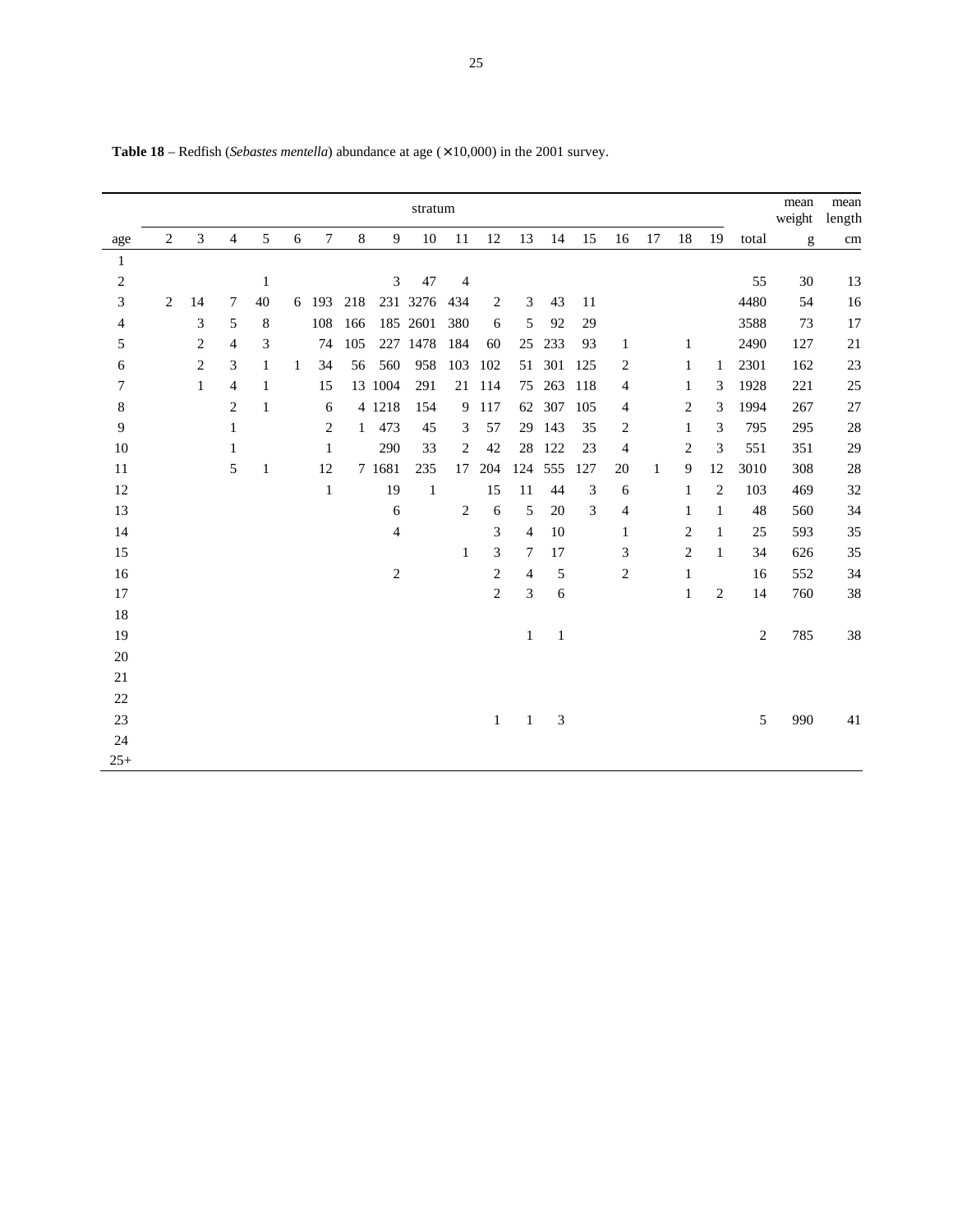| age            | 1992 | 1993   | 1994           | 1995  | 1996   | 1997           | 1998             | 1999    | 2000           | 2001       |
|----------------|------|--------|----------------|-------|--------|----------------|------------------|---------|----------------|------------|
| $\,1$          |      |        | 10             | 6     |        |                | 6                | 11      |                |            |
| $\overline{c}$ |      |        | 49             | 259   | 280    | 59             | 151              | 237     |                | 55         |
| 3              | 132  |        | 1074           | 3040  | 1620   | 480            | 2140             | 2291    | 349            | 4480       |
| 4              | 2673 | 173    | 5249           | 19700 | 11726  | 3190           | 1371             | 3971    | 1250           | 3588       |
| 5              | 9884 | 550    | 2273           | 11900 | 30498  | 17631          | 1534             | 2224    | 2565           | 2490       |
| 6              | 3829 | 1420   | 1285           | 490   | 4765   | 10163          | 3950             | 2435    | 2041           | 2301       |
| $\overline{7}$ | 3048 | 1013   | 1915           | 870   | 850    | 794            | 2713             | 4089    | 3291           | 1928       |
| 8              | 2181 | 637    | 1178           | 980   | 826    | 331            | 11249            | 3836    | 5801           | 1994       |
| 9              | 1361 | 228    | 778            | 570   | 641    | 217            | 447              | 14301   | 3077           | 795        |
| 10             | 862  | 317    | 605            | 550   | 374    | 251            | 69               | 596     | 16404          | 551        |
| 11             | 631  | 335    | 519            | 610   | 281    | 133            | 46               | 24      | 292            | 3010       |
| 12             | 465  | 410    | 330            | 280   | 284    | 134            | 275              | 42      | 28             | 103        |
| 13             | 446  | 259    | 253            | 220   | 168    | 72             | 30               | 99      | 23             | 48         |
| 14             | 321  | 260    | 161            | 250   | 188    | 121            | 40               | 13      | 199            | $25\,$     |
| 15             | 174  | 297    | 172            | 260   | 147    | 34             | 18               | $28\,$  | 11             | 34         |
| 16             | 172  | 69     | 85             | 160   | 106    | 48             | $28\,$           | 30      | $8\,$          | 16         |
| $17\,$         | 107  | 95     | 59             | 102   | 69     | 44             | 53               | 20      | 15             | 14         |
| 18             | 69   | 44     | 84             | 87    | 67     | 11             | $\sqrt{2}$       | 52      | $\overline{7}$ |            |
| 19             | 72   | 34     | 38             | 46    | 32     | 14             | 6                | $\,8\,$ | 51             | $\sqrt{2}$ |
| 20             | 19   | $26\,$ | $22\,$         | 38    | 41     | 16             |                  | 10      |                |            |
| 21             | 13   | 31     | 13             | 25    | $18\,$ | 6              |                  | 9       | 4              |            |
| $22\,$         |      |        | 13             | 11    | 5      | $\overline{2}$ | 3                | 3       | 7              |            |
| 23             | 5    | $10\,$ | $\overline{7}$ | 5     | 13     |                |                  | 5       | 9              | 5          |
| 24             |      |        |                |       | 5      |                | $\boldsymbol{2}$ | 4       | 10             |            |
| $25+$          | 16   | 3      | $\mathbf{2}$   | 31    | 17     |                | 2                | 12      | 12             |            |

| <b>Table 19</b> – Frequencies at age of Sebastes mentella. |  |
|------------------------------------------------------------|--|
|------------------------------------------------------------|--|

(frequencies  $\times$  10,000)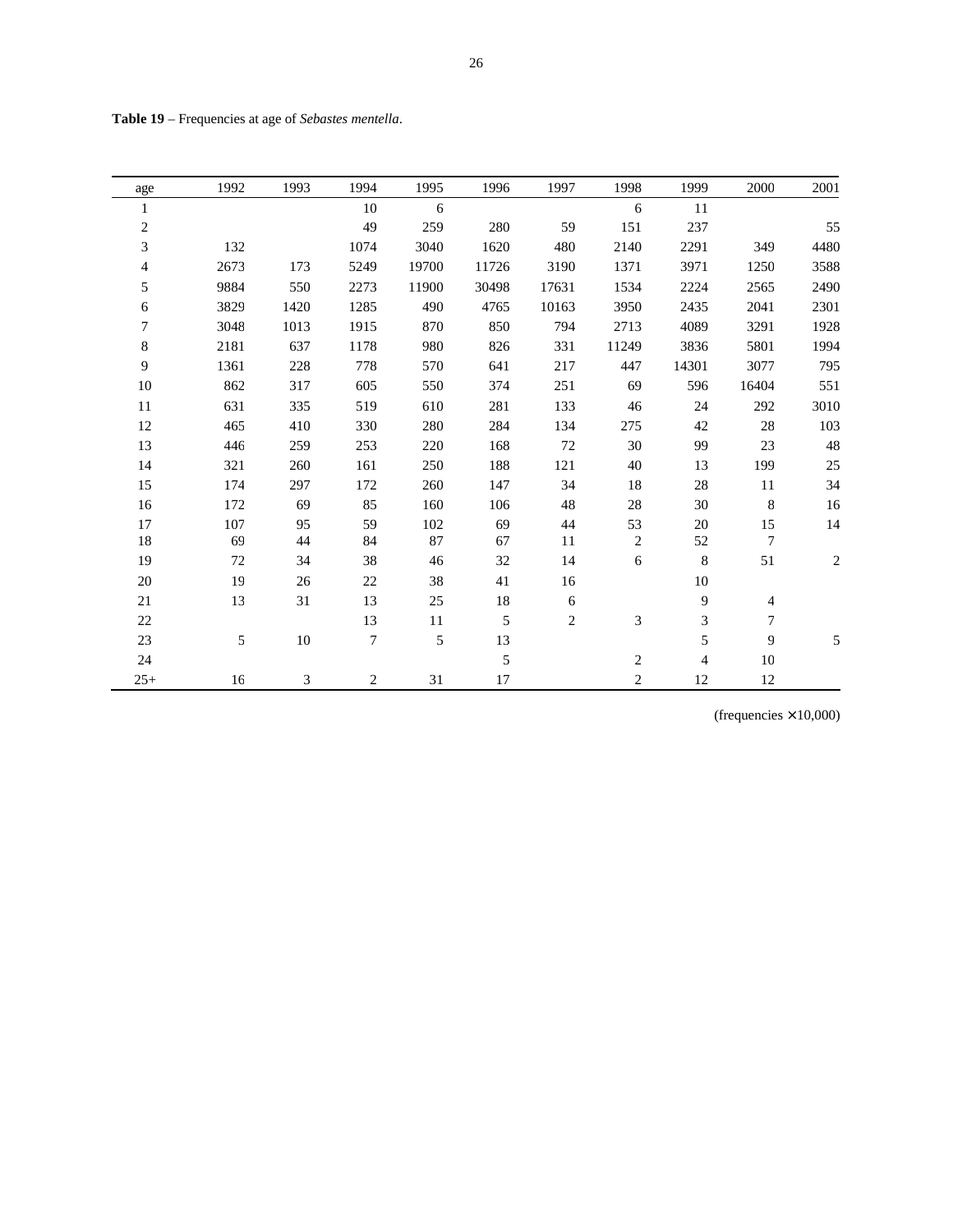|                | area                                             | tow            |       | catch per tow |                                        | catch per mile towed |
|----------------|--------------------------------------------------|----------------|-------|---------------|----------------------------------------|----------------------|
| stratum        | sq. miles                                        | number         | mean  | s. deviat.    | mean                                   | s. deviat.           |
| $\mathbf{1}$   | 342                                              | $\overline{4}$ | 0.52  | 0.75          | 0.29                                   | 0.43                 |
| $\overline{2}$ | 838                                              | 10             | 0.17  | 0.25          | 0.10                                   | 0.14                 |
| 3              | 628                                              | 7              | 4.42  | 4.19          | 2.52                                   | 2.39                 |
| $\overline{4}$ | 348                                              | $\overline{4}$ | 6.58  | 4.26          | 3.77                                   | 2.45                 |
| 5              | 703                                              | $\,8\,$        | 6.99  | 11.80         | 3.97                                   | 6.70                 |
| 6              | 496                                              | 6              | 4.46  | 2.32          | 2.55                                   | 1.32                 |
| 7              | 822                                              | 9              | 14.84 | 13.98         | 8.44                                   | 7.99                 |
| 8              | 646                                              | 7              | 17.52 | 8.10          | 9.99                                   | 4.60                 |
| 9              | 314                                              | 3              | 36.85 | 22.68         | 21.39                                  | 12.37                |
| 10             | 951                                              | 11             | 52.63 | 37.87         | 29.84                                  | 21.53                |
| 11             | 806                                              | 9              | 43.15 | 32.83         | 24.53                                  | 18.65                |
| 12             | 670                                              | 8              | 3.69  | 3.64          | 2.09                                   | 2.08                 |
| 13             | 249                                              | 3              | 8.58  | 7.91          | 4.90                                   | 4.51                 |
| 14             | 602                                              | 7              | 8.58  | 9.53          | 4.89                                   | 5.45                 |
| 15             | 666                                              | 8              | 14.15 | 8.09          | 8.01                                   | 4.56                 |
| 16             | 634                                              | 7              | 0.09  | 0.13          | 0.05                                   | 0.07                 |
| 17             | 216                                              | $\overline{2}$ |       |               |                                        |                      |
| 18             | 210                                              | $\overline{c}$ | 0.36  | 0.51          | 0.21                                   | 0.29                 |
| 19             | 414                                              | 5              | 0.47  | 0.35          | 0.27                                   | 0.20                 |
| total          | 10555                                            | 120            | 14.40 | 1.50          | 8.19                                   | 0.85                 |
|                |                                                  |                |       |               |                                        |                      |
|                | Stock biomass estimated by swept area method (t) |                |       | ind.          | $\gamma$<br>$\gamma$<br>5,752<br>5,778 | total<br>11,530      |

**Table 20** – Redfish (*Sebastes fasciatus*) catch (Kg) by strata in the 2001 survey.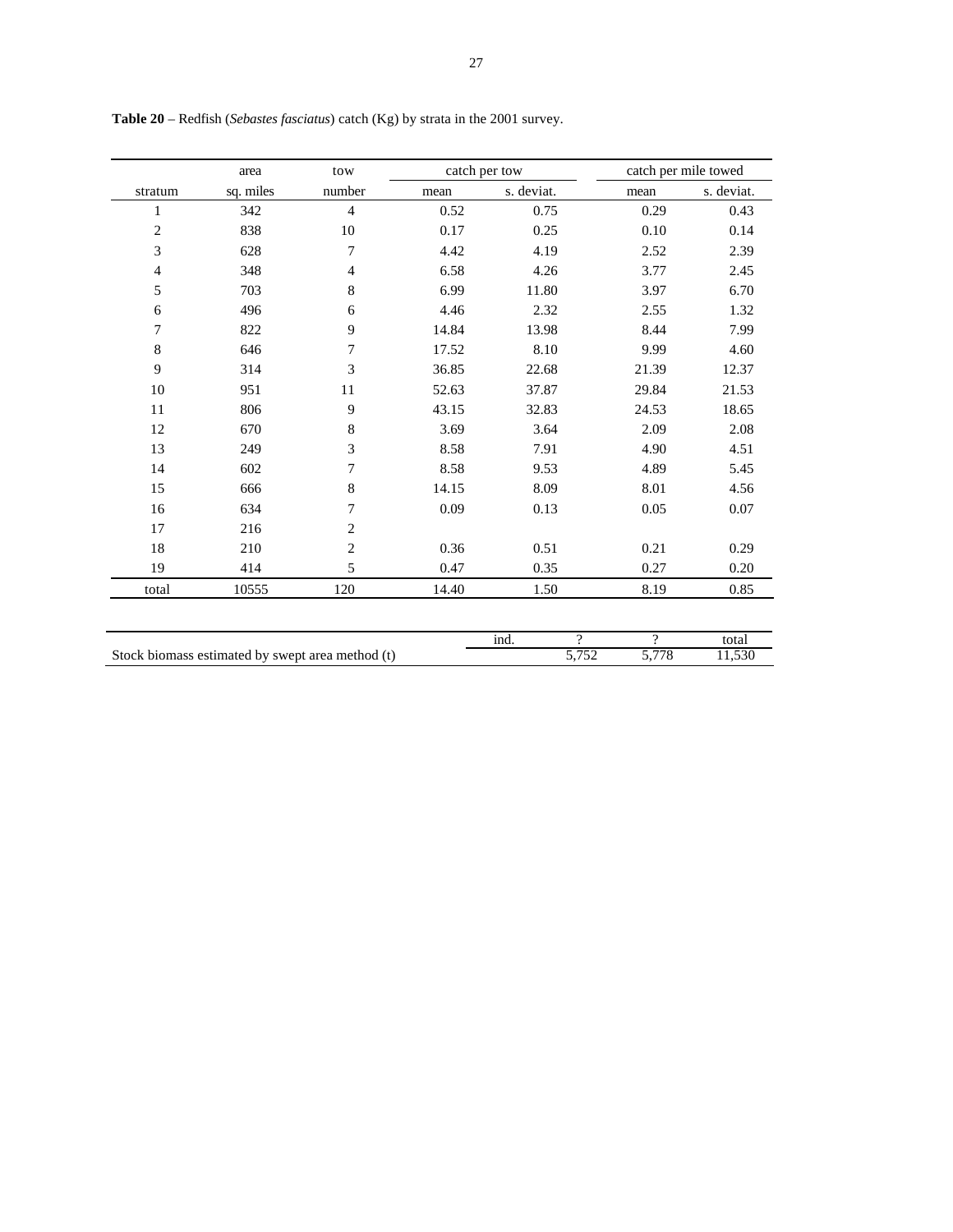| length     |    |    |     |                |                |     |     |                | stratum |                    |     |     |     |        |     |        |    |    |       |
|------------|----|----|-----|----------------|----------------|-----|-----|----------------|---------|--------------------|-----|-----|-----|--------|-----|--------|----|----|-------|
| $\,\rm cm$ | 1  | 2  | 3   | $\overline{4}$ | 5              | 6   | 7   | $8\,$          | 9       | 10                 | 11  | 12  | 13  | 14     | 15  | 16     | 18 | 19 | total |
| 11         |    |    |     |                | $\overline{7}$ |     |     | $\overline{7}$ |         |                    |     |     |     |        |     |        |    |    | 14    |
| 12         |    |    | 14  |                | 67             |     |     |                | 209     | 11                 |     |     | 6   |        |     |        |    |    | 306   |
| 13         |    | 6  | 75  | 20             | 227            | 31  |     | 14             | 427     | 183                | 15  |     |     |        |     |        |    |    | 999   |
| 14         |    | 12 | 116 | 126            | 224            | 94  | 35  | 70             |         | 714 1276           | 227 |     | 6   | $\tau$ |     |        |    |    | 2909  |
| 15         | 6  | 26 | 396 | 80             | 548            | 415 | 194 |                |         | 336 1699 2781      | 966 | 13  | 6   | 40     | 63  |        |    | 6  | 7575  |
| 16         |    | 19 | 512 | 133            | 482            | 491 | 343 |                |         | 492 2049 4855 1581 |     | 31  | 38  | 190    | 119 |        |    | 6  | 11340 |
| 17         | 6  | 19 | 362 | 106            | 424            | 346 | 458 |                |         | 519 1463 3346 1544 |     | 32  | 44  | 248    | 157 | 7      | 8  | 25 | 9115  |
| 18         | 6  | 6  | 143 | 73             | 292            | 196 | 290 | 266            |         | 899 1769 1308      |     | 88  | 13  | 215    | 188 | $\tau$ |    | 6  | 5767  |
| 19         | 6  |    | 95  | 93             | 220            | 145 | 568 | 224            |         | 497 1652           | 993 | 108 | 38  | 163    | 170 |        | 8  | 19 | 4999  |
| 20         | 6  | 12 | 61  | 66             | 192            | 57  | 555 | 527            |         | 527 2309 1693      |     | 114 | 50  | 170    | 257 |        |    | 38 | 6637  |
| 21         | 13 |    | 95  | 126            | 296            | 57  | 741 | 618            |         | 518 3067 2285      |     | 120 | 38  | 248    | 402 | 14     | 8  | 6  | 8652  |
| $22\,$     |    |    | 102 | 133            | 231            | 57  | 812 | 575            |         | 375 3280 2313      |     | 177 | 95  | 320    | 585 | 7      | 8  |    | 9068  |
| $23\,$     | 12 | 6  | 82  | 113            | 150            | 25  | 931 | 603            |         | 162 1868 1285      |     | 215 | 120 | 254    | 497 |        | 8  |    | 6333  |
| 24         | 19 |    | 55  | 40             | 108            | 25  | 600 | 450            |         | 133 1137 1115      |     | 76  | 108 | 222    | 465 |        |    | 13 | 4564  |
| $25\,$     | 6  |    | 34  | 13             | 49             | 12  | 225 | 246            | 79      | 632                | 728 | 57  | 69  | 78     | 283 |        |    | 6  | 2520  |
| 26         |    | 6  | 27  | 13             | 18             |     | 156 | 154            | 67      | 705                | 357 | 19  | 44  | 98     | 233 |        |    |    | 1899  |
| 27         |    |    | 14  | 20             | 18             |     | 92  | 140            | 35      | 395                | 259 | 25  | 26  | 72     | 125 |        |    |    | 1221  |
| $28\,$     |    |    | 7   | 27             |                | 13  | 53  | 91             | 30      | 249                | 199 | 13  | 19  | 59     | 145 |        |    |    | 905   |
| 29         |    |    |     | 13             | 7              |     |     | 56             |         | 140                | 147 | 25  | 25  | 13     | 70  |        |    |    | 496   |
| 30         |    |    |     | 13             |                |     |     | 21             | 13      | 99                 | 140 |     | 13  | 26     | 19  |        |    |    | 344   |
| 31         |    |    |     | $\overline{7}$ |                |     |     | $\overline{7}$ |         | 33                 | 83  |     | 13  | 13     | 6   |        |    |    | 161   |
| 32         |    |    |     |                |                |     |     |                |         | 7                  | 28  |     | 13  |        | 6   |        |    |    | 54    |
| 33         |    |    |     |                |                |     |     | $\tau$         | 17      | 33                 | 15  |     | 6   | $\tau$ | 13  |        |    |    | 97    |
| 34         |    |    |     |                |                |     |     |                |         |                    |     |     |     |        | 6   |        |    |    | 6     |
| 35         |    |    |     | 7              |                |     |     |                |         |                    | 15  |     |     |        |     |        |    |    | 22    |

**Table 21** – Redfish (*Sebastes fasciatus*) length frequency by strata (× 1,000) in the 2001 survey.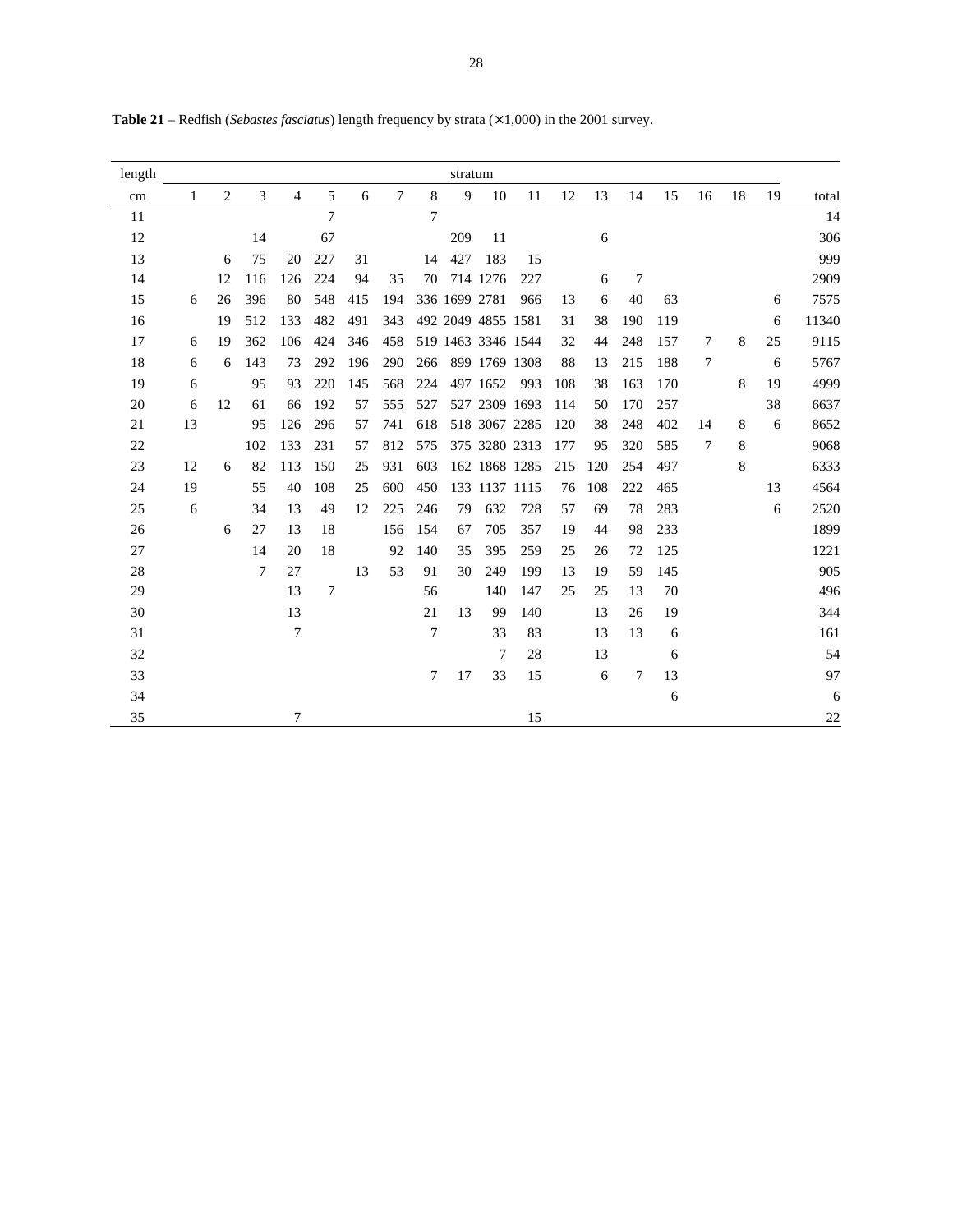|                | area                                             | tow            |       | catch per tow              |                | catch per mile towed |
|----------------|--------------------------------------------------|----------------|-------|----------------------------|----------------|----------------------|
| stratum        | sq. miles                                        | number         | mean  | s. deviat.                 | mean           | s. deviat.           |
| 1              | 342                                              | $\overline{4}$ | 0.25  | 0.35                       | 0.14           | 0.20                 |
| $\overline{2}$ | 838                                              | $10\,$         | 1.48  | 1.89                       | 0.85           | $1.08\,$             |
| 3              | 628                                              | $\overline{7}$ | 7.27  | 11.17                      | 4.14           | 6.37                 |
| $\overline{4}$ | 348                                              | $\overline{4}$ | 2.19  | 1.77                       | 1.25           | 1.01                 |
| 5              | 703                                              | $\,8\,$        | 3.49  | 6.35                       | 1.98           | 3.61                 |
| 6              | 496                                              | 6              | 12.19 | 5.86                       | 6.96           | 3.35                 |
| 7              | 822                                              | 9              | 5.08  | 3.52                       | 2.89           | 2.02                 |
| 8              | 646                                              | $\tau$         | 2.22  | 1.85                       | 1.26           | 1.05                 |
| 9              | 314                                              | 3              | 5.08  | 8.42                       | 2.89           | 4.79                 |
| $10\,$         | 951                                              | 11             | 36.33 | 57.96                      | 20.73          | 33.21                |
| 11             | 806                                              | 9              | 13.30 | 8.13                       | 7.55           | 4.60                 |
| 12             | 670                                              | 8              | 0.02  | 0.06                       | $0.01\,$       | 0.03                 |
| 13             | 249                                              | $\mathfrak{Z}$ |       |                            |                |                      |
| 14             | 602                                              | $\overline{7}$ | 0.29  | 0.70                       | 0.17           | 0.40                 |
| 15             | 666                                              | 8              | 0.06  | $0.10\,$                   | 0.03           | 0.06                 |
| 16             | 634                                              | $\overline{7}$ |       |                            |                |                      |
| 17             | 216                                              | $\mathbf{2}$   |       |                            |                |                      |
| $18\,$         | 210                                              | $\overline{c}$ |       |                            |                |                      |
| 19             | 414                                              | 5              |       |                            |                |                      |
| total          | 10555                                            | 120            | 6.43  | 1.63                       | 3.66           | 0.93                 |
|                |                                                  |                |       | ind.<br>$\overline{\cdot}$ | $\overline{?}$ | total                |
|                | Stock biomass estimated by swept area method (t) |                |       | $\overline{5,156}$         |                | 5,156                |

**Table 22** – Juvenile redfish (*Sebastes sp*.) catch (Kg) by strata in the 2001 survey.

**Table 23** – Juvenile redfish (*Sebastes sp*.) length frequency by strata (× 1,000) in the 2001 survey.

| length |   |    |     |                |    |     | stratum |        |                |      |     |    |    |    |                |
|--------|---|----|-----|----------------|----|-----|---------|--------|----------------|------|-----|----|----|----|----------------|
| cm     |   | 2  | 3   | $\overline{4}$ | 5  | 6   | 7       | 8      | 9              | 10   | 11  | 12 | 14 | 15 | total          |
| 6      |   |    |     |                |    |     |         |        |                |      |     |    |    |    |                |
| $\tau$ |   |    |     |                |    |     |         |        |                | 2    |     |    |    |    | $\overline{4}$ |
| 8      |   | 3  | 14  |                | 3  | 11  | 16      |        |                | 18   | 18  |    |    |    | 83             |
| 9      |   | 15 | 66  | 9              | 21 | 50  | 98      | $\tau$ | 1              | 464  | 182 |    |    | 1  | 916            |
| 10     | 2 | 30 | 126 | 16             | 57 | 167 | 85      | 10     | 17             | 1128 | 326 |    |    | 1  | 1966           |
| 11     | 1 | 9  | 16  | $\tau$         | 11 | 53  | 5       | 5      | 5              | 166  | 28  |    |    |    | 305            |
| 12     |   | 2  | 15  | 2              | 12 | 10  | 7       | 2      | 10             | 50   | 6   |    |    |    | 115            |
| 13     |   |    | 7   | 1              | 5  | 15  | 14      | 8      | 14             | 82   | 44  |    |    |    | 192            |
| 14     |   | Ι. |     |                | 5  | 2   | 8       | 5      | $\overline{4}$ | 29   | 17  |    |    |    | $72\,$         |
| 15     |   |    |     |                |    | 2   | 4       | 3      |                | 5    |     |    |    |    | 16             |
| 16     |   |    |     |                |    |     |         | 3      |                | 4    |     |    |    |    | $\,8\,$        |
| 17     |   |    |     |                |    |     |         |        |                |      |     |    |    |    | $\overline{2}$ |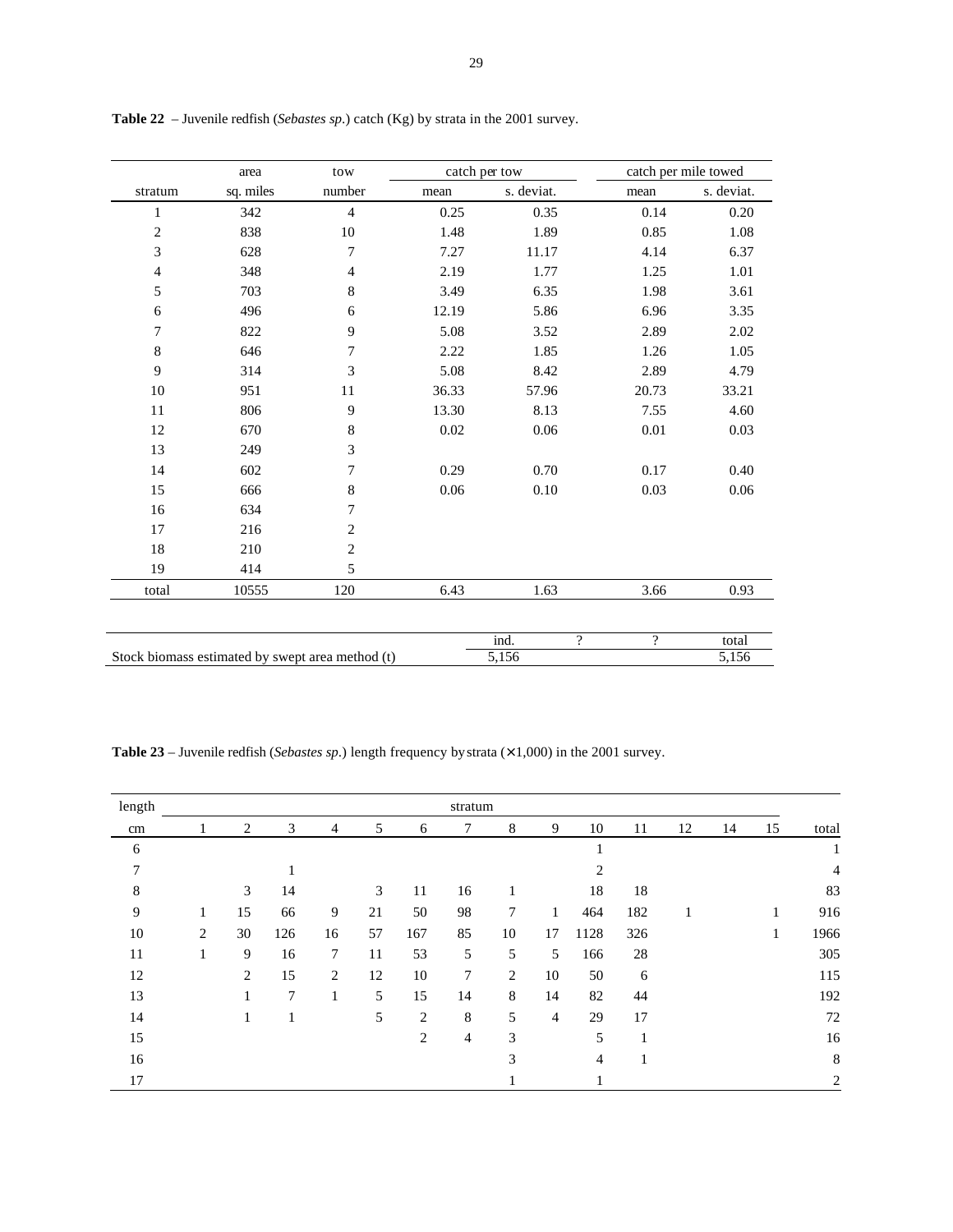|                | area      | tow            |       | catch per tow    |          | catch per mile towed |
|----------------|-----------|----------------|-------|------------------|----------|----------------------|
| stratum        | sq. miles | number         | mean  | s. deviat.       | mean     | s. deviat.           |
| $\mathbf{1}$   | 342       | $\overline{4}$ |       |                  |          |                      |
| $\mathbf{2}$   | 838       | 10             | 0.24  | 0.58             | 0.14     | 0.33                 |
| 3              | 628       | 7              | 7.90  | 5.74             | 4.51     | 3.28                 |
| $\overline{4}$ | 348       | $\overline{4}$ | 5.81  | 4.17             | 3.33     | 2.39                 |
| 5              | 703       | 8              | 4.96  | 4.01             | 2.82     | 2.27                 |
| 6              | 496       | 6              | 6.92  | 5.85             | 3.95     | 3.33                 |
| $\tau$         | 822       | 9              | 15.54 | 7.86             | 8.82     | 4.46                 |
| 8              | 646       | 7              | 22.52 | 7.66             | 12.84    | 4.39                 |
| 9              | 314       | 3              | 14.58 | 10.23            | 8.35     | 5.69                 |
| 10             | 951       | 11             | 23.87 | 9.89             | 13.53    | 5.68                 |
| 11             | 806       | 9              | 16.43 | 6.37             | 9.35     | 3.64                 |
| 12             | 670       | 8              | 30.82 | 7.52             | 17.43    | 4.23                 |
| 13             | 249       | 3              | 15.03 | 2.65             | 8.60     | 1.53                 |
| 14             | 602       | 7              | 18.91 | 10.24            | 10.75    | 5.82                 |
| 15             | 666       | 8              | 31.71 | 13.27            | 17.92    | 7.44                 |
| 16             | 634       | 7              | 27.27 | 11.93            | 15.46    | 6.86                 |
| 17             | 216       | $\overline{c}$ | 10.07 | 6.40             | 5.79     | 3.71                 |
| 18             | 210       | $\overline{c}$ | 35.15 | 35.57            | 20.20    | 20.50                |
| 19             | 414       | 5              | 34.73 | 22.38            | 19.95    | 12.73                |
| total          | 10555     | 120            | 17.06 | 0.95             | 9.70     | 0.54                 |
|                |           |                |       |                  |          |                      |
|                |           |                |       | ind.<br>$\gamma$ | $\gamma$ | total                |

Stock biomass estimated by swept area method (t)  $\overline{9}$  4,890 8,754 13,654

**Table 24** – Greenland halibut (*Reinhardtius hippoglossoides*) catch (Kg) by strata in the 2001 survey.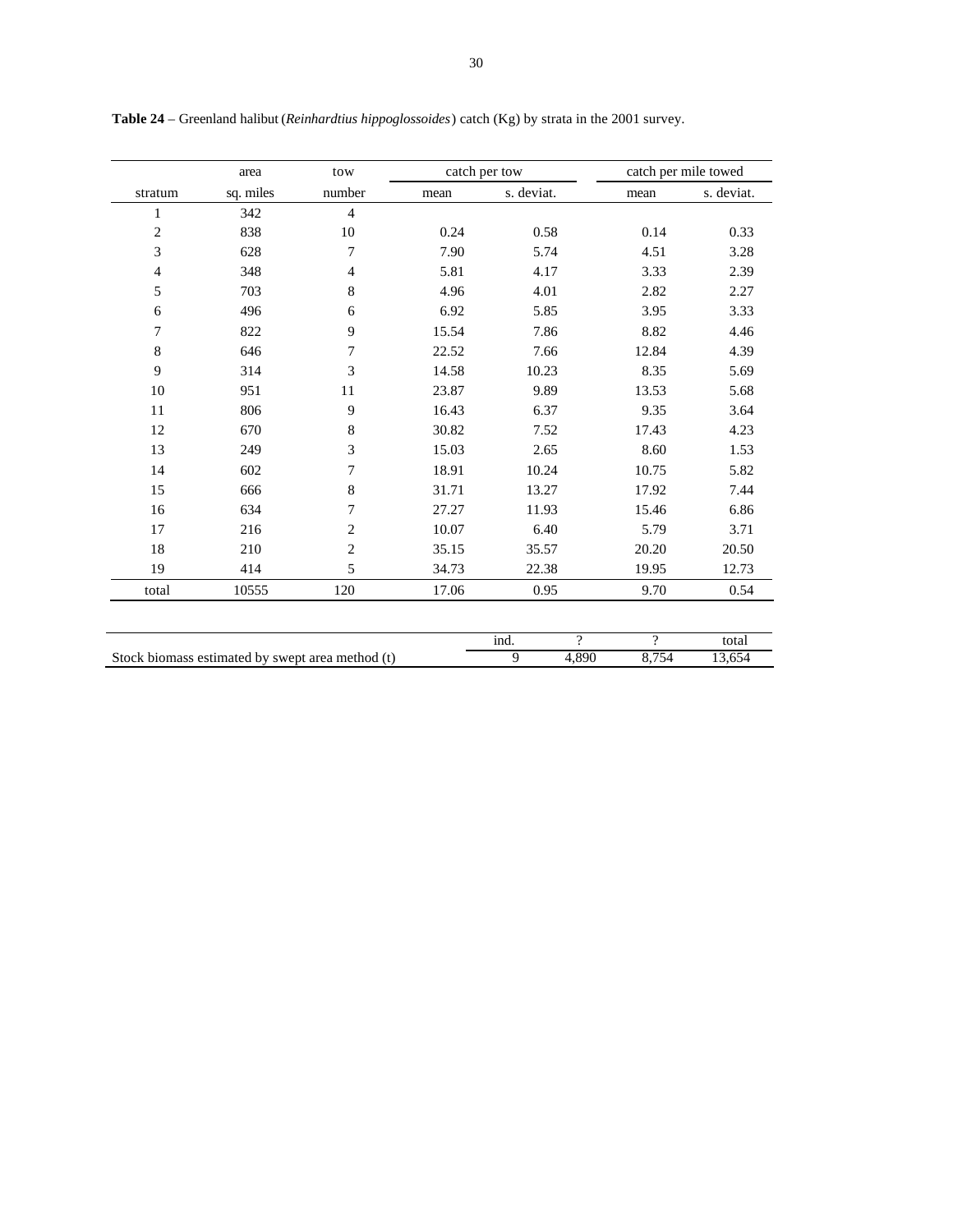|                | depth in           |       |       |       |       |       |       | year           |        |          |                |        |        |        |          |
|----------------|--------------------|-------|-------|-------|-------|-------|-------|----------------|--------|----------|----------------|--------|--------|--------|----------|
| stratum        | fathoms            | 1988  | 1989  | 1990  | 1991  | 1992  | 1993  | 1994           | 1995   | 1996     | 1997           | 1998   | 1999   | 2000   | 2001     |
|                | 70-80              |       |       |       |       |       |       | $\Omega$       |        |          |                |        |        |        | $\theta$ |
| $\overline{2}$ | 81-100             |       | 3     | 6     |       |       |       | $\Omega$       | 119    |          | $\overline{2}$ | 6      | 3      |        | 15       |
| 3              | 101-140            | 26    | 31    | 8     | 8     | 18    | 3     | $\overline{0}$ | 21     | 106      | 89             | 361    | 342    | 240    | 378      |
| 4              | $\mathbf{H}$       | 142   | 20    |       | 15    | 27    | 10    | $\overline{0}$ | 5      | $\theta$ | 23             | 40     | 194    | 204    | 155      |
| 5              | $\mathbf{H}$       | 73    | 96    |       | 28    | 41    |       | 2              | 21     | 35       | 96             | 170    | 403    | 302    | 264      |
| 6              | $\mathbf{H}$       | 31    | 18    | 15    | 12    | 8     | 15    | $\overline{0}$ | 31     | 104      | 224            | 355    | 296    | 175    | 261      |
| 7              | 141-200            | 84    | 62    | 63    | 186   | 242   | 93    | 211            | 890    | 1,130    | 1,401          | 2,566  | 2,319  | 1,545  | 967      |
| 8              | $\mathbf{H}$       | 149   | 219   | 63    | 177   | 373   | 138   | 45             | 328    | 353      | 1,048          | 973    | 1,962  | 1,296  | 1,106    |
| 9              | $\pmb{\mathsf{H}}$ | 177   | 162   | 53    | 75    | 318   | 30    | 42             | 175    | 157      | 250            | 464    | 348    | 241    | 349      |
| 10             | $\mathbf{H}$       | 106   | 81    | 48    | 169   | 356   | 31    | 231            | 518    | 705      | 848            | 1,348  | 1,504  | 1,577  | 1,716    |
| 11             | $\mathbf{H}$       | 44    | 60    | 20    | 104   | 225   | 230   | 232            | 484    | 660      | 617            | 1,208  | 1,299  | 1,071  | 1,005    |
| 12             | 201-300            | 399   | 637   | 290   | 749   | 609   | 918   | 1,200          | 1,129  | 2,091    | 2,213          | 3,029  | 3,604  | 2,140  | 1,557    |
| 13             | $\mathbf{H}$       | 63    | 122   | 214   | 43    | 24    | 141   | 150            | 125    | 293      | 476            | 545    | 963    | 376    | 286      |
| 14             | $\pmb{\mathsf{H}}$ | 362   | 289   | 315   | 775   | 834   | 469   | 610            | 404    | 888      | 1,564          | 1,438  | 1,063  | 483    | 863      |
| 15             | $\mathbf{u}$       | 428   | 166   | 505   | 958   | 633   | 1,356 | 1,469          | 1,740  | 1,425    | 2,647          | 3,991  | 2,940  | 2,645  | 1,591    |
| 16             | 301-400            | 1,352 | 1,342 | 2,492 | 2,487 | 1,798 | 2,141 | 1,500          | 1,832  | 2,065    | 1,742          | 3,303  | 1,125  | 1,984  | 1,307    |
| 17             | $\mathbf{H}$       | 262   | 118   | 130   | 408   | 39    | 105   | 730            | 730    | 254      | 517            | 725    | 594    | 490    | 167      |
| 18             | $\pmb{\mathsf{H}}$ | 104   | 49    | 449   | 348   | 57    | 208   | 380            | 943    | 188      | 548            | 763    | 917    | 176    | 565      |
| 19             | $\mathbf{H}$       | 3,016 | 919   | 977   | 1,498 | 2,988 | 1,321 | 1,108          | 1,211  | 956      | 1,539          | 2,562  | 999    | 1,746  | 1,102    |
| total          |                    | 6,818 | 4,391 | 5,649 | 8,038 | 8,588 | 7,210 | 7,910          | 10,705 | 11,409   | 15,846         | 23,849 | 20,877 | 16,690 | 13,654   |

**Table 25** – Greenland halibut (*Reinhardtius hippoglossoides*) biomass estimated by swept area method (tons) 1988-2001.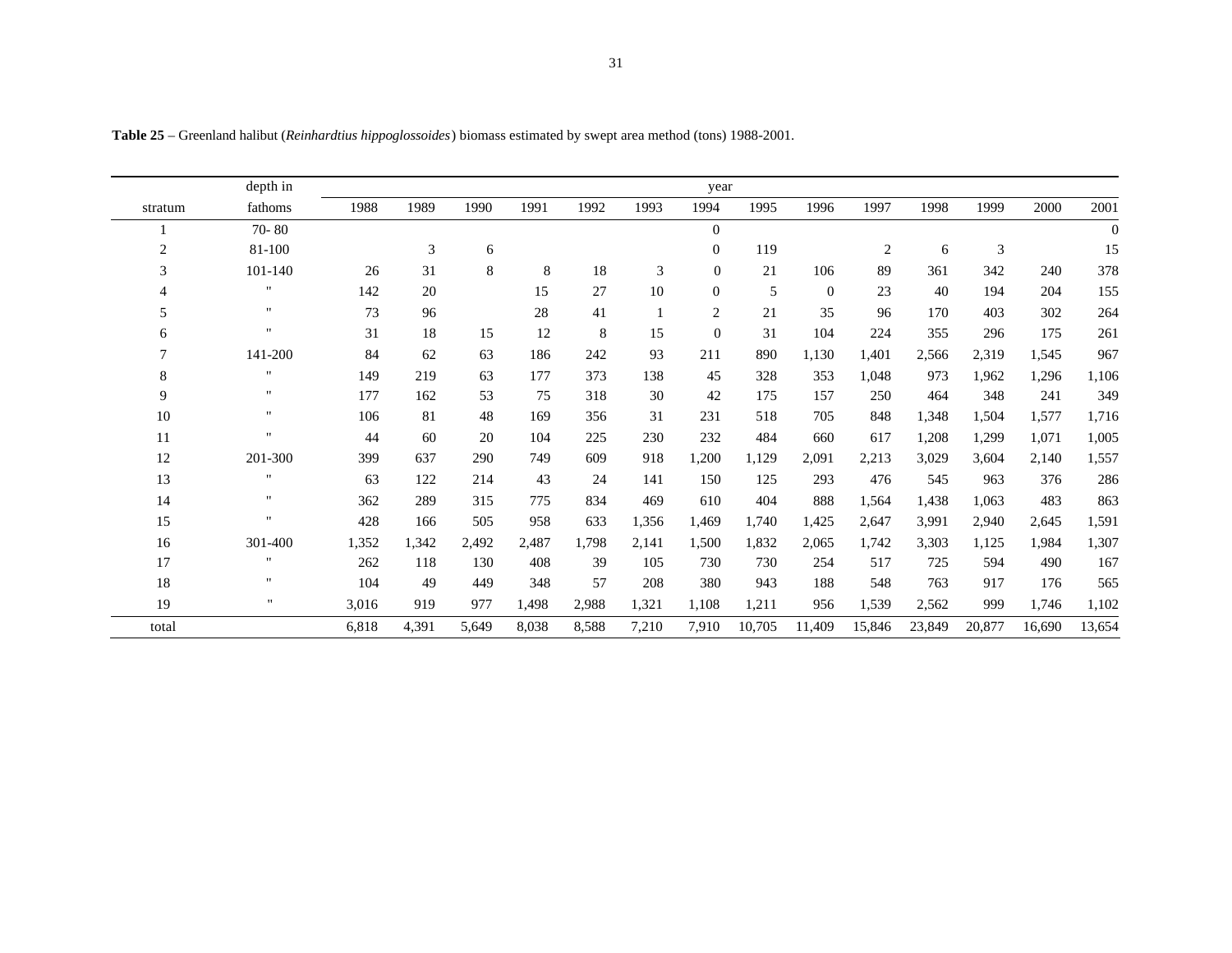| Length    |                |                |                          |                |    |                  |     |    | stratum |                |     |    |     |     |                  |    |     |     |                |
|-----------|----------------|----------------|--------------------------|----------------|----|------------------|-----|----|---------|----------------|-----|----|-----|-----|------------------|----|-----|-----|----------------|
| cm        | $\overline{c}$ | $\overline{3}$ | $\overline{\mathcal{L}}$ | 5              | 6  | $\boldsymbol{7}$ | 8   | 9  | 10      | 11             | 12  | 13 | 14  | 15  | 16               | 17 | 18  | 19  | total          |
| $12 - 13$ |                |                |                          | $\overline{7}$ |    | $\overline{7}$   |     |    |         |                |     |    |     |     |                  |    |     |     | 14             |
| $14 - 15$ |                | 27             | 20                       | 34             | 12 | 131              | 21  |    | 261     | 177            |     |    |     |     |                  |    |     |     | 683            |
| $16-17$   | 26             | 34             | 79                       | 127            | 38 | 352              | 42  |    | 763     | 550            |     |    |     |     |                  |    |     |     | 2011           |
| 18-19     |                | 143            | 33                       | 93             | 94 | 249              | 133 |    | 293     | 374            |     |    |     | 6   |                  |    |     |     | 1420           |
| $20 - 21$ |                | 41             | 7                        | 13             | 38 | 14               | 14  |    | 7       | $27\,$         |     |    |     |     |                  |    |     |     | 160            |
| $22 - 23$ |                | $\overline{7}$ |                          |                | 6  |                  |     |    | 7       |                |     |    |     |     |                  |    |     | 6   | 26             |
| $24 - 25$ |                | 21             |                          |                | 19 | 21               | 14  | 8  | 7       | 34             |     |    |     |     |                  |    |     |     | 123            |
| $26 - 27$ |                | 103            |                          | 7              | 25 | 110              | 35  | 8  | 46      | 68             |     |    |     | 6   |                  |    |     |     | 408            |
| 28-29     |                | 157            | 13                       | 27             | 95 | 152              | 56  |    | 14      | 136            |     |    |     |     |                  |    |     |     | 649            |
| 30-31     |                | 143            | 7                        | 27             | 13 | 89               | 14  |    | 7       | 61             |     |    |     | 6   |                  |    |     |     | 367            |
| 32-33     |                | 34             |                          |                | 6  | 28               | 28  |    | 20      | $\overline{7}$ |     |    |     |     | $\boldsymbol{7}$ |    |     |     | 129            |
| 34-35     |                | 62             |                          |                | 12 | 21               | 21  |    | 33      | 28             | 13  | 6  |     | 13  | 21               |    | 16  | 6   | 250            |
| 36-37     |                | 47             | 7                        |                | 31 | 97               | 98  | 16 | 33      | 34             | 25  | 12 | 13  | 51  | 27               |    | 48  | 12  | 554            |
| 38-39     |                | 21             | 7                        | 33             | 38 | 103              | 189 | 25 | 91      | 150            | 126 | 12 | 20  | 113 | 89               | 8  | 48  | 70  | 1144           |
| $40 - 41$ | 26             | 68             | 40                       | 34             | 32 | 242              | 133 | 33 | 241     | 265            | 176 | 32 | 111 | 195 | 123              | 34 | 96  | 147 | 2027           |
| 42-43     |                | 68             | 27                       | 40             | 56 | 249              | 315 | 66 | 339     | 163            | 323 | 44 | 203 | 278 | 267              | 50 | 152 | 198 | 2837           |
| 44-45     |                | 109            | 33                       | 34             | 63 | 221              | 287 | 74 | 385     | 183            | 411 | 63 | 143 | 422 | 328              | 8  | 128 | 280 | 3174           |
| 46-47     |                | 61             | 40                       | 100            | 32 | 256              | 168 | 33 | 391     | 163            | 266 | 88 | 176 | 328 | 363              | 50 | 136 | 293 | 2943           |
| 48-49     |                | 14             | 20                       | 13             | 31 | 42               | 140 | 16 | 326     | 150            | 227 | 38 | 254 | 293 | 253              | 25 | 88  | 216 | 2146           |
| $50 - 51$ |                |                | $\overline{7}$           | 20             | 12 | 42               | 56  | 74 | 104     | 41             | 152 | 31 | 105 | 165 | 164              | 25 | 40  | 83  | 1120           |
| 52-53     |                |                | 7                        | 20             | 6  | 21               | 49  | 16 | 66      | 27             | 158 | 19 | 85  | 76  | 95               |    | 24  | 50  | 720            |
| 54-55     |                |                |                          |                |    |                  | 7   | 41 | 46      | 20             | 19  |    | 40  | 38  | 55               |    | 24  | 6   | 295            |
| 56-57     |                |                |                          |                |    |                  |     | 8  | 13      | $\overline{7}$ | 25  | 6  | 79  | 25  | 34               |    |     | 19  | 216            |
| 58-59     |                |                |                          |                |    |                  |     |    | 7       |                | 13  | 6  | 20  | 26  | 14               | 8  |     | 13  | 106            |
| 60-61     |                |                |                          |                |    |                  |     |    |         |                |     |    | 13  |     |                  |    |     | 6   | 19             |
| 62-63     |                |                |                          |                |    |                  |     |    |         |                |     |    |     |     | 7                |    |     | 6   | 13             |
| 64-65     |                |                |                          |                |    |                  |     |    |         |                | 6   |    |     |     |                  |    |     |     | 6              |
| 66-67     |                |                |                          |                |    |                  |     |    |         |                | 6   |    |     |     |                  |    |     |     | $\sqrt{6}$     |
| 68-69     |                |                |                          |                |    |                  |     |    |         |                |     |    |     |     | 7                |    |     |     | $\overline{7}$ |

**Table 26** – Greenland halibut (*Reinhardtius hippoglossoides*) length frequency by strata (× 1000) in the 2001 survey.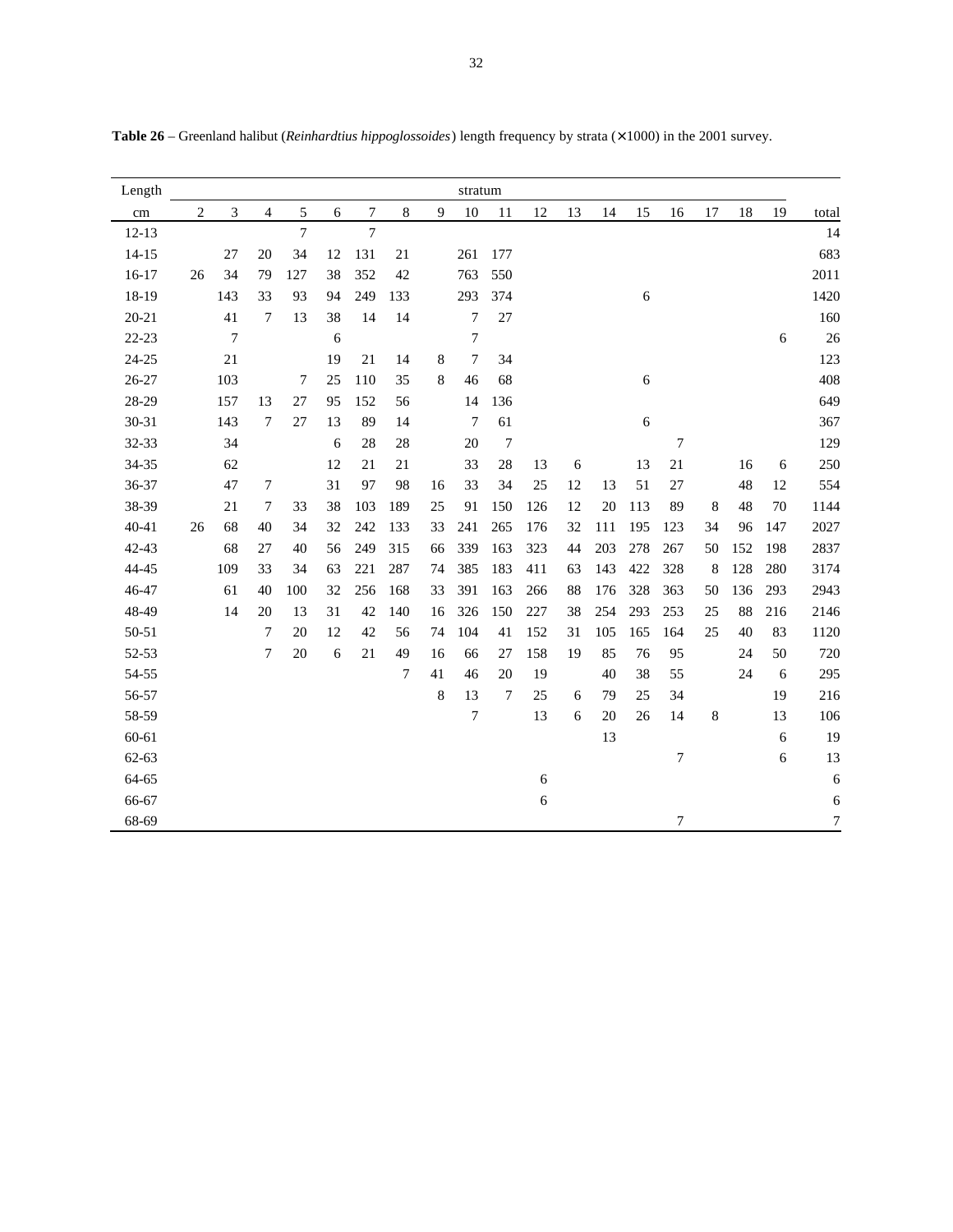**Table 27** - Greenland halibut (*Reinhardtius hippoglossoides*) age-length key in the 2001 survey.

**MALE**

| $\mbox{length}$ |              |                  |                |                |                |                |                  | age            |                |            |    |        |    |    |    |       | $\mathop{\mathrm{no}}$      |                             |
|-----------------|--------------|------------------|----------------|----------------|----------------|----------------|------------------|----------------|----------------|------------|----|--------|----|----|----|-------|-----------------------------|-----------------------------|
| $\,\rm cm$      | $\mathbf{1}$ | $\sqrt{2}$       | 3              | $\overline{4}$ | $\sqrt{5}$     | $\sqrt{6}$     | $\boldsymbol{7}$ | $8\,$          | $\overline{9}$ | $10\,$     | 11 | $12\,$ | 13 | 14 | 15 | $16+$ | id.                         | total                       |
| $14 - 15$       | $25\,$       |                  |                |                |                |                |                  |                |                |            |    |        |    |    |    |       |                             | $25\,$                      |
| $16 - 17$       | 24           |                  |                |                |                |                |                  |                |                |            |    |        |    |    |    |       | $\ensuremath{\mathfrak{Z}}$ | 27                          |
| 18-19           | 20           | $\sqrt{2}$       |                |                |                |                |                  |                |                |            |    |        |    |    |    |       |                             | $22\,$                      |
| $20 - 21$       | 9            | $\mathfrak{Z}$   |                |                |                |                |                  |                |                |            |    |        |    |    |    |       |                             | $12\,$                      |
| 22-23           |              | $\overline{c}$   | $\mathbf{1}$   |                |                |                |                  |                |                |            |    |        |    |    |    |       |                             | $\ensuremath{\mathfrak{Z}}$ |
| $24 - 25$       |              | $\overline{4}$   | $\overline{4}$ |                |                |                |                  |                |                |            |    |        |    |    |    |       |                             | $\,8\,$                     |
| $26 - 27$       |              | 15               | 6              |                |                |                |                  |                |                |            |    |        |    |    |    |       | $\mathbf{1}$                | $22\,$                      |
| 28-29           |              | 9                | 12             |                |                |                |                  |                |                |            |    |        |    |    |    |       |                             | $21\,$                      |
| $30 - 31$       |              | $\boldsymbol{7}$ | 14             |                |                |                |                  |                |                |            |    |        |    |    |    |       |                             | 21                          |
| $32 - 33$       |              | $\overline{2}$   | $\overline{4}$ | $\sqrt{2}$     |                |                |                  |                |                |            |    |        |    |    |    |       |                             | $\,8\,$                     |
| $34 - 35$       |              |                  | $\overline{7}$ | $10\,$         | $\sqrt{2}$     |                |                  |                |                |            |    |        |    |    |    |       |                             | 19                          |
| $36 - 37$       |              |                  | 3              | 13             | $\overline{9}$ |                |                  |                |                |            |    |        |    |    |    |       | $\mathbf{1}$                | $26\,$                      |
| 38-39           |              |                  | $\,1$          | $\mathfrak{Z}$ | 13             | $\overline{4}$ |                  |                |                |            |    |        |    |    |    |       |                             | $21\,$                      |
| $40 - 41$       |              |                  |                |                | 15             | $\,8\,$        | $\sqrt{2}$       |                |                |            |    |        |    |    |    |       | $\mathbf{1}$                | $26\,$                      |
| $42 - 43$       |              |                  |                |                | $\overline{c}$ | $18\,$         | $\mathbf{1}$     |                |                |            |    |        |    |    |    |       |                             | $21\,$                      |
| $44 - 45$       |              |                  |                |                |                | 16             | $\overline{4}$   | $\mathbf{1}$   |                |            |    |        |    |    |    |       | $\mathbf{1}$                | $22\,$                      |
| $46 - 47$       |              |                  |                |                |                | 10             | 19               |                |                |            |    |        |    |    |    |       |                             | 29                          |
| 48-49           |              |                  |                |                |                | $\overline{2}$ | 12               | 6              |                |            |    |        |    |    |    |       |                             | $20\,$                      |
| $50 - 51$       |              |                  |                |                |                |                | $\boldsymbol{7}$ | 13             |                |            |    |        |    |    |    |       | $\mathbf{1}$                | 21                          |
| 52-53           |              |                  |                |                |                |                | $\,8\,$          | $\tau$         | $\mathbf{1}$   |            |    |        |    |    |    |       |                             | $16\,$                      |
| 54-55           |              |                  |                |                |                |                | $\,1\,$          | $\overline{4}$ | $\overline{c}$ |            |    |        |    |    |    |       |                             | $\boldsymbol{7}$            |
| 56-57           |              |                  |                |                |                |                |                  | $\overline{4}$ | $\mathbf{1}$   |            |    |        |    |    |    |       |                             | $\sqrt{5}$                  |
| 58-59           |              |                  |                |                |                |                |                  |                | $\mathbf{1}$   | $\sqrt{2}$ |    |        |    |    |    |       |                             | $\ensuremath{\mathfrak{Z}}$ |
| total:          | $78\,$       | 44               | 52             | $28\,$         | 41             | 58             | 54               | $35\,$         | $\mathfrak{S}$ | $\sqrt{2}$ |    |        |    |    |    |       | $8\,$                       | 405                         |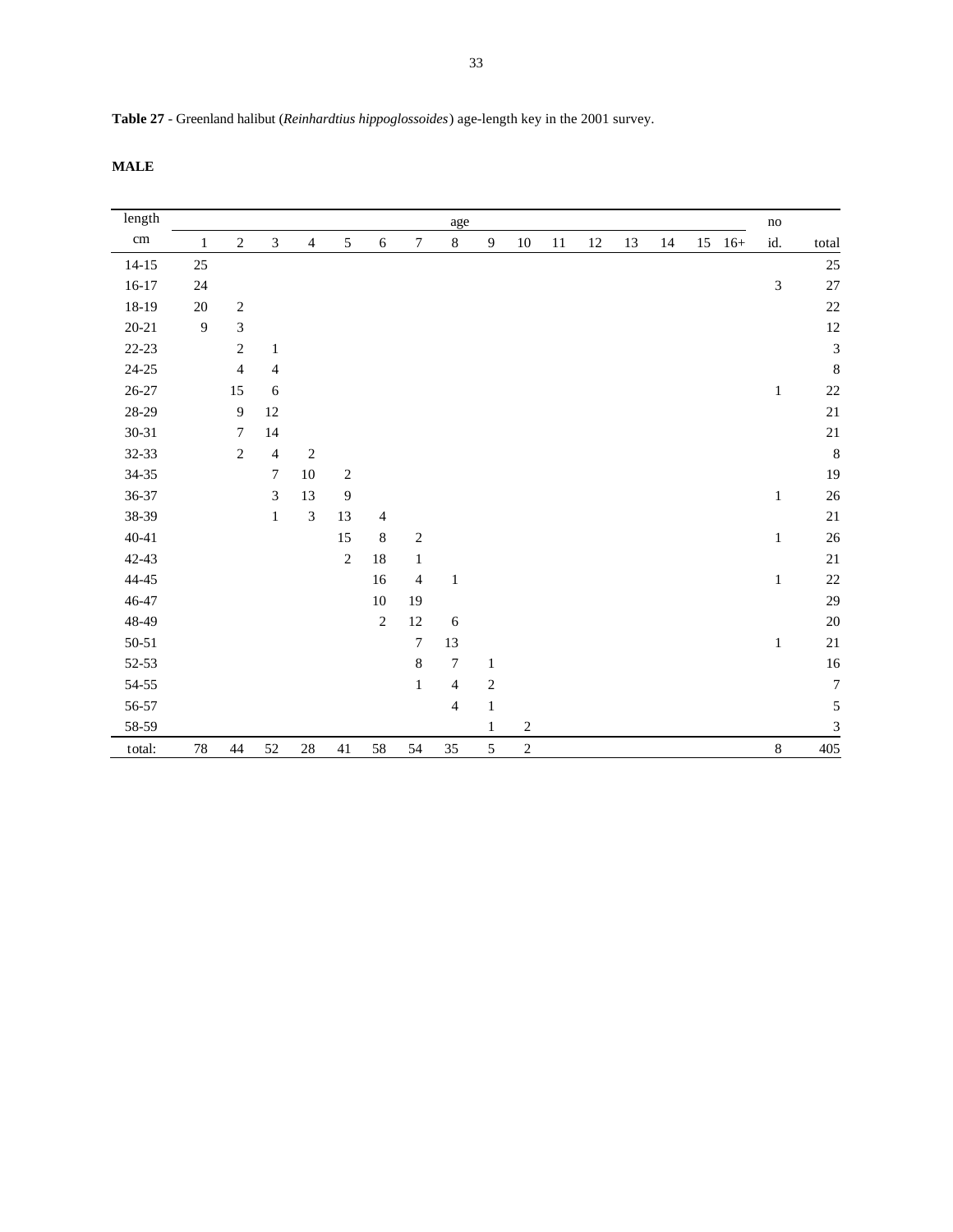# **Table 27** – (continued)

| FEMAL |
|-------|
|-------|

| rango     |                  |                |                |                |            |                |                | age              |                  |            |              |        |    |    |        |       | no             |                  |
|-----------|------------------|----------------|----------------|----------------|------------|----------------|----------------|------------------|------------------|------------|--------------|--------|----|----|--------|-------|----------------|------------------|
| tallas    | $\mathbf{1}$     | $\sqrt{2}$     | $\mathfrak{Z}$ | $\overline{4}$ | $\sqrt{5}$ | $\sqrt{6}$     | 7              | $\,8\,$          | $\overline{9}$   | $10\,$     | $11\,$       | $12\,$ | 13 | 14 | $15\,$ | $16+$ | id.            | total            |
| $12 - 13$ | $1\,$            |                |                |                |            |                |                |                  |                  |            |              |        |    |    |        |       |                | $1\,$            |
| $14 - 15$ | $21\,$           |                |                |                |            |                |                |                  |                  |            |              |        |    |    |        |       |                | $21\,$           |
| $16 - 17$ | $22\,$           |                |                |                |            |                |                |                  |                  |            |              |        |    |    |        |       |                | $22\,$           |
| 18-19     | $22\,$           | $\mathbf{1}$   |                |                |            |                |                |                  |                  |            |              |        |    |    |        |       |                | 23               |
| $20 - 21$ | $\boldsymbol{7}$ | $\overline{4}$ |                |                |            |                |                |                  |                  |            |              |        |    |    |        |       |                | $11\,$           |
| $22 - 23$ | $\,1$            |                |                |                |            |                |                |                  |                  |            |              |        |    |    |        |       |                | $1\,$            |
| $24 - 25$ |                  | $\sqrt{6}$     | $\mathbf{1}$   |                |            |                |                |                  |                  |            |              |        |    |    |        |       |                | $\boldsymbol{7}$ |
| $26 - 27$ |                  | 9              | 9              |                |            |                |                |                  |                  |            |              |        |    |    |        |       |                | $18\,$           |
| 28-29     |                  | $11\,$         | 15             |                |            |                |                |                  |                  |            |              |        |    |    |        |       | $\,1$          | $27\,$           |
| $30 - 31$ |                  | $\,1$          | $18\,$         | $\mathbf{1}$   |            |                |                |                  |                  |            |              |        |    |    |        |       |                | $20\,$           |
| 32-33     |                  |                | $\,8\,$        | $\mathbf{1}$   |            |                |                |                  |                  |            |              |        |    |    |        |       |                | $\overline{9}$   |
| 34-35     |                  |                | $\overline{4}$ | $\sqrt{5}$     | $\,1\,$    |                |                |                  |                  |            |              |        |    |    |        |       |                | $10\,$           |
| 36-37     |                  |                | $\mathbf 1$    | $\overline{9}$ | 11         | $\mathbf 1$    |                |                  |                  |            |              |        |    |    |        |       |                | $22\,$           |
| 38-39     |                  |                | $\,1\,$        | $\,8\,$        | $11\,$     | $\overline{4}$ |                |                  |                  |            |              |        |    |    |        |       |                | $24\,$           |
| $40 - 41$ |                  |                |                |                | $\sqrt{6}$ | 13             | $\sqrt{2}$     |                  |                  |            |              |        |    |    |        |       | $\sqrt{3}$     | 24               |
| 42-43     |                  |                |                |                | $\sqrt{2}$ | 11             | $\tau$         | $\boldsymbol{2}$ |                  |            |              |        |    |    |        |       | $\mathfrak{Z}$ | $25\,$           |
| 44-45     |                  |                |                |                |            | 11             | $\,8\,$        | $\sqrt{2}$       |                  |            |              |        |    |    |        |       | $\,1$          | $22\,$           |
| 46-47     |                  |                |                |                |            | 5              | 11             | $\sqrt{6}$       |                  |            |              |        |    |    |        |       | $\sqrt{2}$     | $24\,$           |
| 48-49     |                  |                |                |                |            | $\,1\,$        | 13             | $\sqrt{5}$       |                  |            |              |        |    |    |        |       | $\,1$          | $20\,$           |
| $50 - 51$ |                  |                |                |                |            |                | $10\,$         | $11\,$           |                  |            |              |        |    |    |        |       |                | $21\,$           |
| 52-53     |                  |                |                |                |            |                | 3              | 18               |                  |            |              |        |    |    |        |       | $\mathbf{1}$   | 22               |
| 54-55     |                  |                |                |                |            |                | 8              | 13               | $\mathbf{1}$     |            |              |        |    |    |        |       |                | $22\,$           |
| 56-57     |                  |                |                |                |            |                | $\overline{c}$ | 12               | $\sqrt{6}$       |            |              |        |    |    |        |       | $\sqrt{2}$     | $22\,$           |
| 58-59     |                  |                |                |                |            |                |                | 5                | $\boldsymbol{7}$ | $\,1\,$    |              |        |    |    |        |       |                | 13               |
| $60 - 61$ |                  |                |                |                |            |                |                |                  | $\sqrt{2}$       | $\sqrt{2}$ |              |        |    |    |        |       |                | $\overline{4}$   |
| $62 - 63$ |                  |                |                |                |            |                |                |                  | $\,1\,$          | $\,1\,$    |              |        |    |    |        |       |                | $\sqrt{2}$       |
| 64-65     |                  |                |                |                |            |                |                |                  |                  | $\,1\,$    |              |        |    |    |        |       |                | $\mathbf 1$      |
| 66-67     |                  |                |                |                |            |                |                |                  |                  | $\,1\,$    |              |        |    |    |        |       |                | $\mathbf{1}$     |
| 68-69     |                  |                |                |                |            |                |                |                  |                  |            | $\mathbf{1}$ |        |    |    |        |       |                | 1                |
| total:    | 74               | $32\,$         | 57             | 24             | 31         | $46\,$         | 64             | $74\,$           | $17\,$           | $\sqrt{6}$ | $\,1\,$      |        |    |    |        |       | 14             | 440              |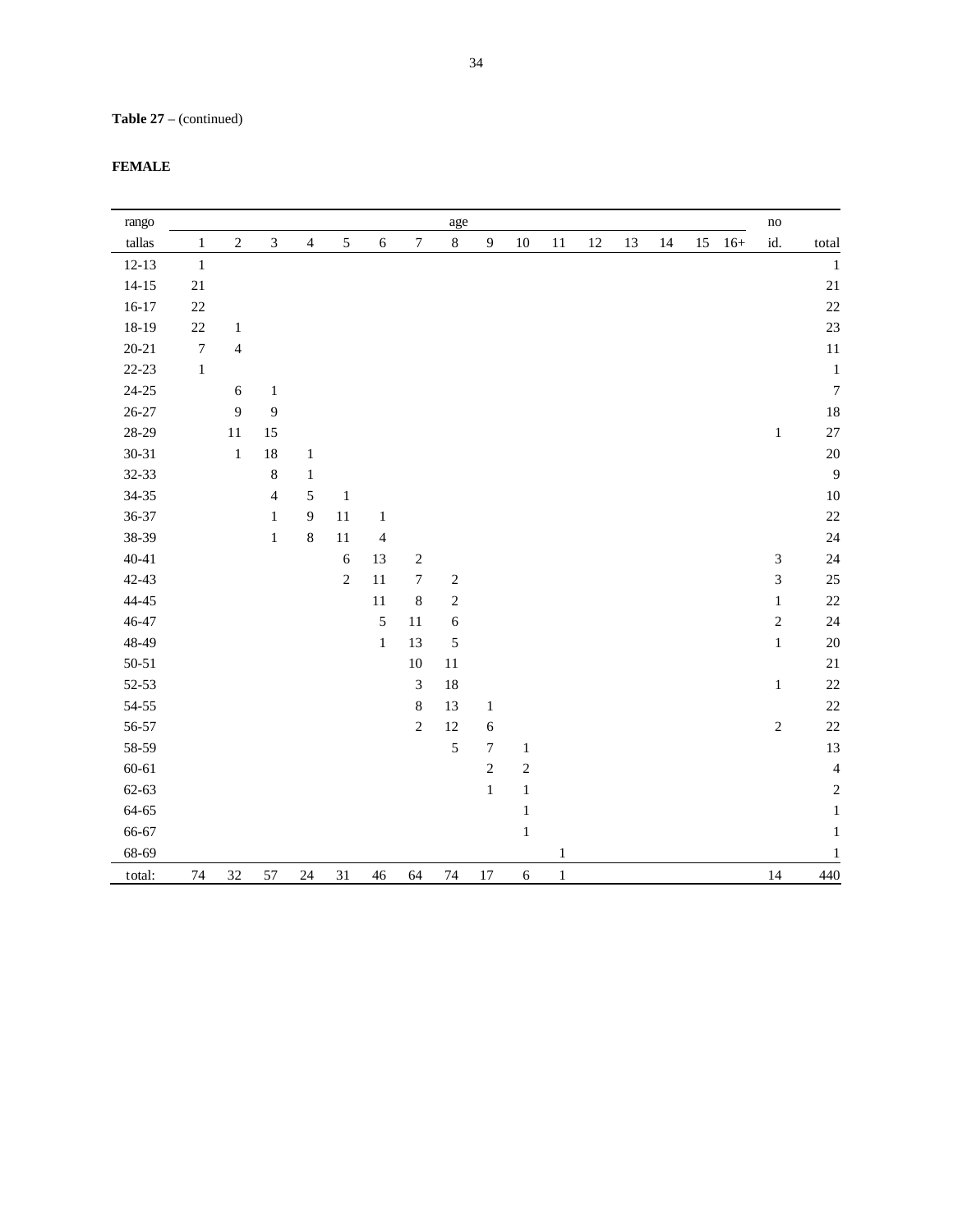|         | stratum |     |     |     |     |     |     |     |       |       |     |                |     |                |     |    | mean<br>weight | mean<br>length |       |       |    |
|---------|---------|-----|-----|-----|-----|-----|-----|-----|-------|-------|-----|----------------|-----|----------------|-----|----|----------------|----------------|-------|-------|----|
| age     | 2       | 3   | 4   | 5   | 6   | 7   | 8   | 9   | 10    | 11    | 12  | 13             | 14  | 15             | 16  | 17 | 18             | 19             | total | g     | cm |
| $\perp$ | 26      | 229 | 134 | 264 | 170 | 731 | 197 |     | 1,303 | 1,097 |     |                |     | 6              |     |    |                |                | 4,157 | 38    | 16 |
| 2       |         | 193 | 13  | 28  | 87  | 185 | 73  | 13  | 69    | 167   |     |                |     | 5              | 2   |    |                | 4              | 839   | 147   | 26 |
| 3       |         | 308 | 13  | 43  | 94  | 247 | 107 | 5   | 70    | 186   | 13  | $\overline{4}$ | 2   | 22             | 19  |    | 13             | 8              | 1,154 | 225   | 30 |
| 4       |         | 66  | 6   | 10  | 31  | 89  | 103 | 15  | 59    | 68    | 46  | 12             | 10  | 57             | 45  | 3  | 42             | 25             | 687   | 394   | 36 |
| 5       | 16      | 80  | 28  | 33  | 57  | 223 | 233 | 38  | 190   | 235   | 190 | 31             | 83  | 194            | 153 | 23 | 105            | 132            | 2,044 | 496   | 39 |
| 6       | 8       | 163 | 67  | 99  | 109 | 501 | 545 | 118 | 723   | 417   | 679 | 108            | 333 | 645            | 588 | 77 | 267            | 480            | 5,927 | 653   | 43 |
|         | 2       | 94  | 62  | 102 | 80  | 340 | 386 | 117 | 717   | 339   | 616 | 122            | 452 | 695            | 629 | 67 | 250            | 499            | 5,569 | 821   | 46 |
| 8       |         | 27  | 24  | 49  | 31  | 131 | 178 | 105 | 357   | 151   | 372 | 75             | 328 | 388            | 375 | 30 | 122            | 235            | 2,978 | 979   | 49 |
| 9       |         |     |     |     |     |     |     | 8   | 12    | 3     | 18  | $\overline{4}$ | 44  | 25             | 28  | 3  | 2              | 21             | 168   | 1,477 | 57 |
| 10      |         |     |     |     |     |     |     |     |       |       | 13  |                | 12  | $\overline{2}$ | 9   | 5  |                | $\tau$         | 49    | 1,824 | 61 |
| 11      |         |     |     |     |     |     |     |     |       |       |     |                |     |                | 7   |    |                |                | 7     | 2,547 | 68 |
| 12      |         |     |     |     |     |     |     |     |       |       |     |                |     |                |     |    |                |                |       |       |    |
| 13      |         |     |     |     |     |     |     |     |       |       |     |                |     |                |     |    |                |                |       |       |    |
| 14      |         |     |     |     |     |     |     |     |       |       |     |                |     |                |     |    |                |                |       |       |    |
| 15      |         |     |     |     |     |     |     |     |       |       |     |                |     |                |     |    |                |                |       |       |    |
| $16+$   |         |     |     |     |     |     |     |     |       |       |     |                |     |                |     |    |                |                |       |       |    |

**Table 28** – Greenland halibut (*Reinhardtius hippoglossoides*) abundance at age (× 1000) in the 2001 survey.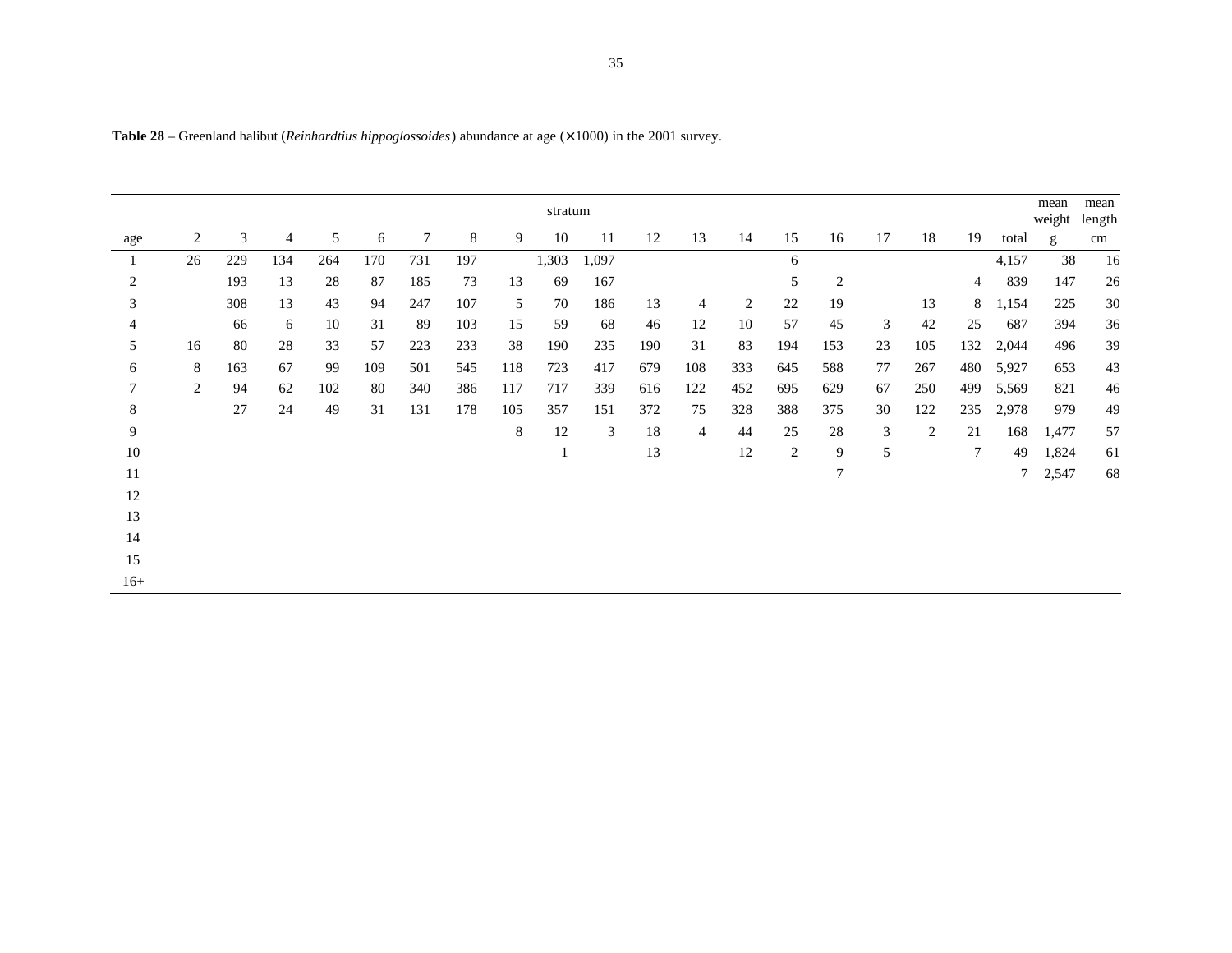

**Figure 1** - Haul positions for the Flemish Cap-01 survey.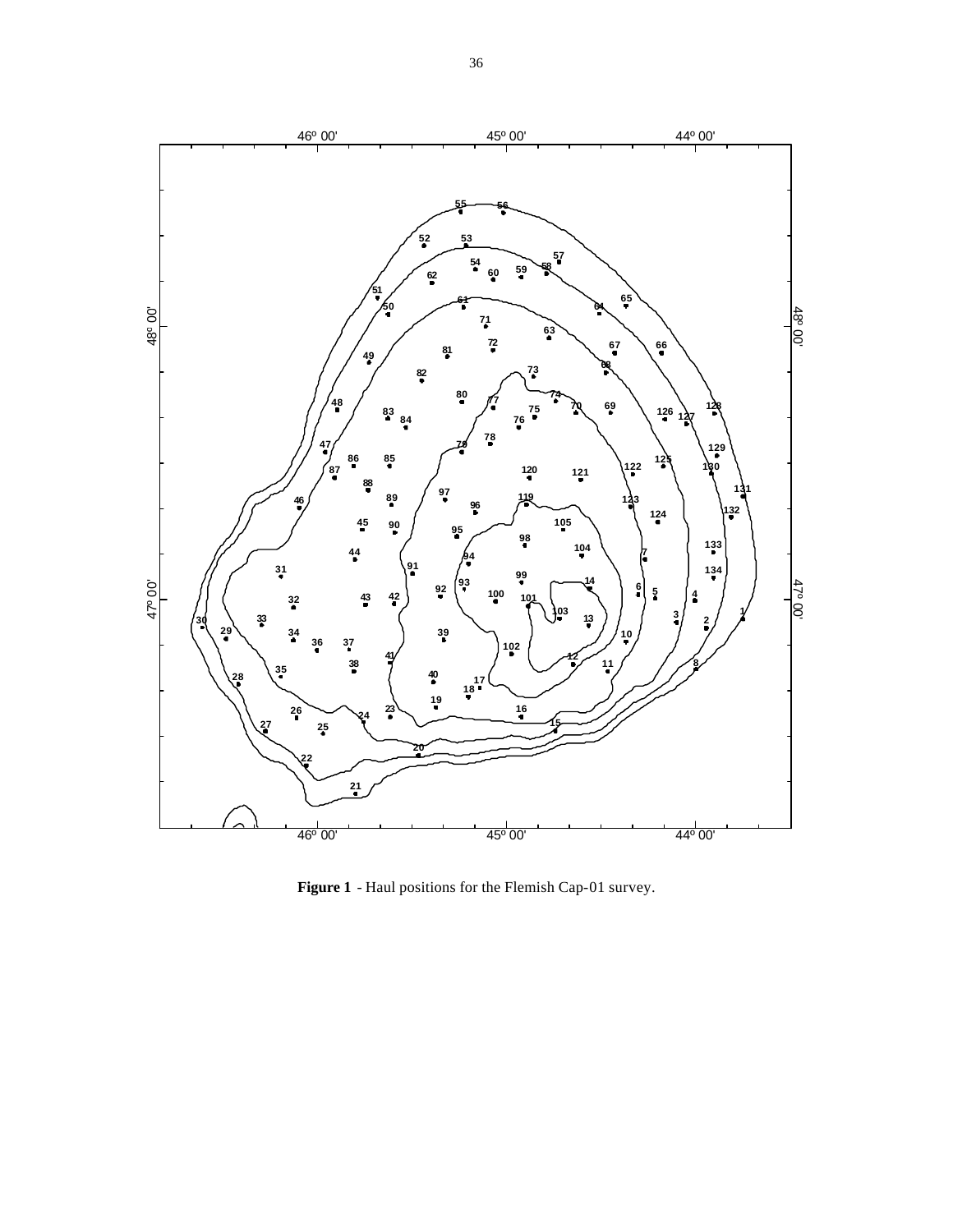

**Figure 2** – Total biomass estimated. The label *others* corresponds to all species no cited in either graphic.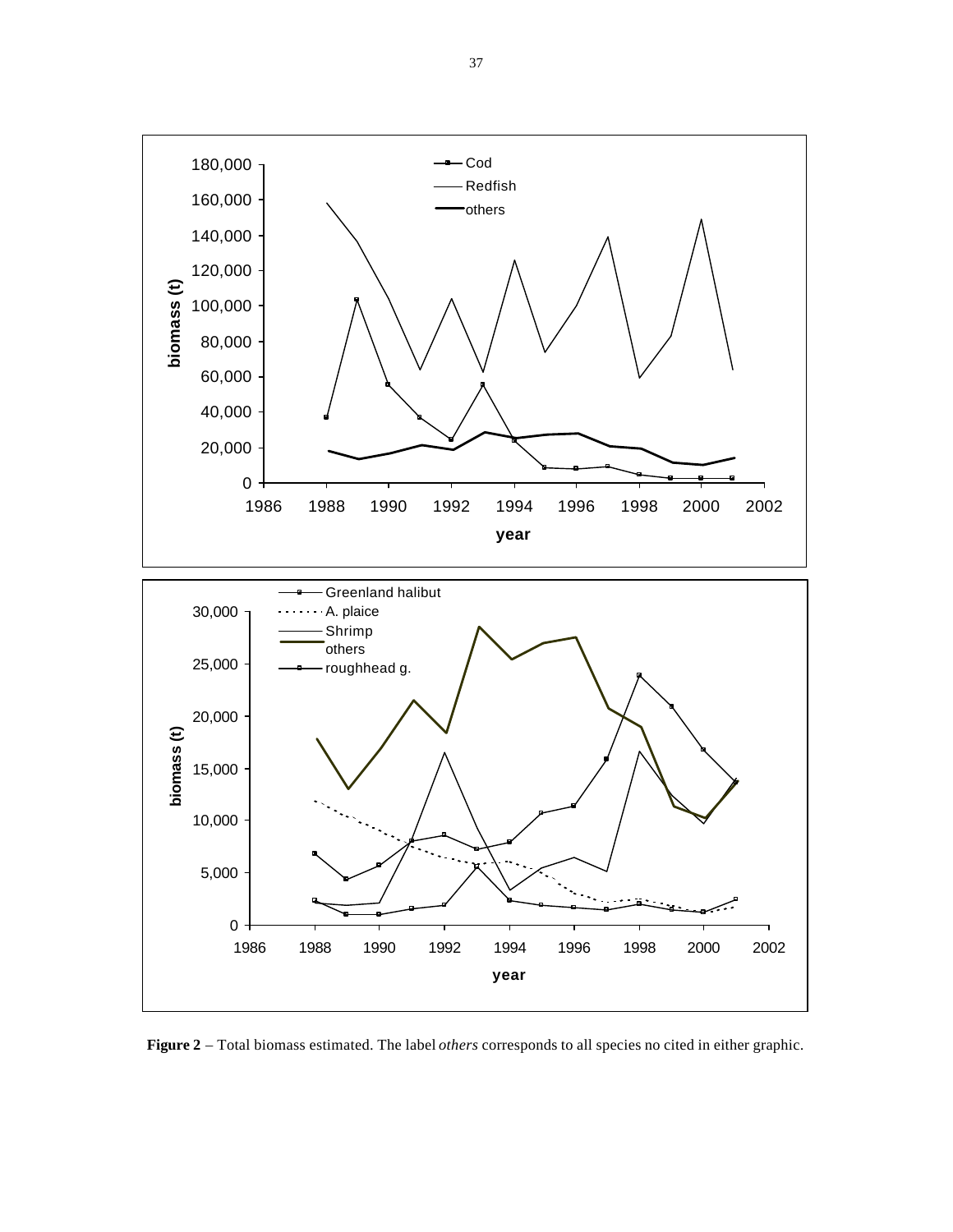

**Figure 3** - Cod (*Gadus morhua*) catch distribution in the 2001 survey in Kg/tow.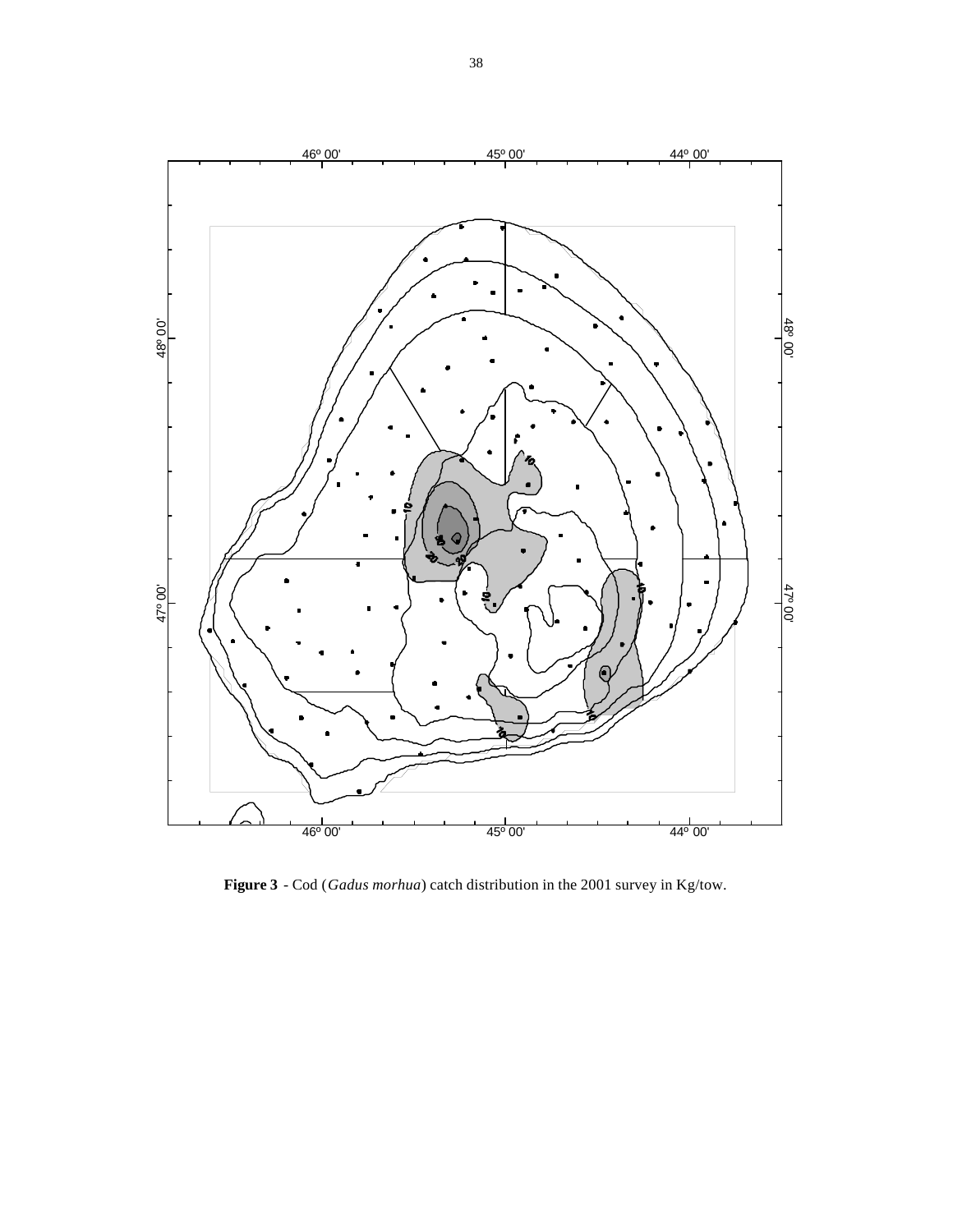

**Figure 4** - American plaice (*Hippoglossoide platessoides*) catch distribution in the 2001 survey in Kg/tow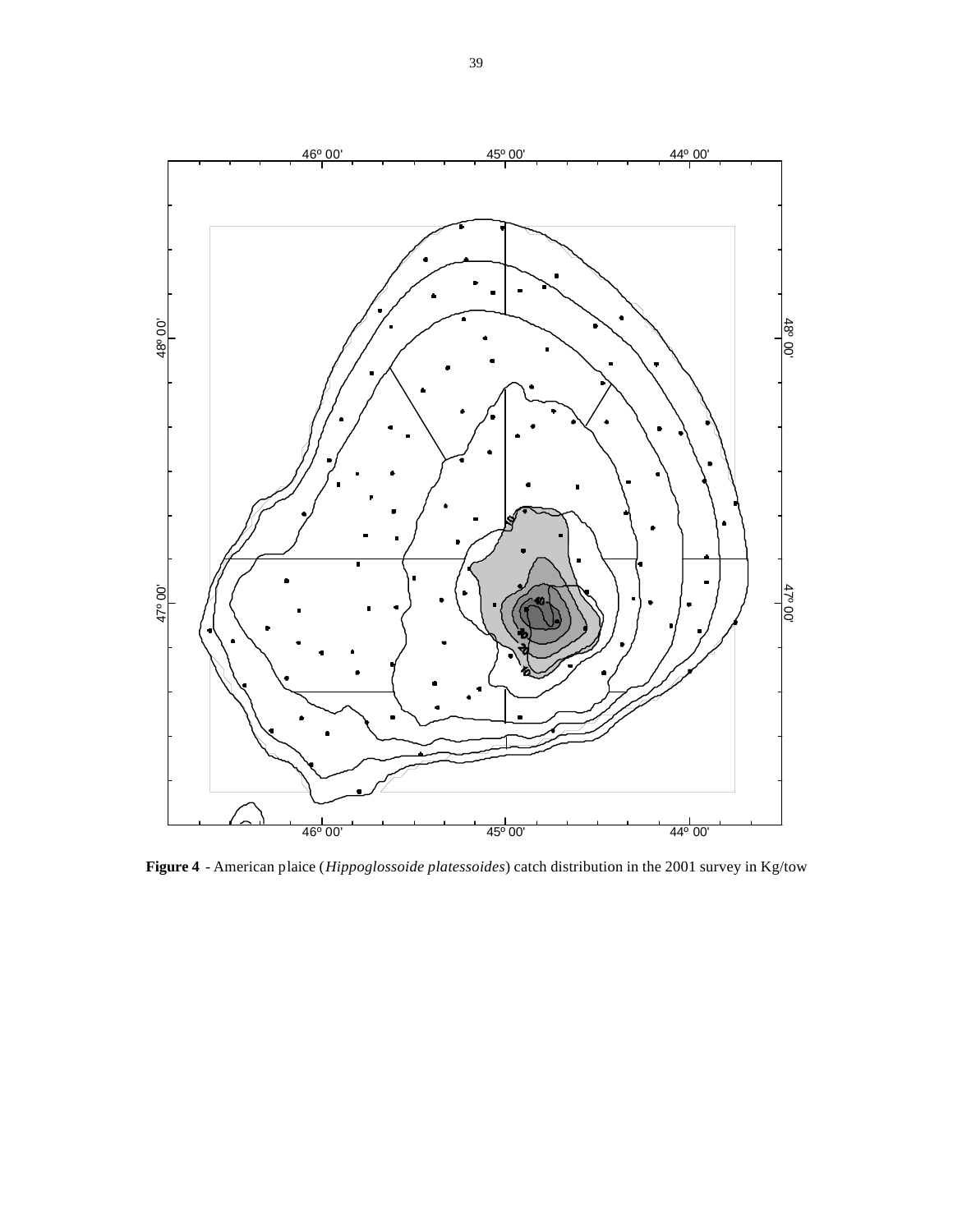

**Figure 5** - Redfish (*Sebastes marinus*) catch distribution in the 2001 survey in Kg/tow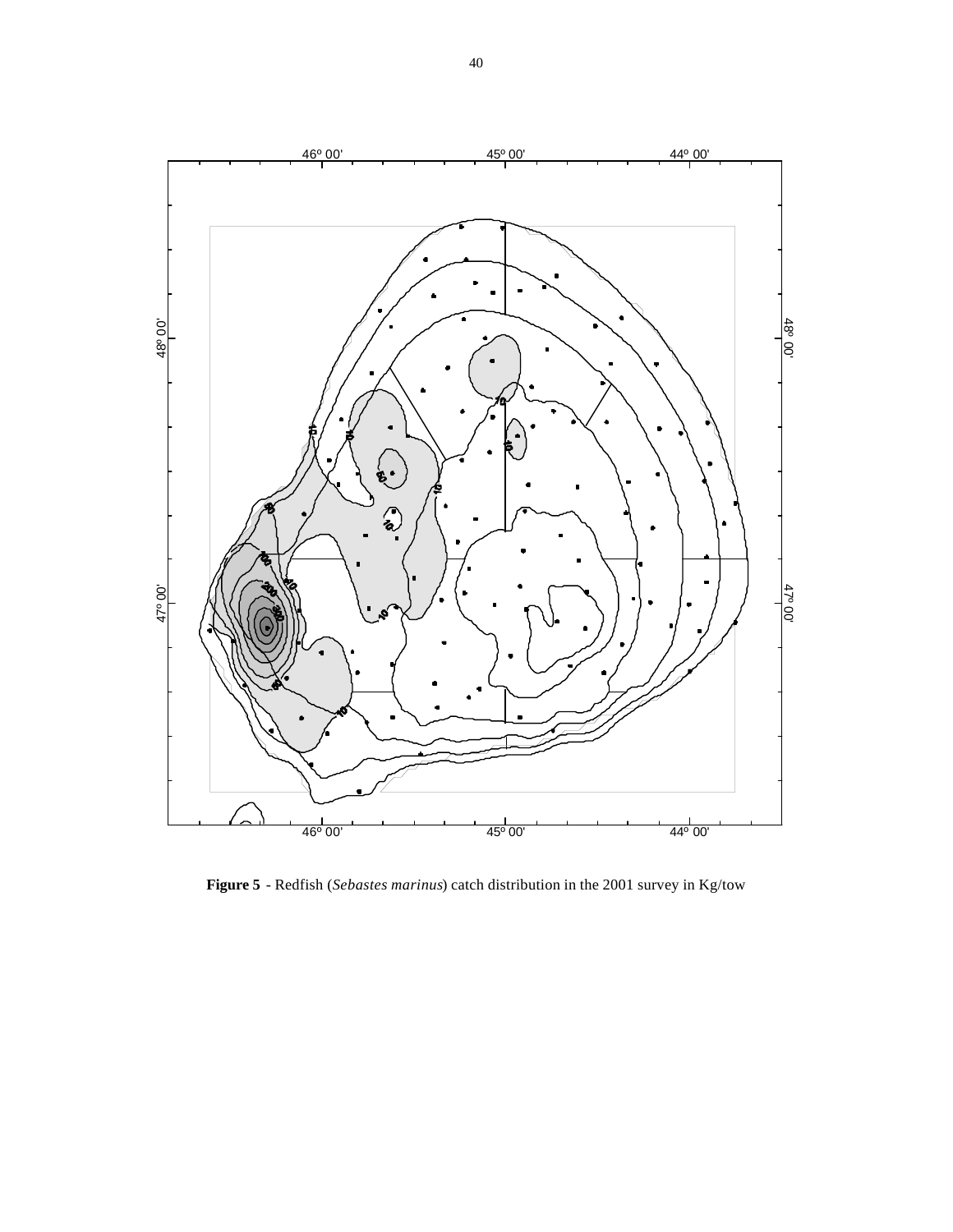

**Figure 6** - Redfish (*Sebastes mentella*) catch distribution in the 2001 survey in Kg/tow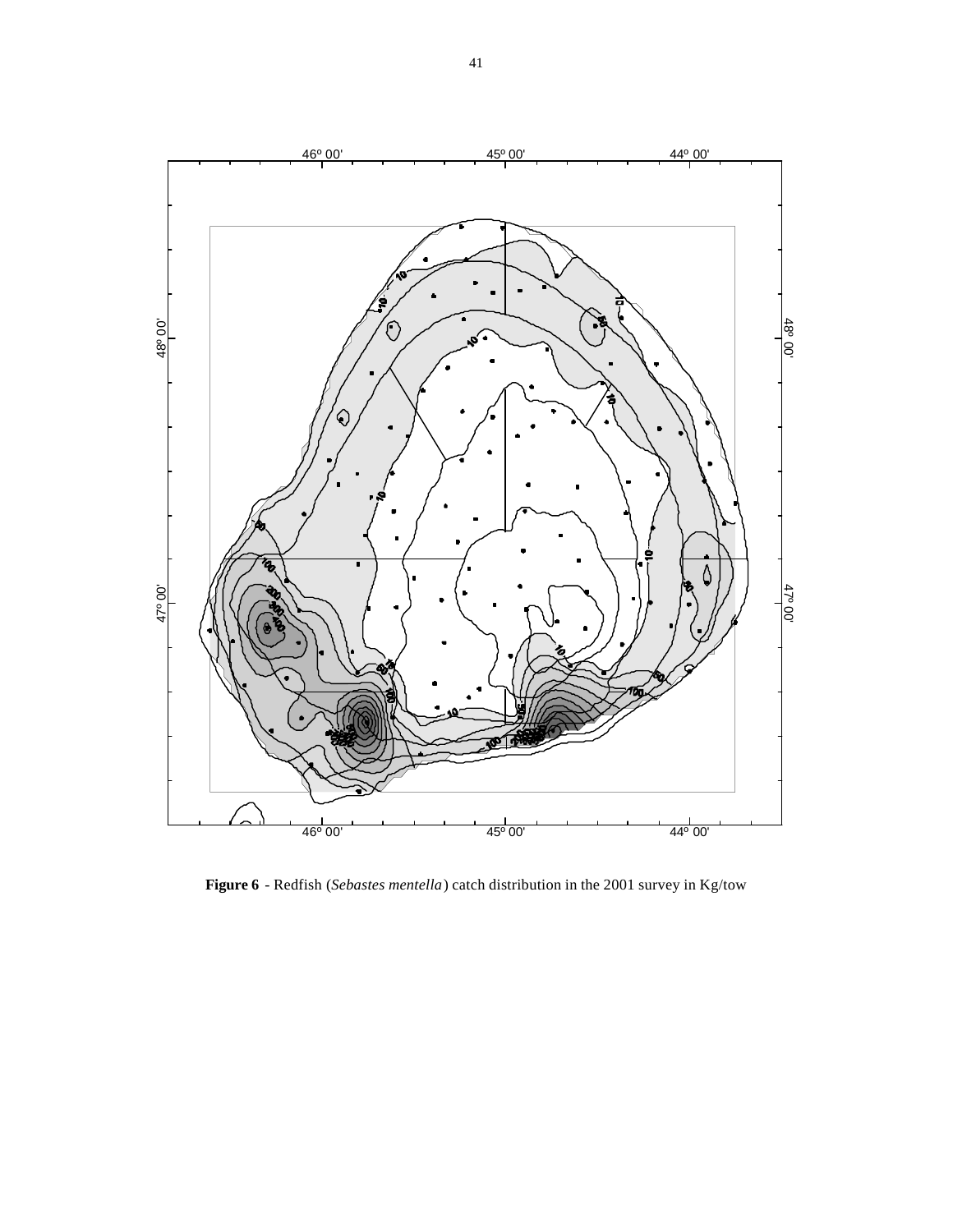

**Figure 7** - Redfish (*Sebastes fasciatus*) catch distribution in the 2001 survey in Kg/tow